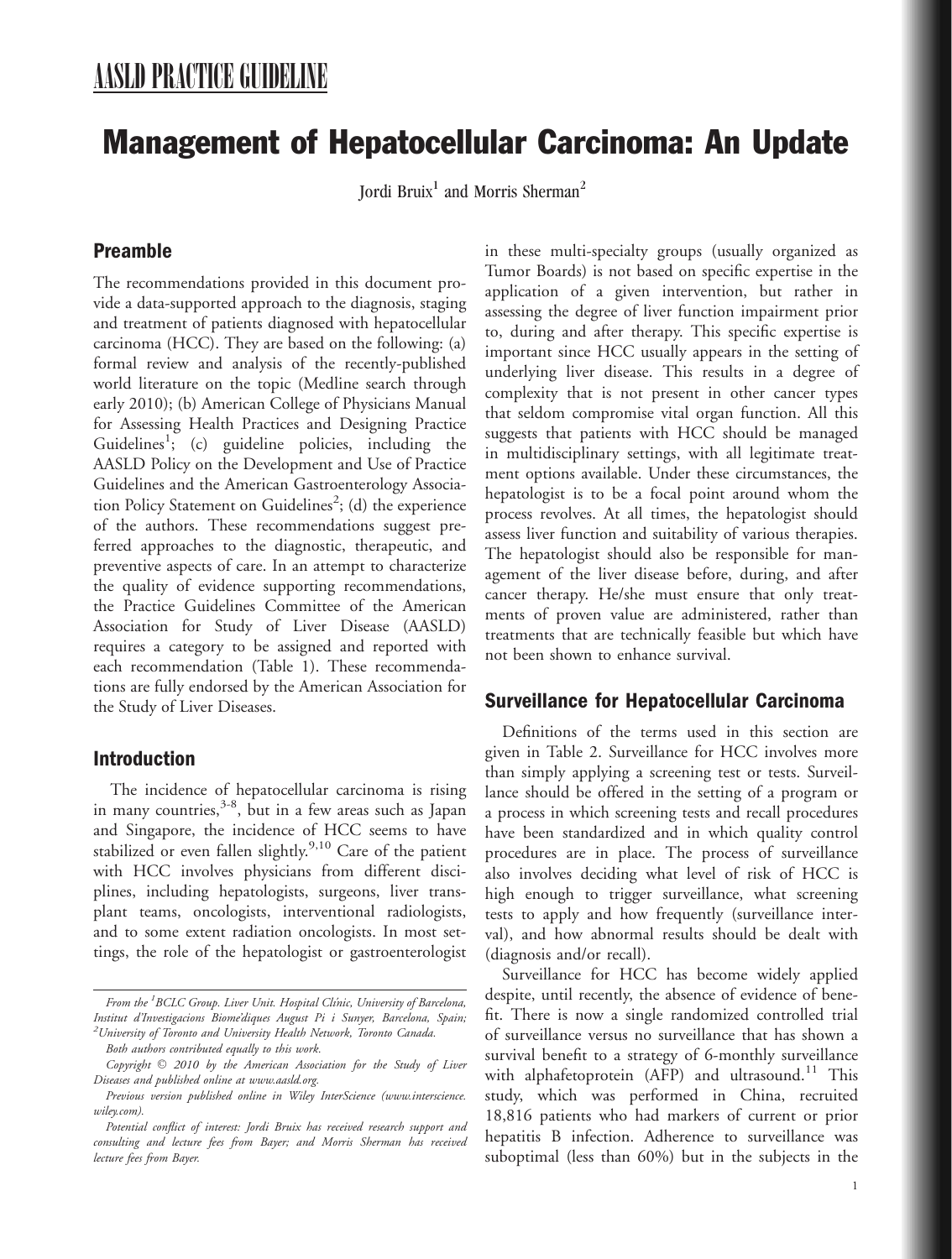Table 1. Levels of Evidence According to Study Design

| Grade  | <b>Definition</b>                       |  |
|--------|-----------------------------------------|--|
| Ш      | Randomized controlled trials            |  |
| $II-1$ | Controlled trials without randomization |  |
| $II-2$ | Cohort or case control analytic studies |  |
| $II-3$ | Multiple time series                    |  |
|        | Dramatic uncontrolled experiments       |  |
| Ш      | Opinion of respected experts            |  |
|        | Descriptive epidemiology                |  |

surveillance arm the HCC related mortality was reduced by 37%. Because of poor compliance these results probably represent the minimum benefit that can be expected from surveillance. Ideally, these results should be validated in other geographical areas and therefore, additional randomized controlled trials (RCT) assessing the benefits of surveillance are still considered necessary. However, in the West it is unlikely that such trials will ever be conducted.

The objective of HCC surveillance must be to decrease mortality from the disease. Fewer people should die from HCC, or if this is not possible, surveillance should at a minimum provide a meaningful improvement in survival duration. Other endpoints, such as stage migration (detecting earlier stage disease) and 5-year mortality rates are not appropriate surrogate endpoints. This has clearly been shown by analysis of the Surveillance, Epidemiology and End Results (SEER) Program of the National Cancer Institute (NCI), which demonstrated that these endpoints did not correlate with a reduction in disease-specific mortality.<sup>12</sup>

There are several sources of bias to be considered in assessing reports of surveillance studies, such as leadtime bias and length bias. Only an RCT can eliminate these biases completely. Several studies have shown that surveillance does indeed detect earlier disease (stage migration).<sup>13-16</sup> Uncontrolled studies, all subject to lead-time bias, have also suggested that survival is improved after surveillance.<sup>13,14</sup> Surveillance for HCC is widely practiced and can generally be recommended for certain at-risk groups. HCC detected after the

onset of symptoms has a dismal prognosis (0%-10% 5-year survival).<sup>17</sup> In contrast, small HCC's such as those that can be detected by surveillance can be cured with an appreciable frequency.<sup>17-21</sup>. Five-year diseasefree survival exceeding 50% has been reported for both resection and liver transplantation.<sup>17,22-30</sup> Patients surviving free of disease for this duration should be considered cured. For these patients it is highly likely that surveillance did indeed decrease mortality. In addition, since major advances in our ability to treat HCC are less likely to come from treating late stage disease, it is therefore important to find early stage disease.

# Definition of the At-Risk Population

The decision to enter a patient into a surveillance program is determined by the level of risk for HCC. This, in turn, is related to the incidence of HCC, and it is incidence that most people use to assess risk. However, there are no experimental data to indicate what level of risk or what incidence of HCC should trigger surveillance. Instead, decision analysis has been used to provide some guidelines as to the incidence of HCC at which surveillance may become effective. An intervention is considered effective if it provides an increase in longevity of about 100 days, i.e., about 3 months.<sup>31</sup> Although the levels were set years ago, and may not be appropriate today, interventions that can be achieved at a cost of less than about \$50,000/year of life gained are considered cost-effective.<sup>32</sup> There are now several published decision analysis/cost-effectiveness models for HCC surveillance. The models differ in the nature of the theoretical population being analyzed, and in the intervention being applied. Nonetheless, these models have several results in common. They all find that surveillance is cost-effective, although in some cases only marginally so, and most find that the efficacy of surveillance is highly dependent on the incidence of HCC. For example, Sarasin et al.<sup>33</sup> studied a theoretical cohort of patients with

Table 2. Definitions

l Screening—application of diagnostic tests in patients at risk for HCC, but in whom there is no a priori reason to suspect that HCC is present.

<sup>●</sup> Surveillance—the repeated application of screening tests.

l Enhanced follow-up—the series of investigations required to confirm of refute a diagnosis of HCC in patients in whom a surveillance test result is abnormal. In addition to the use of additional diagnostic tests the interval between assessments is shorter than for surveillance since there is a concern that a cancer already exists.

l Lead-time bias—This is the apparent improved survival that comes from the diagnosis being made earlier in the course of a disease than when the disease is diagnosed because of the development of symptoms. Unless properly controlled, studies of surveillance will show enhanced survival simply because the cancer is diagnosed at an earlier stage.

l Length bias—This is the apparent improvement in survival that occurs because surveillance preferentially detects slow growing cancers. More rapidly growing cancers may grow too large to be treated between screening visits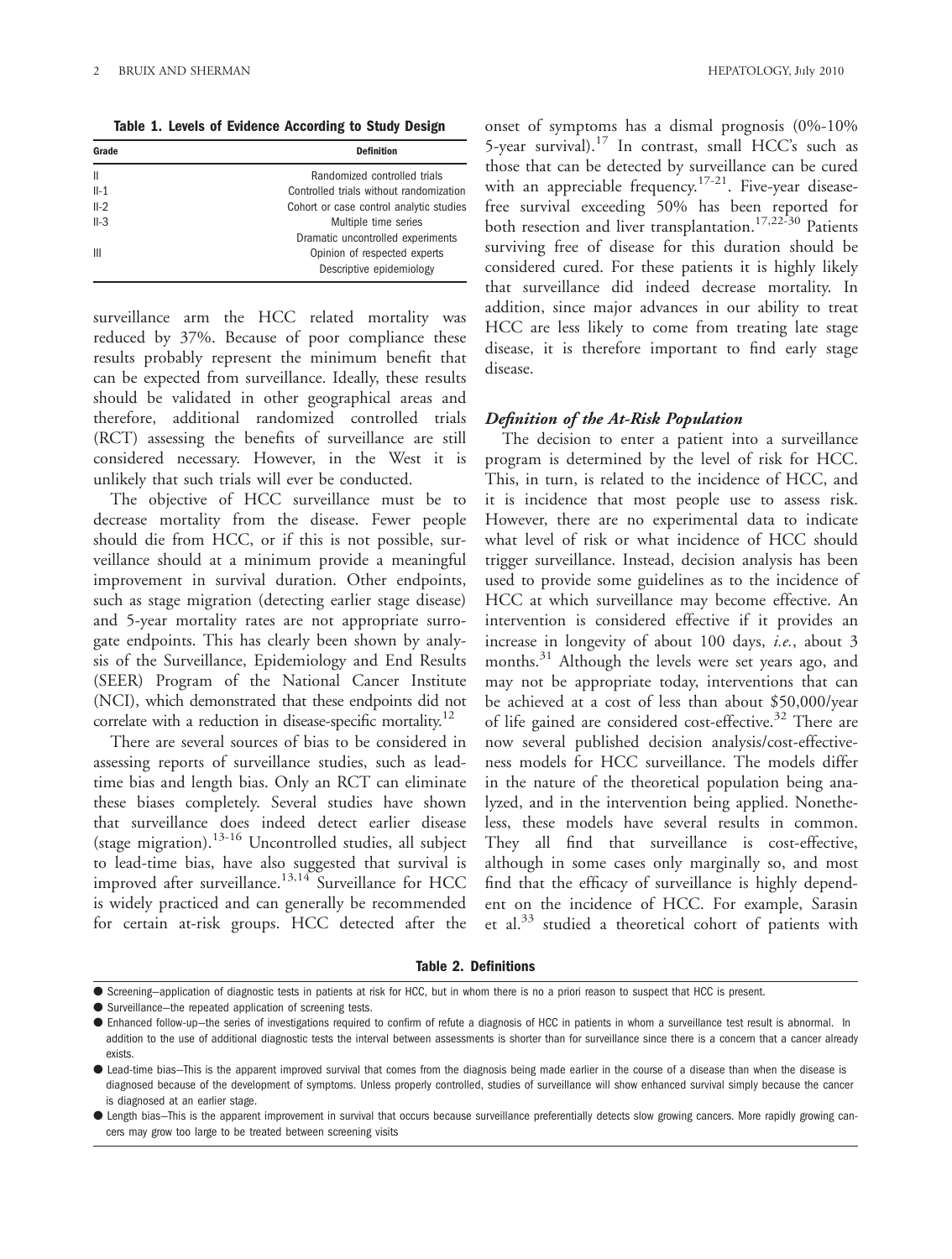| Surveillance recommended                                     |                                                                               |                                              |  |
|--------------------------------------------------------------|-------------------------------------------------------------------------------|----------------------------------------------|--|
| Population group                                             | Threshold incidence for efficacy<br>of surveillance $(> .25$ LYG) $(\%/year)$ | Incidence of HCC                             |  |
| Asian male hepatitis B carriers over age 40                  | 0.2                                                                           | $0.4 - 0.6\%$ /year                          |  |
| Asian female hepatitis B carriers over age 50                | 0.2                                                                           | $0.3 - 0.6\%$ /year                          |  |
| Hepatitis B carrier with family history of HCC               | 0.2                                                                           | Incidence higher than without family history |  |
| African/North American Blacks with hepatitis B               | 0.2                                                                           | HCC occurs at a younger age                  |  |
| Cirrhotic hepatitis B carriers                               | $0.2 - 1.5$                                                                   | $3 - 8\% / \text{yr}$                        |  |
| Hepatitis C cirrhosis                                        | 1.5                                                                           | 3-5%/yr                                      |  |
| Stage 4 primary biliary cirrhosis                            | 1.5                                                                           | $3-5%/yr$                                    |  |
| Genetic hemachromatosis and cirrhosis                        | 1.5                                                                           | Unknown, but probably $> 1.5\%$ /year        |  |
| Alpha 1-antitrypsin deficiency and cirrhosis                 | 1.5                                                                           | Unknown, but probably $> 1.5\%$ /year        |  |
| Other cirrhosis                                              | 1.5                                                                           | Unknown                                      |  |
| Surveillance benefit uncertain                               |                                                                               |                                              |  |
| Hepatitis B carriers younger than 40 (males) or 50 (females) | 0.2                                                                           | $< 0.2\%/yr$                                 |  |
| Hepatitis C and stage 3 fibrosis                             | 1.5                                                                           | $< 1.5\%$ /yr                                |  |
| Non-cirrhotic NAFLD                                          | 1.5                                                                           | $< 1.5\%/yr$                                 |  |

#### Table 3. Groups for whom HCC surveillance in recommended or in whom the risk of HCC is increased, but in whom efficacy of surveillance has not been demonstrated

Child–Pugh A cirrhosis and found that if the incidence of HCC was 1.5%/year surveillance resulted in an increase in longevity of about 3 months. However, if the incidence of HCC was 6% the increase in survival was about 9 months. This study did not include transplantation as a treatment option. Arguedas et al.,<sup>34</sup> using a similar analysis which did include liver transplantation in a population of hepatitis C patients with cirrhosis and normal liver function, found that surveillance with either CT scanning alone or CT scanning plus ultrasound became cost-effective when the incidence of HCC was more than 1.4%. However, this study has to be interpreted cautiously, because the performance characteristics of CT scanning were derived from diagnostic studies, not surveillance studies (see Surveillance Tests). Lin et al. $35$  found that surveillance with AFP and ultrasound was cost-effective regardless of HCC incidence. Thus, for patients with cirrhosis of varying etiologies, surveillance should be offered when the risk of HCC is 1.5%/year or greater.

Another more recent analysis $36$  concluded that surveillance with AFP alone was the most cost-effective strategy, although a combination of AFP plus ultrasound was the most effective strategy. The authors interpreted the literature to indicate that AFP was a more sensitive surveillance test for HCC than ultrasound. Our review of the literature comes to the opposite conclusion, in that AFP (or other serological tests) are less sensitive than ultrasound as a screening test for HCC. Their model assumes that surveillance would identify HCC's at three different stages,:  $<$ 2 cm, 2-5 cm, and >5 cm. The target of surveillance is identification of an HCC at its earliest possible stage when treatment has the highest possible likelihood of cure. HCC surveillance should be able to identify a lesion smaller than 3 cm, and preferably smaller than 2 cm. Therefore, this cost-effectiveness analysis overemphasizes the effect of using AFP as a surveillance test because it includes larger HCC lesions where AFP is more likely to be elevated. Other data suggest that it is rare for the AFP to be elevated in lesions that are smaller than 2 cm in diameter. $37,38$ 

Table 3 describes the groups of patients in which these limits are exceeded. These groups of patients are also discussed in more detail below. The above costeffectiveness analyses, which were restricted to cirrhotic populations, cannot be applied to hepatitis B carriers without cirrhosis. A cost-effectiveness analysis of surveillance for hepatitis B carriers using ultrasound and AFP levels suggested that surveillance became costeffective once the incidence of HCC exceeds 0.2%/ year (Collier J and Sherman M, unpublished observations). The subgroups of hepatitis B carriers in which the incidence of HCC exceeds 0.2%/year are given in Table 3. These groups are discussed in more detail below.

# Hepatitis B

Beasley et al., in a prospective controlled study showed that the annual incidence of HCC in hepatitis B carriers was 0.5%.<sup>39,40</sup> The annual incidence increased with age, so that at age 70 the incidence was 1%. The incidence in patients with known cirrhosis was 2.5%/year. The relative risk of HCC was about 100, *i.e.*, hepatitis B carriers were 100 times more likely to develop HCC than uninfected persons. Sakuma et al. $41$  found the incidence of HCC in male Japanese railway workers was 0.4%/year. Both these populations were male and Asian, with the hepatitis B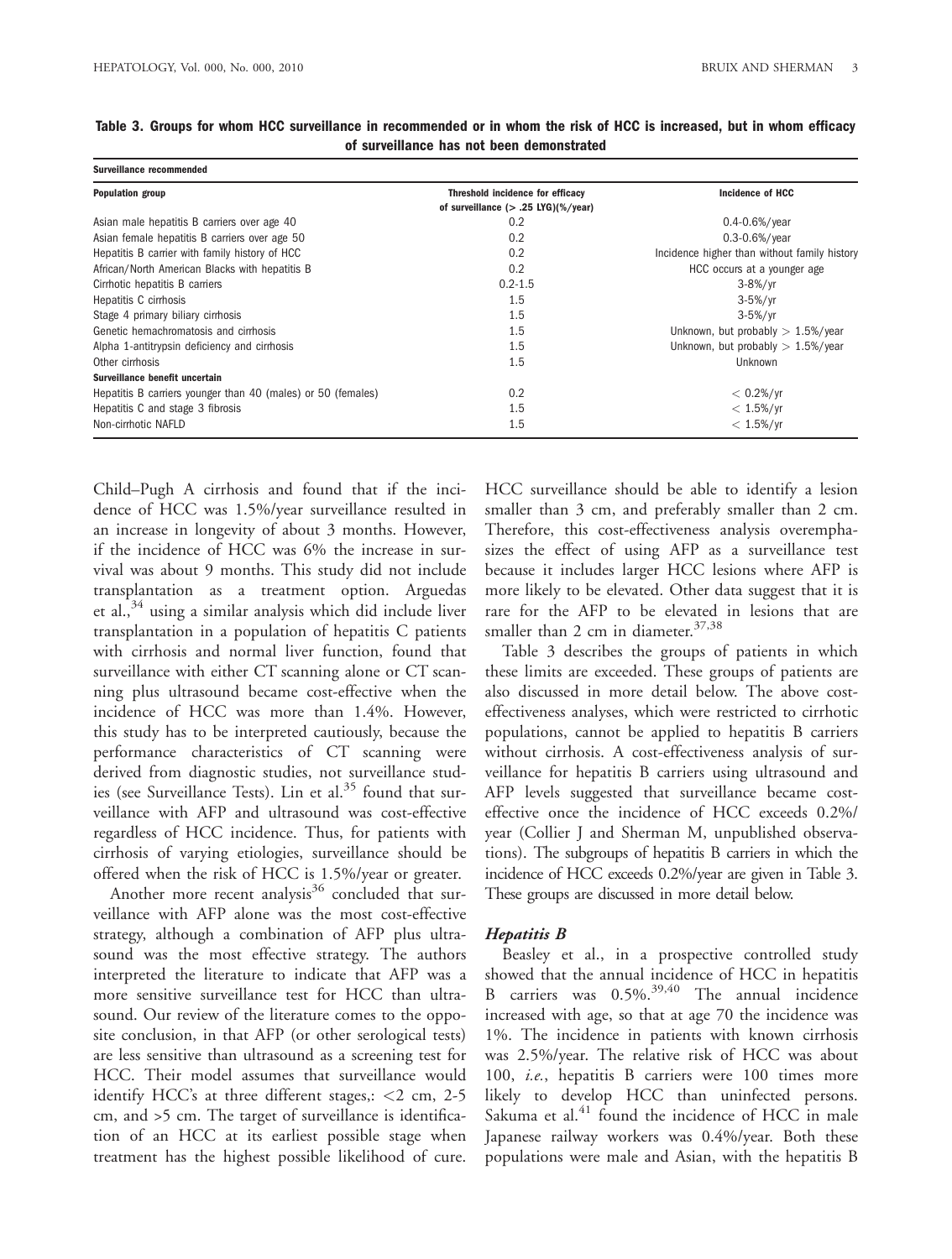infection likely acquired at birth or in early childhood. Uncontrolled prospective cohort studies in North America have indicated that the incidence of HCC in HBV carriers varies widely.<sup>42-44</sup> Villeneuve et al.<sup>42</sup> found no tumors in a cohort infected with HBV and followed for 16 years. McMahon et al. $43$  reported an incidence of HCC of 0.26%/year in a study of HBVinfected individuals in Alaska. Sherman et al.<sup>44</sup> described an incidence of 0.46%/year in their cohort. In Europe, the presence of HCC in hepatitis B carriers occurs mainly in patients with established cirrhosis.45,46 Non-Asian chronic carriers who are anti-HBepositive with long-term inactive viral replication and who do not have cirrhosis seem to have little risk of developing HCC.<sup>47-50</sup> Whether surveillance is worthwhile in this population is not clear. This is not true for Asian hepatitis B carriers without cirrhosis, who remain at risk for HCC regardless of replication status.<sup>47,51-53</sup> Similarly, the risk of HCC persists in longterm HBV carriers from Asia who lose HBsAg, and these patients should continue to undergo surveillance.<sup>54</sup> In Caucasian hepatitis B carriers who lose surface antigen, the risk of HCC seems to decline dramatically.<sup>55,56</sup> The annual incidence of HCC in male hepatitis B carriers from South East Asia only starts to exceed 0.2% at about age  $40^{40}$  irrespective of the presence of cirrhosis or disease activity. In contrast, the risk for HCC in Caucasians is related to inflammatory activity and the presence of cirrhosis. Therefore, Asian men should undergo surveillance from age 40 onwards. HCC will occur in younger patients, but the efficacy of providing surveillance to all carriers younger than age 40 is likely to be low. The incidence of HCC in women is lower than in men, although age-specific incidence rates are not commonly reported. Nonetheless, it seems appropriate to start surveillance at about age 50 in Asian women. All hepatitis B carriers with cirrhosis, regardless of age should be screened for HCC. In the presence of a history of a first degree relative with HCC, surveillance should start at a younger age, $42,57$  although what that age should be is hard to define. Africans with hepatitis B seem to get HCC at a younger age.<sup>58,59</sup> Expert opinion suggests that surveillance in these populations should also start at a younger age. Whether this is true in Blacks born elsewhere is uncertain. In Caucasian hepatitis B carriers with no cirrhosis and inactive hepatitis, as determined by a long term normal ALT and low HBV DNA concentration,  $46-48,60$  the incidence of HCC is probably too low to make surveillance worthwhile. However, there are additional risk factors that have to be taken into account including older age, persistence of viral

replication, co-infection with hepatitis C or HIV, or the presence of other liver diseases. Nevertheless, even in the absence of cirrhosis, adult Caucasian patients with active hepatitis B disease are likely at risk for HCC and should be screened.

Hepatitis B genotype is also a factor that affects cancer risk, probably as a consequence of differences in duration and severity of hepatic inflammation over time. Genotypes A and D (the European and Middle Eastern genotypes) have been compared $49$  as have genotypes B and C ( the Asian genotypes).<sup>61,62</sup> Genotype A has a generally more favorable outcome than genotype D, and genotype C has a higher risk of cancer than genotype B.

There have been two publications that attempted to fine tune the selection of patients with chronic hepatitis B for surveillance. In order to most accurately target those individuals at greatest risk of HCC for surveillance, several ''risk scores'' have been developed both for hepatitis B and C. Yuen et al. $61$  have derived a score by multivariate analysis using a cohort of more than 800 subjects with chronic hepatitis B followed for a median duration of of 67 months. The predictive factors for HCC that they identified included male gender, increasing age, higher HBV DNA levels (log copies/ml), core promoter mutations and the presence of cirrhosis. These factors were combined to develop a 5 and 10-year score for the risk of developing HCC. The authors suggested that this score could be used to identify patients who might benefit from surveillance. A similar study has been published using data from the REVEAL study.63,64 These studies will ultimately be more useful for identifying patients who do not need surveillance, rather than those who do. The negative predictive value of these scores is therefore crucial, and has not yet been reported. Both of these risk scores need validation, and are therefore not ready to be used in practice.

# Hepatitis C

The risk of HCC in patients with chronic hepatitis C is highest among patients who have established cirrhosis,65-67 where the incidence of HCC is between 2%-8% per year. It should be noted that these data come from clinic-based studies. There is a single prospective population-based study of the risk of HCC in patients with hepatitis  $C<sup>68</sup>$  In this study of 12,008 men, the presence of anti-HCV-positivity conferred a 20-fold increased risk of HCC compared to anti-HCV negative subjects. The presence or absence of cirrhosis was not evaluated. Hepatitis C infected individuals who do not have cirrhosis have a much lower risk of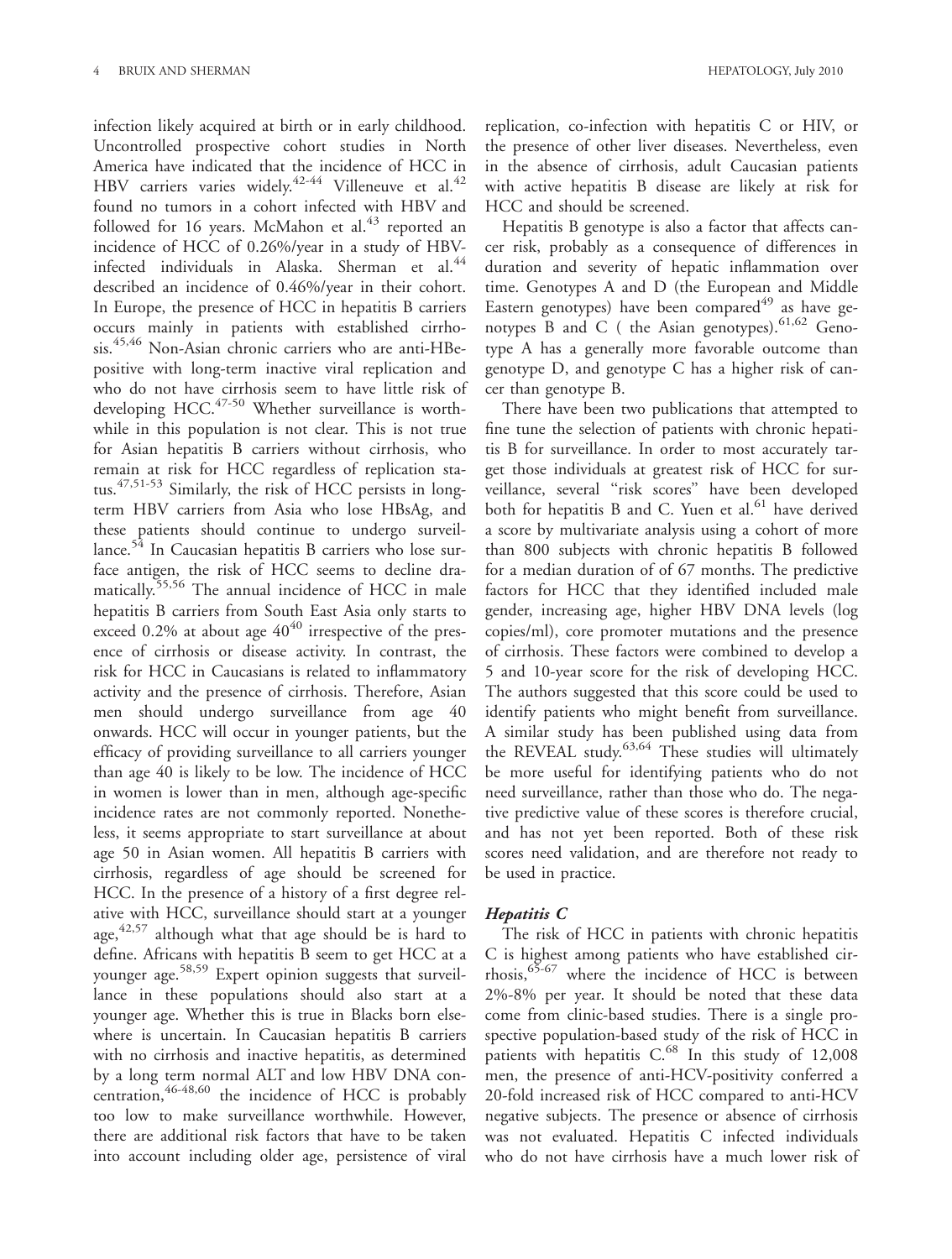developing HCC.<sup>69,70</sup> Based on current knowledge, all patients with hepatitis C and cirrhosis should undergo surveillance. In the HALT C study,<sup>70</sup> the 5-year risk of non-cirrhotics developing HCC was 4.8%. Whether it is cost-effective for these subjects to undergo routine surveillance has not been determined, but on the basis of prior cost-effectiveness analyses they would fall below the 1.5%/yr incidence cut-off value.

There have been several attempts to develop noninvasive markers to predict the stage of fibrosis<sup>71-73</sup> and if properly validated, these could be used to determine when to initiate surveillance. Similarly, several other markers may predict a significant risk for developing HCC. One such marker may be the blood platelet count. It has been suggested that the incidence of HCC in cirrhosis from hepatitis C only increases substantially once the platelet count is less than  $100\times10^{9}$ /L<sup>67,74,75</sup> regardless of liver function. This finding needs to be validated in additional populations. Other investigators have attempted to develop predictive indices based on panels of commonly performed serological tests such as alpha 2-macroglobulin, apolipoprotein A1, haptoglobin, bilirubin, gamma-glutamyltranspeptidase, and the AST/ALT ratio.<sup>73-76</sup> However, these indices have yet to be validated before entering general use and cannot be recommended at the present time.

There has also been an attempt to develop a risk score for developing HCC in patients with chronic hepatitis C.<sup>70</sup> The cohort was derived from the HALT-C study, which identified older age, African American race, lower platelet count, higher alkaline phosphatase, and esophageal varices as risk factors for HCC. This score also requires validation before its use inpractice can be recommended.

Patients with cirrhosis from hepatitis B or C who cleared virus spontaneously (hepatitis B) or with treatment (hepatitis B or C) are likely to have a reduced risk of developing HCC. This risk reduction has been quantitated for patients with hepatitis  $C<sup>77</sup>$  The results were expressed as risk reduction per person year. However, it is likely that the reduction in risk is not immediate, and probably increases with time. Thus it likely becomes cost-ineffective to provide surveillance for these patients at some point in time. However, since that point cannot be determined with any certainty, these patients should continue to undergo surveillance for HCC.

Finally, ultrasound-based transient elastography has been used to assess the risk of HCC.<sup>78</sup> Although promising, this state of the art technology is not sufficiently advanced to allow for routine HCC risk assessment.<sup>64</sup>

# Coinfection With HIV

Patients who are co-infected with HIV and either hepatitis B or hepatitis C may have more rapidly progressive liver disease,<sup>79</sup> and when they reach cirrhosis they are also at increased risk of HCC.<sup>80</sup> The MOR-TAVIC study indicated that HCC was responsible for 25% of all liver deaths in the post-HAART era.<sup>81,82</sup> HCC developing in co-infected patients has been said to be more aggressive than in mono-infected patients. 81,83,84 If true, this would make it unlikely that surveillance would be effective. Surveillance is most effective for slow-growing cancers (length bias). However, until data are available that show that surveillance is ineffective, these patients should continue to undergo surveillance. Thus, the criteria for entering co-infected patients into programs for HCC screening are the same as for mono-infected patients, i.e., criteria based on the stage and grade of liver disease as described above.

# Cirrhosis due to Causes Other Than Viral Hepatitis

The incidence of HCC in cirrhosis caused by diseases other than viral hepatitis is, with some exceptions, not accurately known. Most of the studies of the incidence of HCC in alcoholic cirrhosis date from before the identification of the hepatitis C virus. Given that hepatitis C is relatively frequent in alcoholics,  $85,86$ most of the reported HCC incidence rates in earlier studies are likely to be over-estimates. However, alcoholic cirrhosis is clearly a risk factor for HCC. In one study, alcoholic liver disease accounted for 32% of all HCC's.<sup>87</sup> In an Austrian cohort with HCC, alcoholic liver disease was the risk factor in 35% of subjects.<sup>88</sup> In the United States, the approximate hospitalization rate for HCC related to alcoholic cirrhosis is 8-9/ 100,000/year compared to about 7/100,000/year for hepatitis  $C<sup>89</sup>$  This study did not determine the incidence of HCC in alcoholic liver disease, but it does confirm that alcoholic cirrhosis is a significant risk factor for HCC and probably sufficient to warrant surveillance for HCC. With the recognition of steatohepatitis as a cause of cirrhosis has come the suspicion that this too is a risk factor for HCC. No study to date has followed a sufficiently large group of such patients for long enough to describe an incidence rate for HCC. In one cohort study of patients with HCC,<sup>90</sup> diabetes mellitus was found in 20% of patients as the only risk factor for HCC. Whether or not these patients were cirrhotic was not noted. Nonalcoholic fatty liver disease (NAFLD) has been described in cohorts of patients with HCC. $91,92$  Since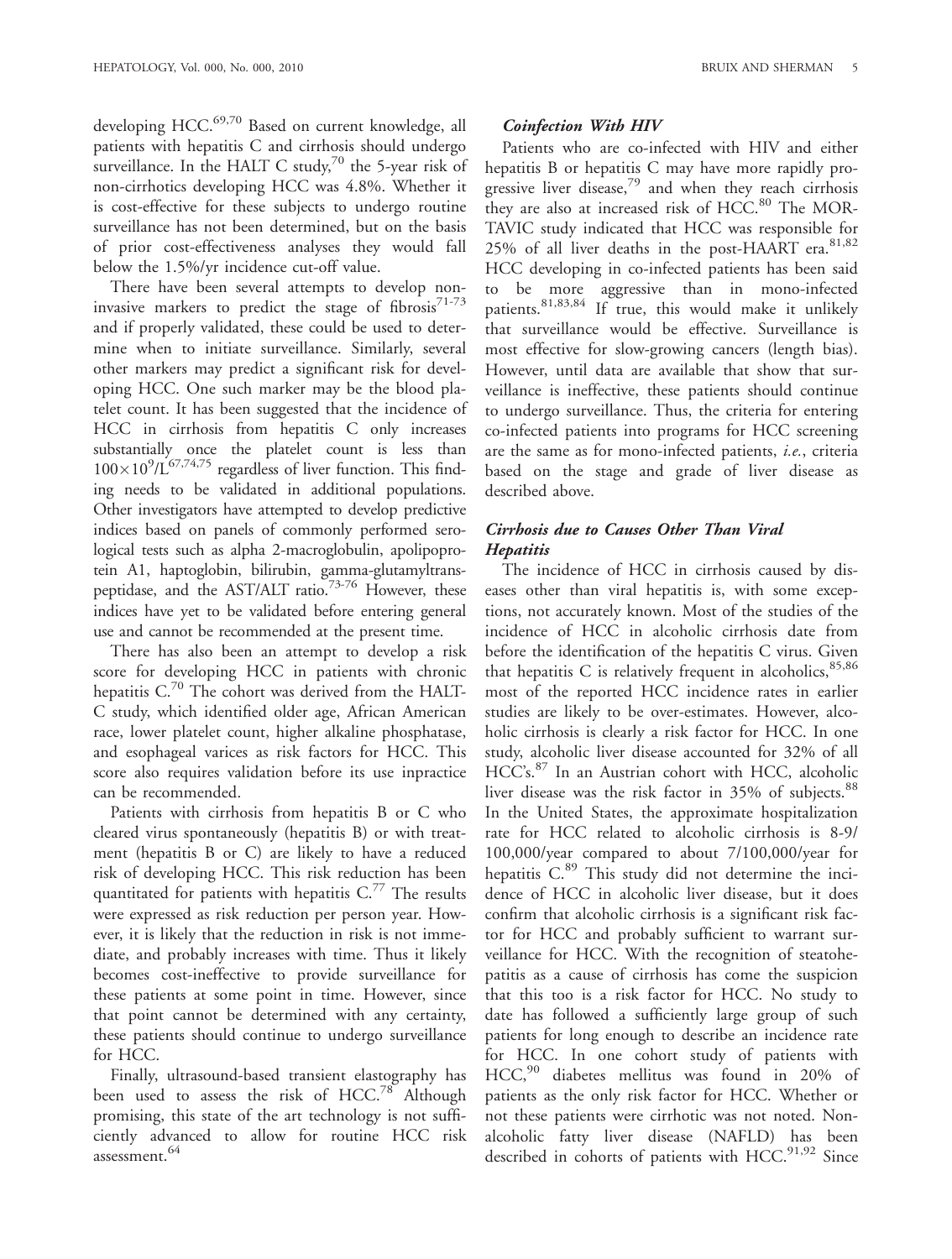the incidence of HCC in cirrhosis due to NAFLD is unknown, it is not possible to assess whether surveillance might be effective or cost-effective. No recommendations can be made whether this group should be screened for HCC or not. This does not preclude the possibility that surveillance is beneficial in this group, and future data may change this recommendation. Patients with genetic hemochromatosis (GH) who have established cirrhosis have an increased risk of HCC.93-95 The relative risk of HCC is about 20. The standardized incidence ratio for HCC in cirrhotic GH is 92.9 (95% confidence interval [CI] 25-237). <sup>9</sup> The incidence of HCC in cirrhosis due to GH is sufficiently high (about 3%-4%/year) that these patients should be included in surveillance programs. The incidence of HCC in stage 4 primary biliary cirrhosis is about the same as in cirrhosis due to hepatitis  $C^{96}$ For cirrhosis due to alpha 1-antitrypsin (AAT) deficiency,  $97,98$  there are insufficient data from cohort studies to accurately assess HCC incidence.

Recent data has suggested that the risk of HCC in autoimmune hepatitis with cirrhosis is high enough to warrant surveillance.<sup>99</sup> Cirrhosis was present in all patients prior to the development of HCC, and in these patients the incidence was about 1.1%/year. This does not quite make the cut-off of 1.5% at which HCC surveillance becomes cost-effective. Therefore, no recommendation can be made regarding surveillance in this group.

# Treated Chronic Viral Hepatitis

Hepatitis B. There is as yet no convincing evidence that interferon treatment of chronic hepatitis B reduces the incidence of HCC. Studies in Europe suggested that interferon therapy for chronic hepatitis B improved survival and reduced the incidence of HCC.<sup>99-101</sup> A study from Taiwan also indicated that successful interferon therapy, i.e., the development of anti-HBe, was associated with a reduced incidence of HCC.<sup>100</sup> However, in these studies the event rate was low, and the sample sizes were relatively small. In contrast, a non-randomized, but matched controlled study from Hong Kong that included a larger cohort followed for longer periods found that the incidence of HCC was not decreased in the treated group.<sup>102</sup> A single RCT suggests that lamivudine treatment of chronic hepatitis B carriers with cirrhosis does reduce the incidence of HCC.<sup>103</sup> However, when those who developed HCC within the first year and who must have had the HCC prior to the initiation of lamivudine therapy were excluded, the statistical superiority of lamivudine versus placebo disappeared. Thus, whether

the risk reduction is real and sufficient following successful HBV therapy that surveillance becomes unnecessary is not clear. If a patient is a candidate for surveillance before the institution of treatment, it seems prudent to continue to offer surveillance even after therapy-induced seroconversion or therapyinduced remission of inflammatory activity. Patients with cirrhosis from hepatitis B who clear virus spontaneously or with treatment likely have a reduced risk of developing HCC, but this has not been quantitated. Therefore these patients should continue to undergo surveillance.

Hepatitis C. There are a number of studies evaluating the effect of treatment of chronic hepatitis C on the incidence of HCC. A single RCT in Japan suggested that the incidence of HCC was reduced in both responders and non-responders to interferon.<sup>104</sup> These results could not be confirmed in a second RCT from France.<sup>105</sup> The results of these and other studies were summarized in a meta-analysis, which concluded that the benefit is mainly seen in those who were successfully treated, *i.e.*, had a sustained virological response, and even then, the effect was small.<sup>106</sup> A number of studies have compared the incidence of HCC in treated patients with that in historical controls.<sup>15,65,107-114</sup> These have suggested that there is a reduced incidence of HCC in treated patients. However, there are no data that demonstrate that treating or eradicating hepatitis C completely eliminates the risk for HCC. Thus, it seems that patients with hepatitis C and cirrhosis who have achieved viral clearance on therapy should, at least for now, continue to undergo surveillance. Note that patients with treated or spontaneously inactivated chronic hepatitis B or C may show regression of fibrosis sufficient to suggest reversal of cirrhosis. The risk of HCC in these patients probably does not decrease proportionately with the improvement in fibrosis. There are many theories about the pathogenesis of HCC in these patients, but one common factor seems to be that repeated rounds of necrosis and regeneration are necessary. The steps required to initiate the carcinogenic pathway probably occur many years before the disease becomes inactive, and so the threat of HCC remains even if fibrosis decreases. Regressed cirrhosis is not a reason to withhold surveillance. Patients who clear virus prior to developing cirrhosis have a very low likelihood of developing HCC and do not warrant surveillance.

# Other Predictive Factors for HCC

In the at-risk population, there are additional factors associated with an increased risk of HCC. These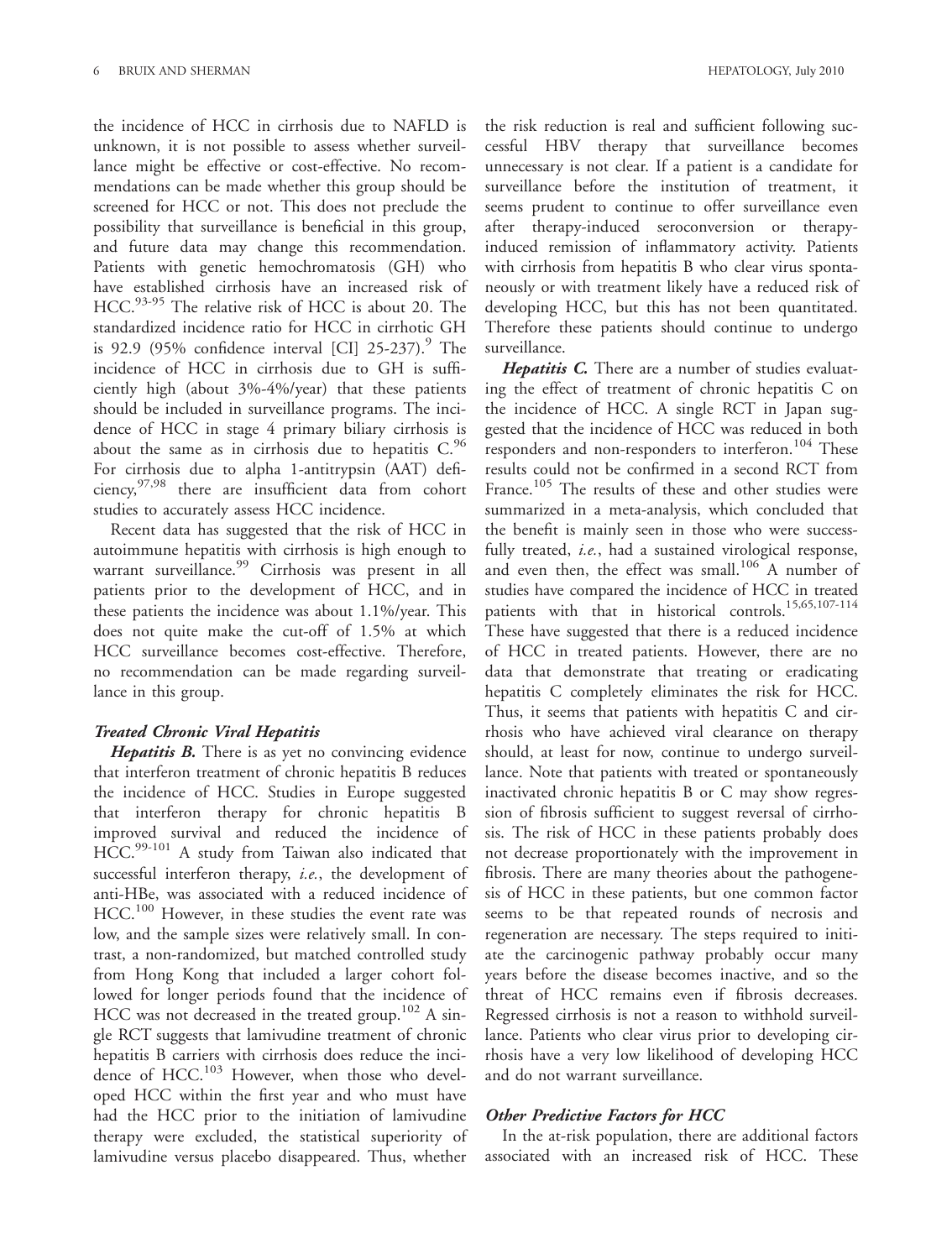include an elevated AFP concentration, $115-117$  presence of macroregenerative nodules, 118 small and large cell dysplasia on biopsy,67,119,120 irregular regeneration (irregular margins to regenerative nodules), $121$  and increased labeling index for proliferating cell nuclear antigen or silver staining of the nucloeolar organizing region.122-126 Although such patients are at more immediate risk of developing HCC, they will likely already be in surveillance programs because of other recognized risk factors such as cirrhosis or chronic hepatitis B. The increased risk, however, does not require a change in surveillance protocol.

The recommendations as to who should undergo surveillance are broad, and are based largely on modeling studies which demonstrate specific cut-offs of HCC incidence at which surveillance became costeffective.<sup>33-36</sup> However, within these groups there are individuals whose cancer risk is low, and for whom surveillance might not be necessary. For example, only about 15-25% of male Asians over age 40 with hepatitis B will ultimately develop HCC. The REVEAL study and other investigations<sup>127,128</sup> have clearly shown that in patients with hepatitis B, the risk of developing HCC increases with viral load even when this was measured years before the development of HCC. In assessing risk for patients with chronic hepatitis B infection, it is important to take these studies into account. However, it is also important to recognize the limitations of the studies. These findings apply to patients infected with genotype B and C, and may not be applicable to patients infected with other genotypes. Patients recruited into these studies were at least 30-35 years old, so the findings do not apply to younger patients. Finally, at least in the REVEAL study, even those in the lowest viral load stratum had an incidence of HCC of 0.73%/year which exceeds the 0.2%/year cut-off used to decide whether surveillance should or should not be undertaken in patients with chronic hepatitis B (see Table  $3$ ).<sup>64</sup>

# Recommendation

1. Patients at high risk for developing HCC should be entered into surveillance programs (Level I). The at-risk groups for whom surveillance is recommended are identified in Table 3.

# Surveillance of Patients on the Liver Transplant Waiting List

There are several reasons for screening patients on the liver transplant waiting list. Patients should be screened for HCC to identify small tumors that might require therapy, and to identify patients who develop cancer that exceeds the guidelines for transplantation. In addition, in the United States, under the current

UNOS criteria the development of HCC provides liver transplant priority. Thus, it would seem to be in a patient's interest to have a small HCC diagnosed while on the liver transplant waiting list. One cost-efficacy analysis has suggested that the increase in longevity over the whole cohort of patients awaiting transplant is negligible, because although there may be an increase in longevity in those who develop HCC, it is countered by the loss of longevity in other patients on the waiting list whose transplants are delayed so that the patient with HCC can have priority.<sup>129</sup> In contrast, identification of HCC that exceeds guidelines, and resultant de-listing of such patients, is beneficial to other patients on the waiting list. Another analysis suggested that there were benefits to treating patients with HCC on the transplant waiting list with either resection or local ablation.<sup>130</sup> The benefit depended in part on the length of the waiting list. The longer the wait, the greater the benefit of intervention.

# Recommendation

2. Patients on the transplant waiting list should be screened for HCC because in the USA the development of HCC gives increased priority for OLT, and because failure to screen for HCC means that patients may develop HCC that may progress beyond listing criteria without the physician being aware (level III).

# Surveillance Tests

Any assay that is used to determine the presence or absence of a disease must be validated using a series of analyses that determine how well the test performs in diagnosing the disease (since no test is 100% accurate). The simplest measures are the sensitivity (true-positive rate) and specificity (true-negative rate), which are inversely related. For any single test and the underlying disease, as sensitivity increases, specificity decreases. Furthermore, the diagnostic accuracy of any test is related to the frequency of the underlying disease in the population being studied. This is measured by the positive and negative predictive values, i.e., the rates at which positive or negative results are correct. An estimate of the efficiency of a test can also be obtained free of the influence of disease prevalence by using the Youden Index. This is a measure of the combined sensitivity and specificity (sensitivity/specificity-1). Finally since the performance characteristics of a test vary across the range of the test results the optimal cut-off for diagnosis can be obtained from the Receiver Operating Characteristics (ROC) curve, a plot of sensitivity vs. 1-specificity over the entire range of the test results. An important additional consideration is that the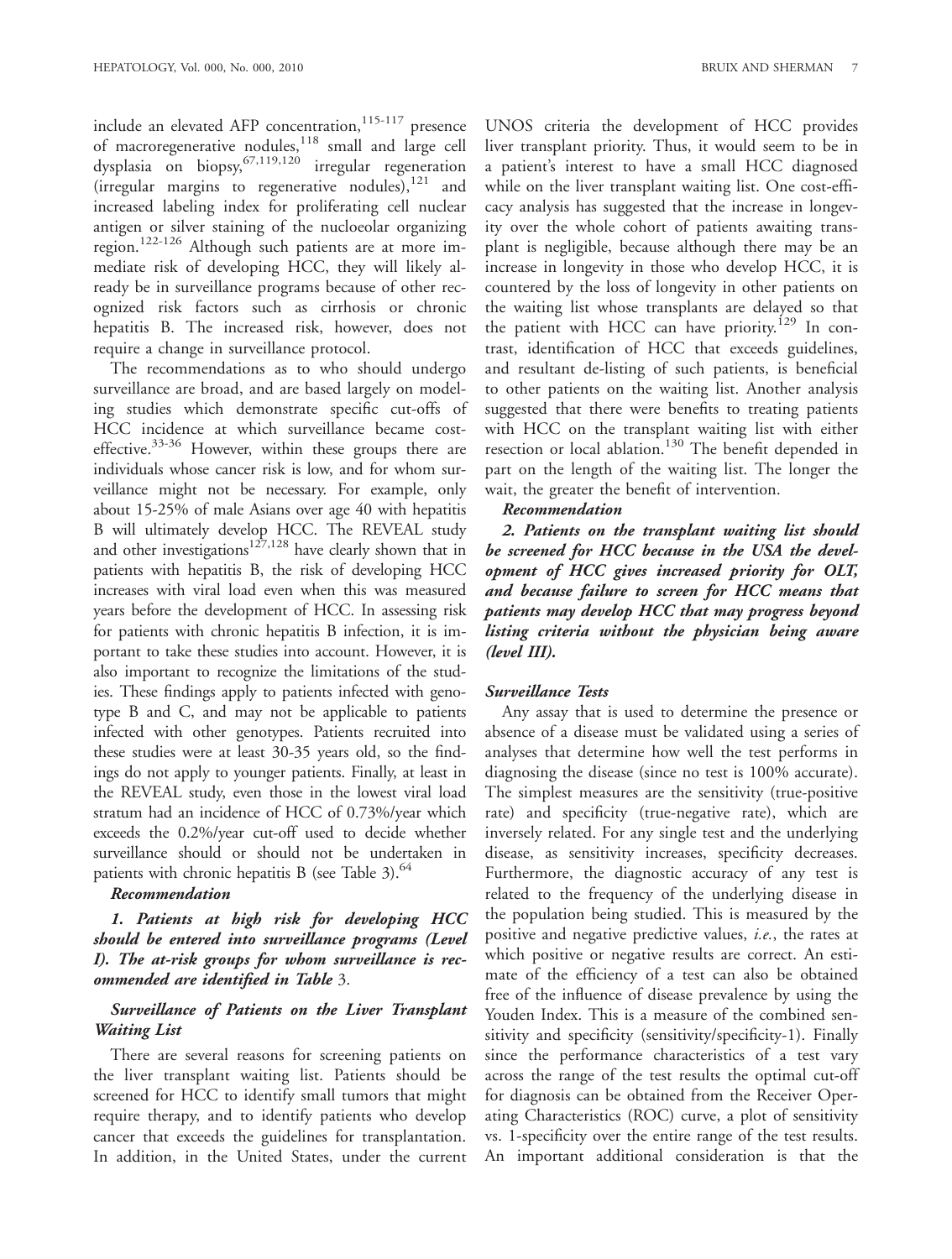natural history of sub-clinical liver cancer is not the same as for clinical cancer. In particular growth rates of sub-clinical cancer may be very different than tumor growth rates in clinically observed cancers. Second, sub-clinical cancer may not progress to clinically detectable cancer in all cases. Thus it cannot be assumed that all sub-clinical lesions found on surveillance will ultimately develop into cancer. Similarly, the performance characteristics of a test used to diagnose sub-clinical disease  $(i.e.,$  as a screening test) are not the same as when the test is used for diagnosis. Therefore one cannot take the performance characteristics of a test used in diagnosis (e.g., CT scan) and extrapolate the sensitivity and specificity to the surveillance situation.

Screening tests fall into two categories, serological and radiological. Of the serological tests the performance characteristics of AFP have been best studied.<sup>38,</sup> 131-133 Receiver operating curve analysis of AFP used as a diagnostic test suggests that a value of about 20 ng/mL provides the optimal balance between sensitivity and specificity.<sup>38</sup> However, at this level the sensitivity is only 60%, i.e., AFP surveillance would miss 40% of HCC if a value of 20 ng/mL is used as the trigger for further investigation. This is inadequately sensitive for general use. If a higher cut-off is used a progressively smaller proportion of HCC's will be detected. If the AFP cut-off is raised to, e.g., 200 ng/ mL the sensitivity drops to 22%. Conversely, reducing the cut-off means that more HCC's would be identified, but at the cost of a progressive increase in the false-positive rate. This analysis was performed in a case control study where the prevalence of HCC was artificially set at 50%. At this prevalence the positive predictive value of an AFP of 20 ng/mL was 84.6%. However, if the HCC prevalence rates were more like those seen in most liver clinics, i.e., about 5%, the positive predictive value (PPV) of an AFP of 20 ng/ mL is only 41.5%, and even at a cut-off of 400 ng/ mL the PPV is only  $60\%$ .<sup>38</sup> In cohorts undergoing surveillance the incidence of HCC may be even lower than 5%, depending on the criteria for entry into surveillance. For example, in non-cirrhotic hepatitis B carriers infected in infancy the incidence of HCC is usually less than 1%. The lack of efficacy of AFP as a surveillance test has been confirmed recently as part of the HALT-C study.<sup>134</sup> This was a prospective study evaluating the efficacy of maintenance interferon and ribavirin for the treatment of patients with hepatitis C unresponsive to an initial standard course of therapy. These were all patients with cirrhosis, and over the period of the study HCC developed in 39 subjects. AFP and descarboxyprothrombin (DCP) were measured at

intervals, so that measurements were available at the time of diagnosis and 12 months prior to diagnosis. The results clearly show that both serological markers were inadequate for surveillance purposes, even when combined. Another recent study that suggested that AFP is a good surveillance test suffers from methodological flaws.<sup>135</sup> Among others, it was not really a surveillance study, but one in which the presence of HCC was known (i.e. a diagnostic study). Despite this fact, the performance characteristics of AFP were still inadequate, with a sensitivity of 66% and a specificity of 82%. Therefore, AFP is still considered an inadequate screening test for HCC.<sup>38,136,137</sup>

Another serological test used is the DCP, also known as Prothrombin Induced by Vitamin K Absence II (PIVKA II).<sup>138-141</sup> Most reports on the use of DCP have evaluated the use of this test in a diagnostic mode, rather than for surveillance. There are reports of its use in a surveillance mode. However, as discussed above DCP is insufficiently accurate for routine use of this marker. There are also reports that DCP is a marker for portal vein invasion by tumor.<sup>142</sup> This would also suggest that DCP is not a good screening test. A screening test should be able to identify early disease, not late disease. The HALT-C study confirms that DCP is not a good surveillance tool.<sup>134</sup> Other tests that have been reported as screening tests included the ratio of glycosylated AFP (L3 fraction) to total AFP,<sup>143-149</sup> alpha fucosidase,<sup>150,151</sup> glypican  $3^{152,153}$  and HSP-70.<sup>154-156</sup> None of these has been adequately investigated and cannot be recommended as a screening test. Proteomic profiling may aid the development of more accurate markers.<sup>156</sup>

The radiological test most widely used for surveillance is ultrasonography. A small HCC on ultrasound may take on one of several different appearances. The smallest lesions may be echogenic, because of the presence of fat in the cells. Other lesions may be hypoechoic, or show a ''target lesion'' appearance. None of these appearances is specific. Ultrasound has been reported to have a sensitivity of between 65% and 80% and specificity greater than 90% when used as a screening test.<sup>16</sup> However, the performance characteristics have not been as well defined in nodular cirrhotic livers undergoing surveillance.<sup>157-160)</sup> These performance characteristics, although not ideal, are superior to any of the serological tests.

The most difficult ultrasounds are in obese individuals with fatty liver disease and cirrhosis. However, no alternative strategy for surveillance has been adequately tested. Some reports suggest the use of CT scanning as a screening test for HCC.<sup>155-157</sup> The performance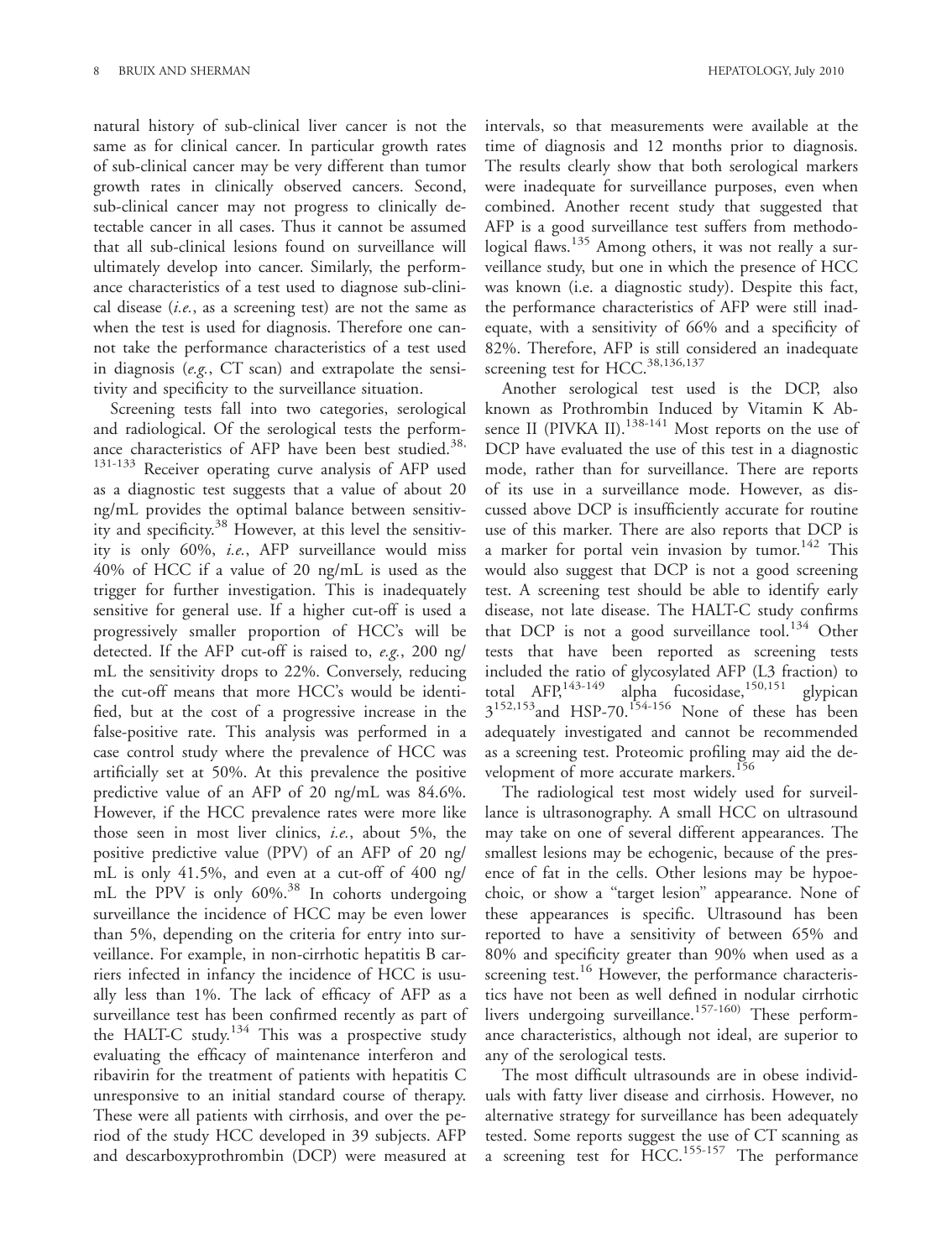characteristics of CT scanning have been developed in diagnostic/staging studies in which some other test has raised the suspicion of HCC. Thus, these results come from biased populations. The performance characteristics of CT scanning in HCC surveillance are unknown. In addition, for CT scanning to have maximum sensitivity this will require 4-phase scans, with the attendant high levels of radiation and potential long term carcinogenesis risk.<sup>161</sup> No recommendation can be made about CT scanning for individuals in whom visibility on ultrasound is inadequate. It may be that some patients, particularly the obese, are just not good candidates for HCC surveillance despite their risk. Ideally, ultrasonographers performing HCC surveillance should receive special training, much as is done for mammographic surveillance in some jurisdictions.

Strategies such as alternating different surveillance modalities at intervals have no basis. The guiding principle should be that the best available screening test should be chosen, and it should be applied regularly. Combined use of AFP and ultrasonography increases detection rates, but also increases costs and false-positive rates.<sup>162</sup> AFP-only surveillance had a 5.0% falsepositive rate, ultrasound alone had a 2.9% false positive rate, but in combination the false positive rate was 7.5%.<sup>162</sup> Ultrasound alone cost about \$2000 per tumor found, whereas the combination cost about \$3000 per tumor found. <sup>162</sup>

#### Surveillance Interval

The ideal surveillance interval is not known. A surveillance interval of 6-12 months has been proposed based on tumor doubling times. The positive randomized control trial described earlier used a 6 month interval.<sup>11</sup> However, a retrospective study has reported that survival is no different in patients screened at 6 or 12 monthly intervals.<sup>163</sup> Another study in HCV infected hemophiliacs suggested that the likelihood of finding HCC at the single nodule stage (as opposed to multinodular HCC) was the same with 6 and 12 month surveillance intervals.<sup>164</sup> These and other studies looking at surveillance intervals have used surrogate outcome markers, such a number of lesions, lesion size, or ability to provide potentially curative treatment. Most of these studies were in patients with hepatitis C. Only one (non-randomized) prospective cohort study has evaluated survival (in patients with hepatitis B) and demonstrated that survival is improved with 6 months surveillance intervals compared to 12 months.<sup>165</sup> Therefore, rather than making separate recommendations for patients with hepatitis B

or hepatitis C, we offer a single recommendation that surveillance be undertaken at 6 monthly intervals.

The decision to provide surveillance or not depends upon the magnitude of risk for HCC, but the surveillance interval is determined by the tumor growth rates and not by the degree of risk. This is an important concept because it means that the surveillance interval need not be shortened for patients who are thought to be at higher risk. However, it is important to make the distinction between patients undergoing surveillance, i.e., those in whom although high risk is recognized, do not have any *a priori* reason to suspect HCC, and those in whom surveillance tests have been abnormal and there is a concern that HCC is already present. Such patients are strictly speaking no longer candidates for surveillance, but should be receiving enhanced follow-up. Conversely, lengthening the surveillance interval for patients perceived to be a lower risk of HCC means that when an HCC develops it might be diagnosed at a later stage, thus possibly negating the benefits of surveillance.

Recommendations

3. Surveillance for HCC should be performed using ultrasonography (level II).

4. Patients should be screened at 6 month intervals (level II).

5. The surveillance interval does not need to be shortened for patients at higher risk of HCC (level III).

# Recall Policies

Recall policies are the policies instituted to deal with an abnormal screening test result. This is different than surveillance. The tests are different, and the interval of follow-up is different. Recall policies cover the investigations and follow-up that determine whether an abnormality identified on surveillance is or is not HCC. Recall is intimately intertwined with the process of making a diagnosis.

The first step is to define an abnormal result. Any nodule not seen on a prior study should be considered abnormal. A mass that enlarges is abnormal, even if previously considered to be benign. The nodular cirrhotic liver poses problems in ultrasound interpretation. Early HCC can be difficult to distinguish from background nodularity. Some cirrhotic nodules can be as large as 2 cm. However, the majority of nodules smaller than 1 cm are not HCC.<sup>166</sup> It is also important to note that although classical HCC is described as hypoechoic on ultrasound, HCC can also be isoechoic with a halo, hyperechoic or of mixed echogenicity.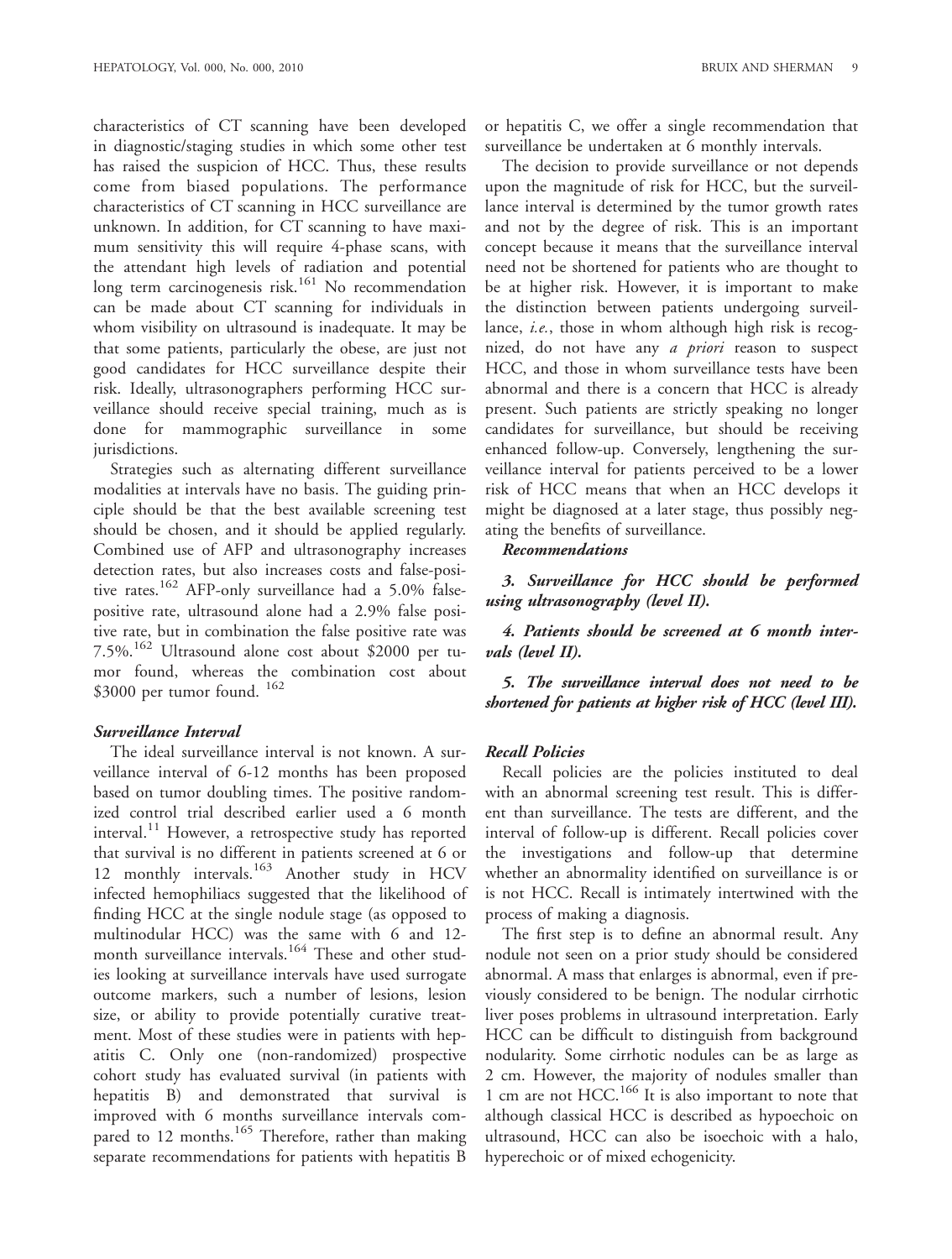

Fig. 1. Algorithm for investigation of small nodules found on screening in patients at risk for HCC (MDCT  $=$  multidetector CT scan).

# Diagnosis of HCC

The tests used to diagnose HCC include radiology, biopsy and AFP serology. Which tests should be used depends on the context. Some form of imaging such as CT scan or MRI (most widely validated) is always required to determine the extent of disease.

#### Role of AFP in Diagnosis

Alphafetoprotein has long been used for the diagnosis of HCC. It has also been part of surveillance algorithms. However, as described above, the AFP is insufficiently sensitive or specific for use as a surveillance assay. Recent data also suggest that its use as a diagnostic test is less specific than was once thought. AFP can be elevated in intrahepatic cholangiocarcinoma (ICC). and in some metastases from colon cancer.<sup>167,168</sup> Therefore, the finding of a mass in the liver with an elevated AFP does not automatically indicate HCC. ICC is also more common in cirrhosis than in noncirrhotics. Although the incidence of ICC is much lower than HCC, the fact that both are more common in cirrhosis means that care must be taken to distinguish between them given the differences in treatment and outcomes. Since AFP can be elevated in either condition, it is recommended that it no longer be used. Thus, the diagnosis of HCC must rest on radiological appearances and on histology.

#### Radiological Diagnosis of HCC

HCC can be diagnosed radiologically, without the need for biopsy if the typical imaging features are present.<sup>72,74,169-174</sup> This requires a contrast-enhanced study (dynamic CT-scan or MR). In the arterial phase, HCC enhances more intensely than the surrounding liver. This is because the arterial blood in the liver is diluted by venous blood that does not contain contrast, whereas the HCC contains only arterial blood. In the venous phase, the HCC enhances less than the surrounding liver. This is because HCC does not have a portal blood supply and the arterial blood flowing through the lesion no longer contains contrast, whereas the portal blood in the liver now contains contrast. This is known as ''washout'', although the term does not really describe the sequence of events. In the delayed phase, the presence of ''washout'' persists, and sometimes "washout" is only present in the delayed phase. The presence of arterial uptake followed by washout is highly specific for  $HCC$ .<sup>172,173,175</sup> Thus, to properly document the existence of HCC, a 4-phase study is required: unenhanced, arterial, venous and delayed phases.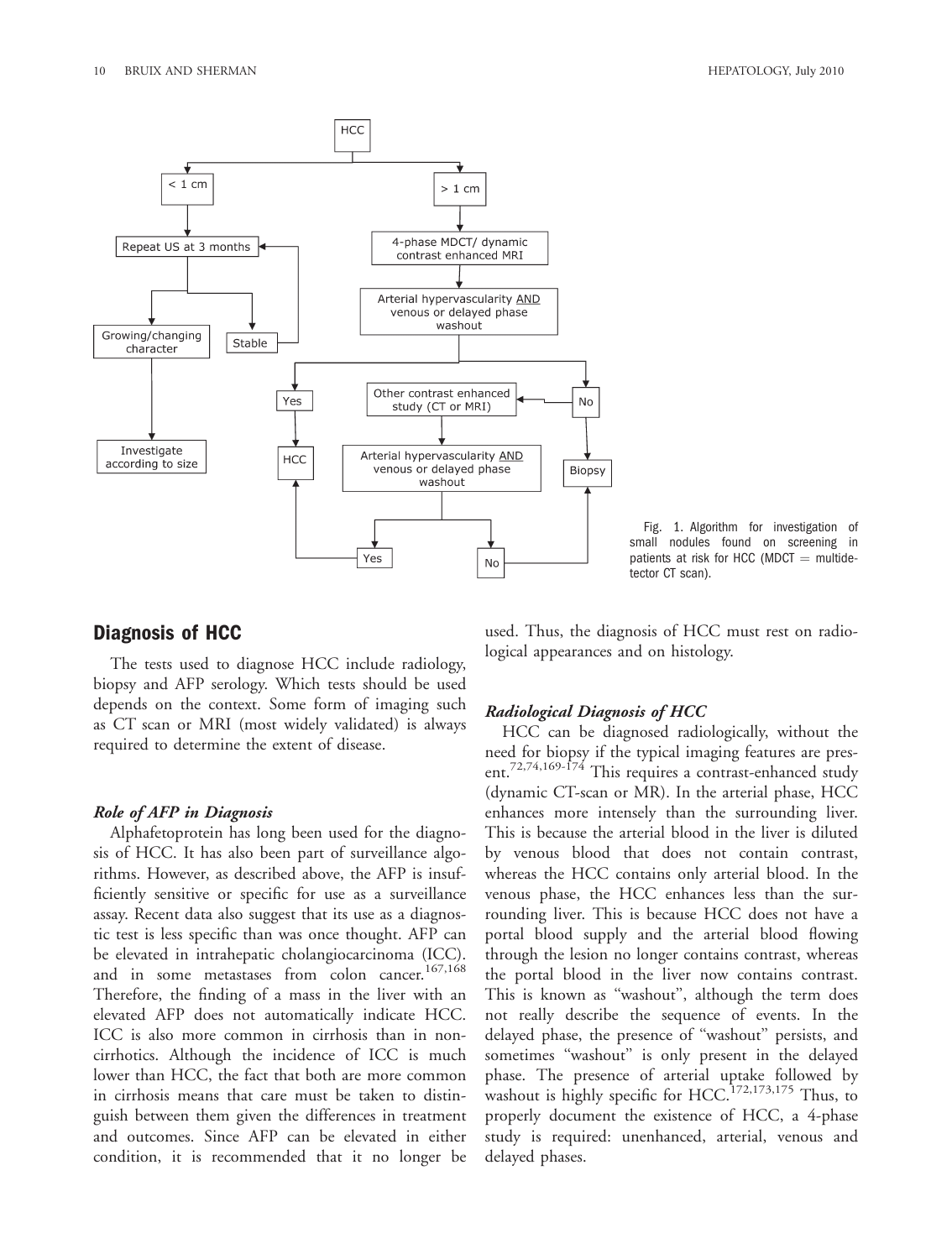In the previous guidelines,  $176$  we presented algorithms for the diagnosis of HCC that varied depending on the size of the lesion (Figure 1). Those algorithms were largely based on expert opinion, and relied on the typical appearances of HCC on contrast enhanced radiological studies as described above. The algorithm pertaining to lesions between 1-2 cm has now been partially validated. Forner et al.<sup>175</sup> used contrast ultrasound and MRI to evaluate lesions smaller than 2 cm found on surveillance. The positive predictive value of using these two tests was 100%, although the negative predictive value was only about 42%. This means that if both tests were positive the lesion was always HCC. However, if one or both tests were not conclusive, then the false-negative detection rate of HCC was greater than 50%. The algorithm requires that under these circumstances a biopsy be performed. In this study, up to three biopsies were performed in an attempt to come to the correct diagnosis. Contrast enhanced ultrasound is not available in the USA, so these results are not entirely applicable to a North American population. A second study came to very similar conclusions<sup>177</sup> providing external validation of the algorithm. A third study,  $178$  presented so far only in abstract form, used CT scanning as well as contrast ultrasound and MRI and has also validated the algorithm. These analyses showed that using a single contrast enhanced modality had a lower positive predictive value than using two studies, although the positive predictive value was still better than 90%. Other studies have provided external validation of these algorithms, but have also shown that typical appearances of arterial hypervascularity and venous washout are so highly specific that only a single study is necessary if these appearances are present.<sup>178,179</sup> The sensitivity of using dual imaging for diagnosis was between 21% and 37% and specificity was 100%. In addition, two studies have now shown that sequential imaging can be used to decrease the need for biopsy.<sup>178,179</sup> Using sequential studies rather than requiring two studies to be typical improved the sensitivity to about 74-80%, but the specificity fell to 89-97%. However, if atypical lesions were biopsied, the specificity was restored to 100%. Recent studies have also shown that intrahepatic cholangiocarcinoma (ICC) does not show washout in the venous delayed phases at MRI, further stressing the specificity of this profile at early stages.<sup>180</sup> At the same time, false positives for HCC have been described for contrast enhanced ultrasound in patients with biopsy proven  $ICC^{181}$  if there is any discrepancy between imaging techniques, a biopsy should be obtained if treatment is to be considered. The algo-

rithm for investigating lesions between 1-2 cm in diameter has been changed to reflect these considerations (Figure 1).

Although the recommendations for investigation of screen-detected lesions in the liver were developed for use in patients with cirrhosis, they apply equally well to patients with chronic hepatitis B who may not have fully developed cirrhosis. In both situations, the pretest probability of HCC being present is high. For nodules detected in an otherwise normal liver, the pretest probability of HCC is much lower and the guidelines do not apply.

Since radiological diagnosis is so crucial, it is essential that imaging be properly carried out. There are established protocols for the diagnosis of HCC that vary by the type of equipment used, define the amount of contrast to be given, the method of administering the agent, the timing of the studies after administration of contrast, and the thickness of the slices to be gathered. The physician ordering the tests should know whether the studies have been conducted under these defined conditions.

It should be noted that these algorithms are not infallible. There will be false-negative results on initial radiology studies, but these tumors should be detected on follow-up imaging before the lesion reaches a size where the likelihood of cure is decreased.

Much has been made of the entity of hypovascular HCC. This is a lesion that enhances less than the surrounding liver both on arterial and venous phase imaging. This is only a diagnostic problem for small lesions, (defined as <2 cm in diameter). Pathological study of these lesions has shown that the reason for the apparent hypovascularity is that they lesions have a dual blood supply.<sup>182</sup> They may have acquired some arterial supply, but this is not fully established. Histologically, unpaired arteries (no bile duct) are present but in small numbers, and there is still a portal blood supply although reduced. As the tumor matures, the blood supply becomes more arterialized and the lesion acquires the typical features of HCC. Dysplastic nodules also may show unpaired arteries and a reduced portal supply. Therefore, a biopsy is required to distinguish dysplastic nodules from HCC. Unfortunately, even with a needle biopsy, the hallmark features that distinguish a high-grade dysplastic nodule from HCC, namely stromal invasion, may not be detected. Larger HCC may also be hypovascular. These may also need biopsy, although the diagnosis will usually be evident without biopsy.

In addition to morphological features that help distinguish high-grade dyspastic nodules (HGDN) from HCC, there are several histological staining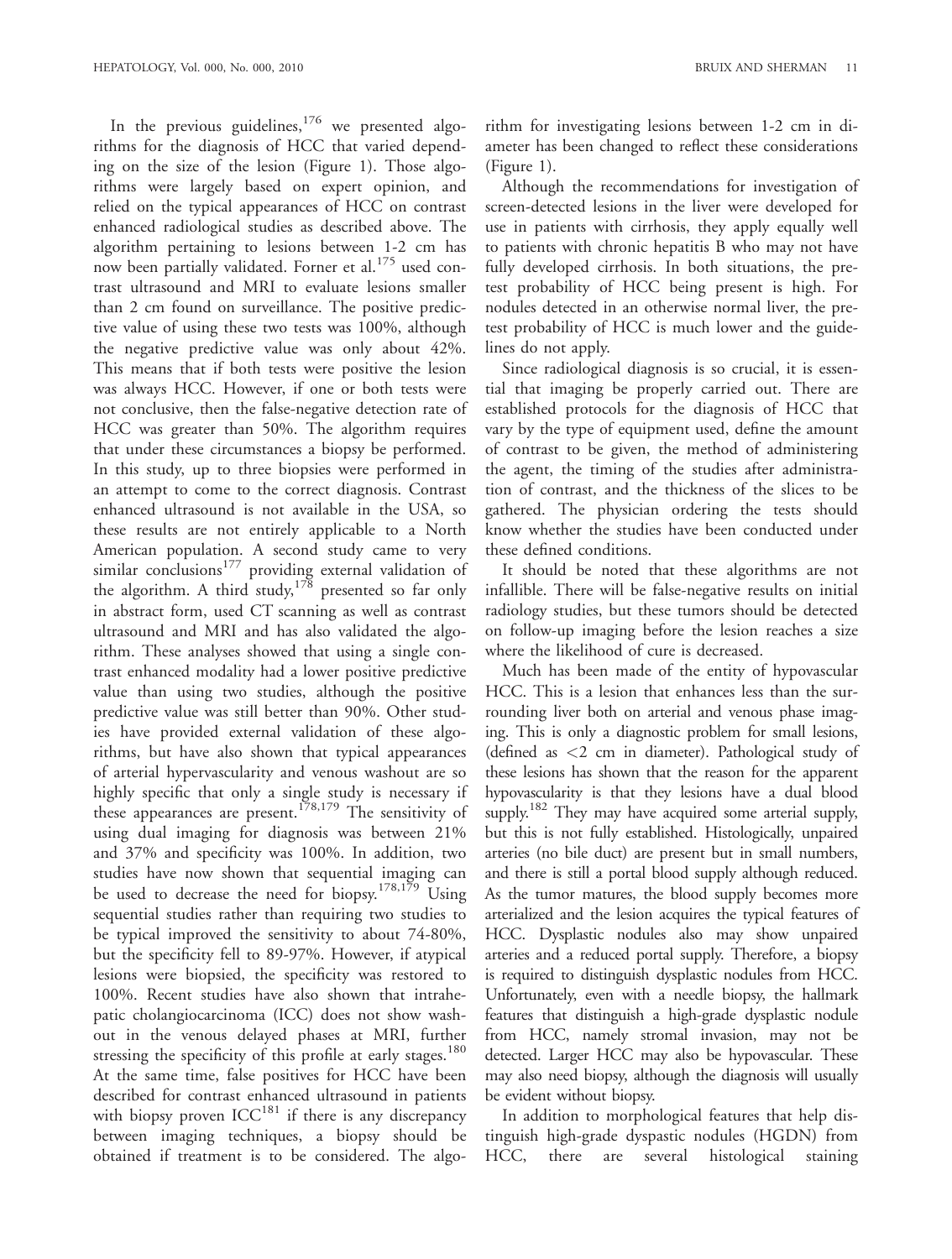characteristics which may be helpful. Markers of HCC vs. benign tissue include glypican  $3,^{183-185}$  heat shock protein  $(HSP)$  70<sup>155</sup> and glutamine synthetase.<sup>155</sup> Staining for vascular endothelium with CD 34 is more usually positive and strongly positive in HCC as unpaired arteries more clearly identified, whereas in benign tissue the sinusoidal epithelium stains only weakly with this antibody. Cytokeratin stains for biliary epithelium (CK 7 and CK 19) should be negative, and a positive biliary cytokeratin stain makes HCC less likely.<sup>186</sup> Given the difficulty of making a positive diagnosis in tissue from small lesions, we recommend that pathologists use the full panel of stains listed above to help distinguish HGDN from HCC. Although occasionally other neoplastic lesions may stain positively with these markers, there should be little difficulty is distinguishing these from HCC on morphological grounds.

Thus, the current recommendations for the diagnosis of HCC are depicted in Figure 1. For lesions smaller than 1 cm, the recommendations remain unchanged. No detailed investigation is required, because most of these will be cirrhotic nodules rather than HCC. However, close follow-up at 3-month intervals is recommended using the technique that first documented the presence of the nodules. If these were detected by screening on ultrasound, then it is recommended that ultrasound should be the technique of follow-up.

For lesions above 1 cm in diameter, either dynamic MRI or multidetector CT scanner should be used. The technical specifications for best performance of these procedures have been previously described.<sup>183</sup> However, contrast enhanced ultrasound is less specific. If the appearances are typical for HCC on either MRI or CT scan, as described above, then no further investigation is required and the diagnosis of HCC is confirmed. If the appearances are not typical for HCC (and do not suggest hemangioma), then one of two strategies is possible. A second study (the other of CT scan or MRI) could be performed. If the appearances are typical, the diagnosis is confirmed. Alternatively, an atypical study could trigger a biopsy.

For this algorithm to be effective there must be strict adherence to imaging protocols<sup>187,188</sup> and strict application of the rules regarding vascularity and washout. The presence of arterial hypervascularity alone is insufficient, while the presence of venous washout is essential. Because performance of the study is so critical to the non-invasive diagnosis of HCC, it is recommended that these studies be performed in expert centers.

# Pathological diagnosis of dysplasia and early HCC

The histological appearances of well-differentiated HCC and more advanced stages of HCC are well known and need no further discussion. However, one of the consequences of surveillance programs is the identification of smaller and smaller HCC's, as well as dysplastic nodules. The smaller the HCC lesion, the more difficult it is to distinguish malignant from benign nodules. This is true both radiologically and histologically.

Recently, a distinction has been made between ''very early HCC"<sup>189,190</sup> and "small" or "progressed" HCC.<sup>191,192</sup> Early HCC, as defined by Japanese pathologists, is generally hypovascular,and has ill-defined margins.<sup>169</sup> Thus, it has a somewhat vague outline on ultrasound and may be hypovascular on CT scanning. Histologically, there are few unpaired arteries, but the cells show varying grades of dysplasia.<sup>193</sup> There may be invasion of the portal space by hepatocytes, but vessel invasion is absent. These lesions have been called "very early HCC" in the Barcelona Clinic Liver Cancer (BCLC) staging scheme.<sup>194</sup> The pathology of these ''very early HCC'' lesions has been defined in resected specimens, and therefore, the natural history of these lesions is unknown. However, the presence of small foci of typical HCC within them has been noted, suggesting that these lesions are precursors of typical HCC lesions.<sup>189,191,192</sup> The frequency with which these lesions develop typical HCC is unknown, In contrast, ''small'' or ''progressed'' HCC have welldefined margins on ultrasound, and exhibit the typical features of well-differentiated HCC on CT and on histology.<sup>189,191,193</sup> These lesions often show microvascular invasion, despite their small size.<sup>193</sup> The presence of microvascular invasion suggests that the prognosis of these lesions after treatment is less good than for "early HCC" where vascular invasion is rare. However, this has not been proven in clinical studies.

The classification and description of dysplastic nodules and early HCC has been recently revised to harmonize the approaches taken by Western and Japanese pathologists.<sup>191</sup> These studies have been undertaken on resected tissue, whereas samples from lesions detected on surveillance usually only have a needle biopsy to evaluate. It is important to recognize that rather than being individual discrete states, there is a continuum between HGDN and HCC. This complicates the evaluation of biopsies from small nodules.

Patients with liver nodules having a nonspecific vascular profile and negative biopsy should continue to undergo enhanced follow-up. There are no data to establish the best follow-up policy at this point, but repeated biopsy or follow-up CT/MRI to detect further growth should be considered. There are emerging data indicating that the smaller the lesion, the less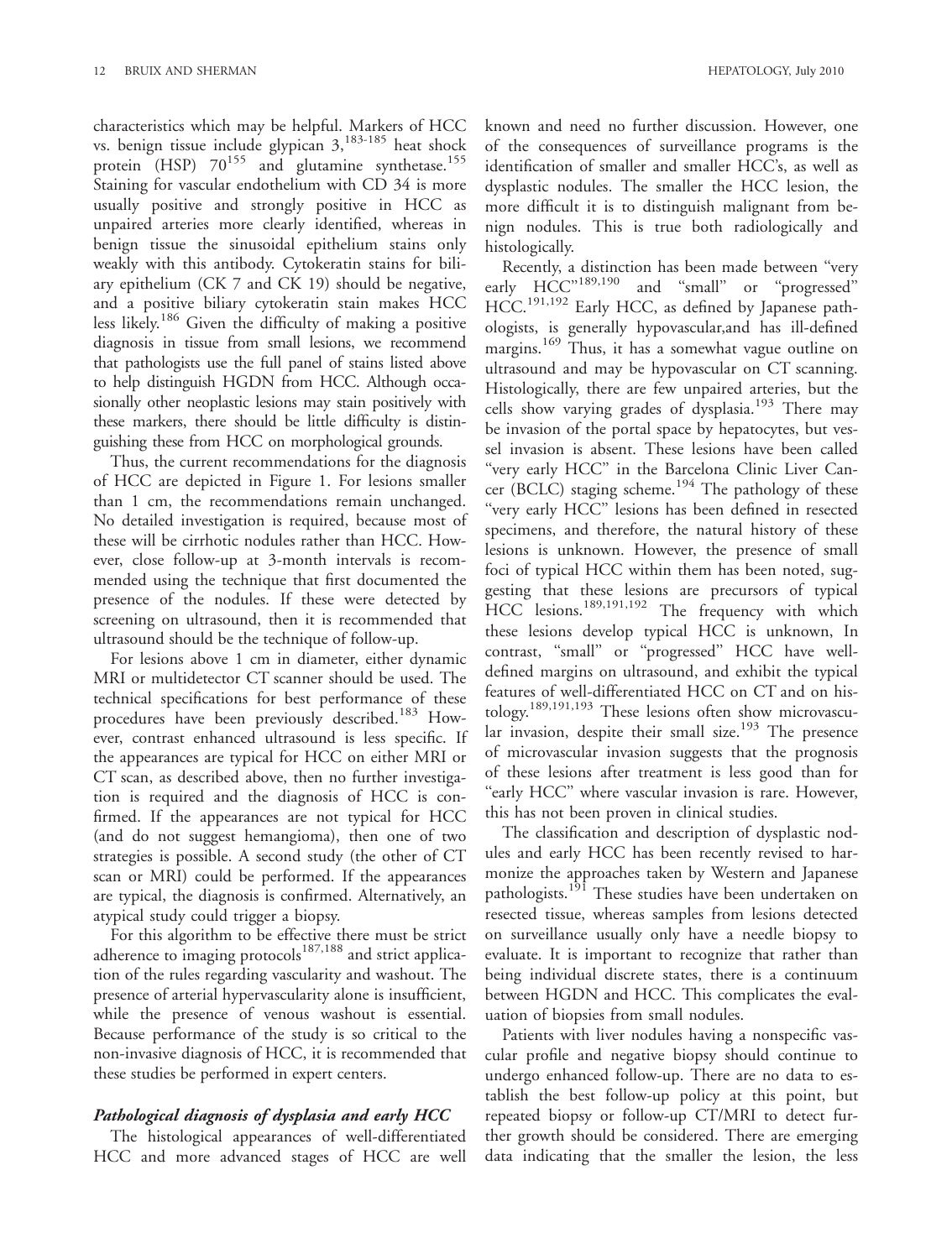likely there is to be microscopic vascular invasion.<sup>169</sup> In addition, smaller lesions are more likely to be associated with treatment that will be curative.<sup>190,195,196</sup> Finally decision analysis also confirms that ideally, for the best outcome, the lesion should be smaller than 2 cm at diagnosis.<sup>197</sup> It is therefore important to make the diagnosis of HCC as early as possible. However, it is equally important not to apply invasive treatment to lesions that do not have any malignant potential and may still regress. This is a fine distinction that is not always possible to make. An additional concern about thin needle liver biopsy is the risk of bleeding and needle track seeding. Most studies that report needle track seeding do not specify the size of the lesion being biopsied.<sup>198</sup> Although the rate of needle track seeding after biopsy of small lesions  $( $2 \text{ cm}$ )$  has not been accurately measured, it is probably uncommon. The current rate of bleeding from thin needle biopsy of small HCC has not been reported, but is probably no different than for biopsy of the liver in general.<sup>198,199</sup>

#### Recommendations

6. Nodules found on ultrasound surveillance that are smaller than 1 cm should be followed with ultrasound at intervals from 3-6 months (level III). If there has been no growth over a period of up to 2 years, one can revert to routine surveillance (level III).

7. Nodules larger than 1 cm found on ultrasound screening of a cirrhotic liver should be investigated further with either 4-phase multidetector CT scan or dynamic contrast enhanced MRI. If the appearances are typical of HCC (i.e., hypervascular in the arterial phase with washout in the portal venous or delayed phase), the lesion should be treated as HCC. If the findings are not characteristic or the vascular profile is not typical, a second contrast enhanced study with the other imaging modality should be performed, or the lesion should be biopsied (level II).

8. Biopsies of small lesions should be evaluated by expert pathologists. Tissue that is not clearly HCC should be stained with all the available markers including CD34, CK7, glypican 3, HSP-70, and glutamine synthetase to improve diagnostic accuracy (level III).

9. If the biopsy is negative for patients with HCC, the lesion should be followed by imaging at 3-6 monthly intervals until the nodule either disappears, enlarges, or displays diagnostic characteristics of HCC. If the lesion enlarges but remains atypical for HCC a repeat biopsy is recommended (level III).

# Staging Systems

The prognosis of solid tumors is generally related to tumor stage at presentation. Tumor stage also guides treatment decisions. However, in HCC patients the prediction of prognosis is more complex because the underlying liver function also affects prognosis. There is no worldwide consensus on the use of any given HCC staging system. However, most major trials of HCC therapy<sup>199-203</sup> have chosen the BCLC staging system, $17,194,200$  making it the *de facto* reference staging system. "The BCLC can define patient groups for therapies across the continuum of disease extent seen with HCC. Hence, it has been widely and efficiently used in several major trials to define the patient population to be recruited and to stratify them into separate prognosis categories." In order to provide meaningful comparisons between the outcomes reported in these studies and the prognosis of individual patients. they have to be staged by the BCLC system (see below for details). This cannot at present be done with any other staging system. Therefore, all patients should be staged using the BCLC staging system. There are other staging systems in common use in the USA. These include the MELD score,  $201,202$  the TNM,  $203,204$  or simplified TNM staging system.203,204 The MELD score was not designed to be an HCC staging system and does not provide good prognostic classification outside of patients who might receive a liver transplant because of liver failure. Although one study has suggested that the MELD score could replace the Child Pugh score in staging systems, this requires external validation.<sup>201</sup> MELD should not be used as general liver cancer staging system. The simplified TNM staging system as currently stated $^{203}$  requires evidence of microvascular invasion, something that is not available except in surgical specimens. The TNM system has been modified repeatedly203-205 but still does not have adequate prognostic accuracy. In addition, its use is limited because it is based on pathological findings and liver function is not considered. A similar Japanese staging system suffers from the same drawbacks.<sup>206</sup>

The Okuda classification<sup>207</sup> takes tumor size (on imaging/surgery) and liver function into account. It allows the identification of end stage disease, but is unable to adequately stratify patients with early or intermediate stage disease. Elsewhere, several different staging systems have been developed, but none have achieved anything more than local acceptance and none except the BCLC link staging stratification with treatment choices.<sup>208-212</sup>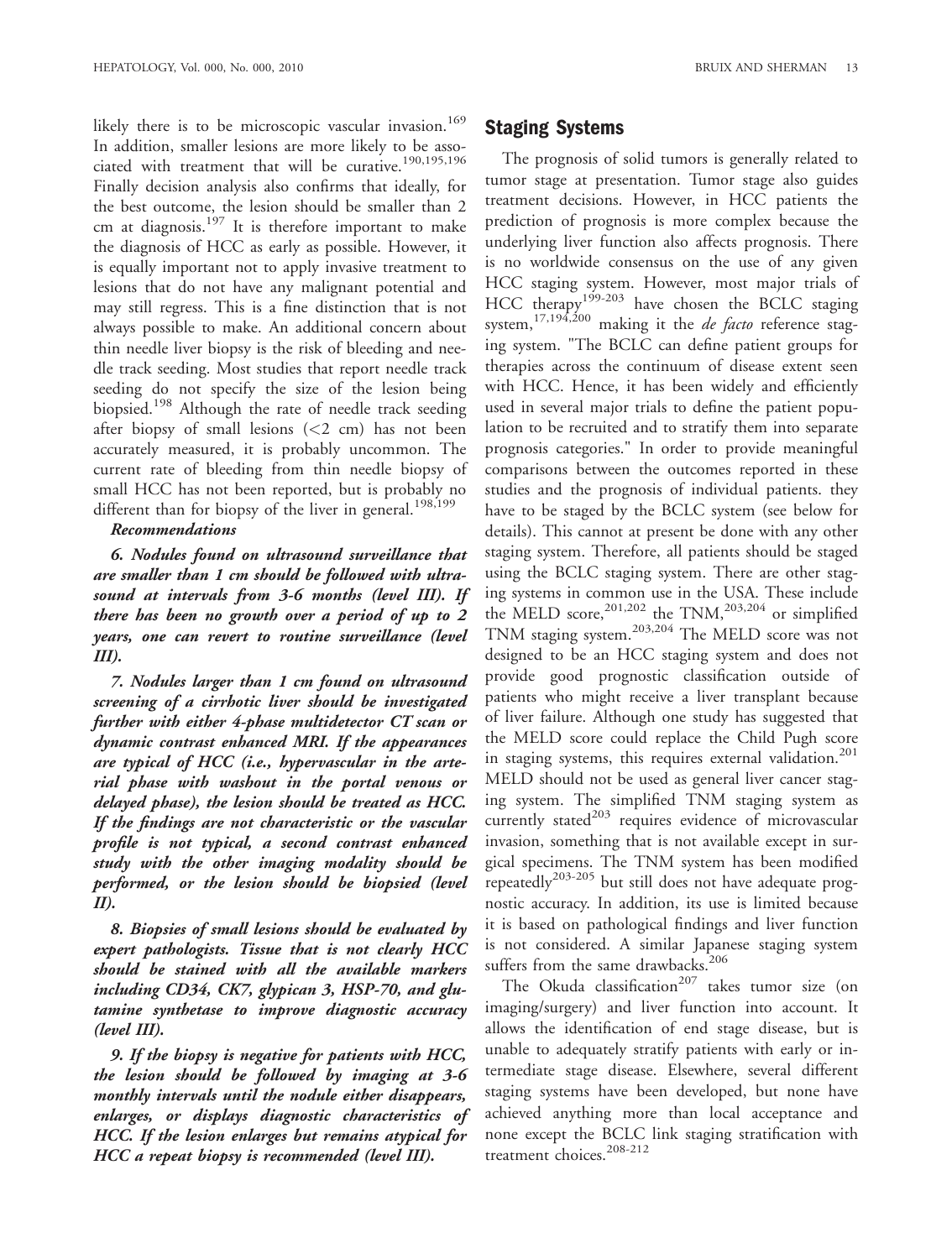

Fig. 2. The BCLC staging system and treatment allocation.

The BCLC staging system (Fig.  $2)^{17,194,200}$  was developed based on the combination of data from several independent studies representing different disease stages and/or treatment modalities and has been externally validated $37,213$  It includes variables related to tumor stage, liver functional status, physical status and cancer related symptoms.214-217 The main advantage of the BCLC staging system is that it links staging with treatment modalities and with an estimation of life expectancy that is based on published response rates to the various treatments. It identifies those with early HCC who may benefit from curative therapies, those at intermediate or advanced disease stage who may benefit from palliative treatments, as well as those at end-stage with a very poor life expectancy (Fig. 2). Early stage disease includes patients with preserved liver function (Child–Pugh A and B) with solitary HCC or up to 3 nodules  $\leq$ 3 cm in size. These patients can be effectively treated by resection, liver transplantation or percutaneous ablation with possibility of long term cure, with 5-year survival figures ranging from 50% to 75%. Very early HCC is currently very difficult to diagnose confidently prior to treatment. In these lesions the absence of microvascular invasion and dissemination offers the highest likelihood of cure and thus, in Child–Pugh A patients may theoretically achieve a 5-year survival of almost 100%. The intermediate stage consists of Child–Pugh A and B patients with large/multifocal HCC who do not have cancer related symptoms and do not have macrovascular invasion or extrahepatic spread. Their survival at 3 years without therapy may reach 50%. These are

the optimal candidates for transarterial chemoembolization (TACE). Patients who present with cancer symptoms and/or with vascular invasion or extrahepatic spread comprise the advanced stage. They have a shorter life expectancy (50% survival at 1 year) and are candidates for sorafenib (see below). Finally, patients with extensive tumor involvement leading to severe deterioration of their physical capacity [WHO performance status >2 $]^{214}$  and/or major impairment of liver function (Child–Pugh  $C)^{217}$  are considered end stage. Their median survival is less than 3 months.

Ongoing genomic and proteomic studies will characterize HCC more accurately, such that in the future HCC patients may be classified and treated according to their molecular profile and not according to the rough evaluation of tumor burden and conventional measures of liver function.

#### Recommendation

10. To best assess the prognosis of HCC patients it is recommended that the staging system take into account tumour stage, liver function and physical status. The impact of treatment should also be considered when estimating life expectancy. Currently, the BCLC system is the only staging system that accomplishes these aims (level II).

#### Treatment of Hepatocellular Carcinoma

Historically, the diagnosis of HCC was almost always made when the disease was advanced, when patients were symptomatic and presented with a variable degree of liver function impairment. At this late stage virtually no treatment had any chance of being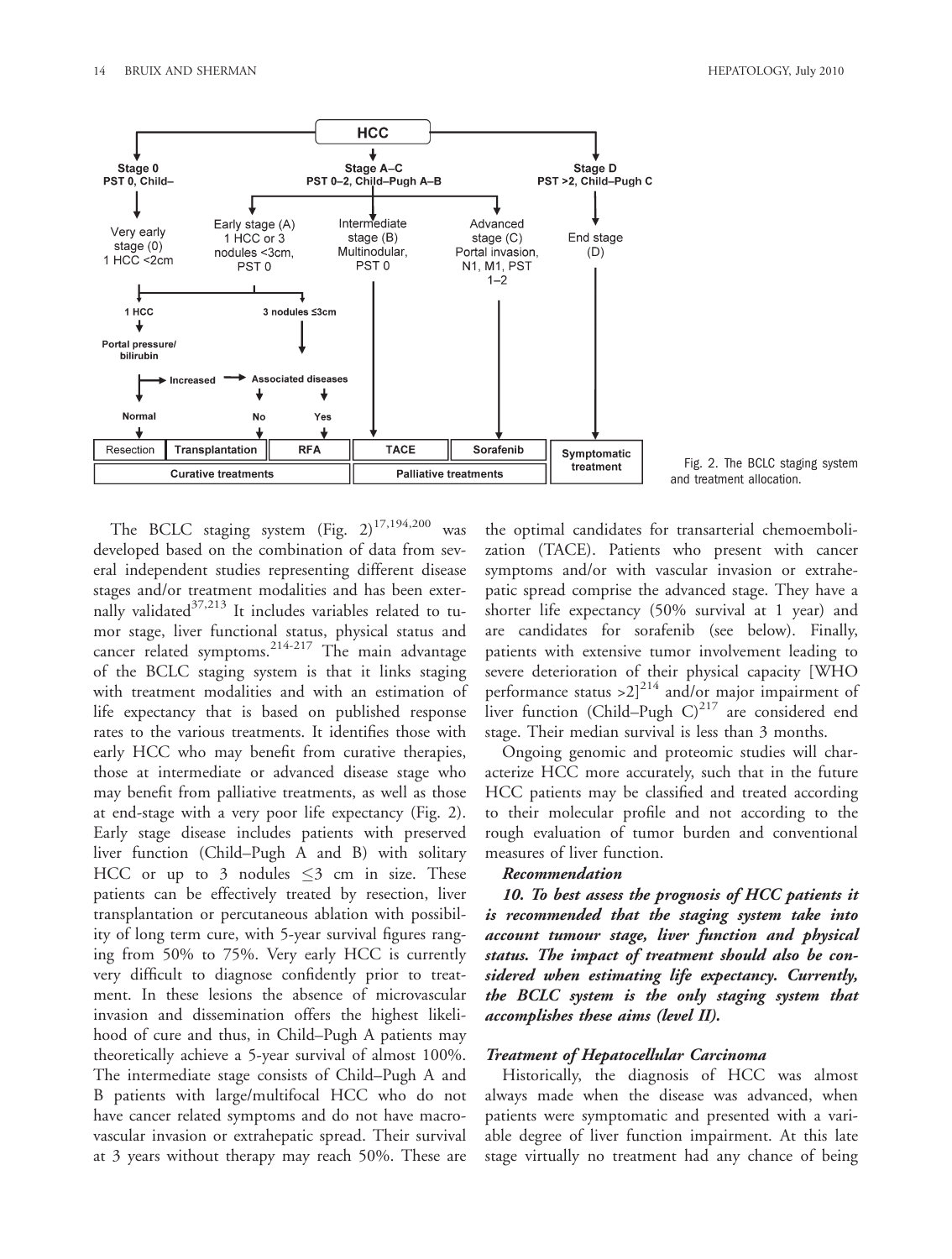effective or of significantly improving survival. In addition, the morbidity associated with therapy (which was usually limited to surgical resection or systemic chemotherapy) was unacceptably high. Today, many patients are diagnosed at an early stage when liver function is preserved and there are no cancer related symptoms. In addition, there are several active treatments available that will potentially have a positive impact on survival.<sup>194</sup> However, to achieve the best outcomes requires the careful selection of candidates for each treatment option and the expert application of these treatments. Given the complexity of the disease and the large number of potentially useful therapies, patients diagnosed with liver cancer should be referred to multidisciplinary teams involving hepatologists, pathologists, radiologists, surgeons and oncologists. It is important to note that the level of evidence for most of the therapeutic options is limited to cohort investigations with few RCTs, most of which are limited to the treatment of advanced disease.<sup>194,218</sup> There are no large robust studies that compare treatments considered effective for early stage disease (surgical resection, transplantation, percutaneous ablation) nor are there studies comparing these methods to no treatment. Hence, any proposed treatment strategy has to be developed by analysis of several published cohorts of treated individuals. Availability of resources also has to be considered in developing treatment strategies. This is particularly relevant when considering liver transplantation, which is well established in the United States and Europe, but in some areas of the world transplantation is not available or is very limited. For patients with solitary HCC in the setting of decompensated cirrhosis and for those with early multifocal disease (up to 3 lesions, none larger than 3 cm)<sup>219</sup> the best option is liver transplantation,  $17,194,220$  but for patients with solitary tumors in well-compensated cirrhosis the optimal treatment strategy is still under debate.

It has become common to assess outcome through the use of the disease-free survival (DFS) rate. However, although this parameter is clinically informative, it can be misleading because it is a composite index registering two events: death and recurrence of tumor. This is especially relevant in HCC patients as they usually present with underlying cirrhosis and thus, they are at risk of death related either to cirrhosis itself or to tumor progression. Accordingly, different outcomes measured as DFS may be due either to differences in death rate, recurrence rate or both. Disease-free survival is commonly used as an endpoint in clinical trials of therapy in cancers other than the liver. However, given the potential contribution of the underlying

liver disease and the potential effect that treatmentrelated hepatotoxicity might have on outcome, the use of this endpoint is discouraged.<sup>220</sup>

Thus, the preferred parameter for primary comparison between different therapies is survival. These comments are particularly relevant when discussing what the first treatment option should be in patients with cirrhosis and with early HCC, surgical resection or transplantation. In the following pages we will review the outcomes that might be achieved with the different therapeutic options that are currently available in conventional clinical practice. We will identify the selection criteria that should be used to offer each patient the option that provides the best long-term survival.

The therapies that are known to offer a high rate of complete responses and thus, a potential for cure, are surgical resection, transplantation and percutaneous ablation.<sup>194,220</sup> Among non-curative therapies transarterial chemoembolization and sorafenib have been shown to positively impact survival.<sup>221,222</sup> Other options such as arterial embolization without chemotherapy<sup>223</sup> or radioembolization do show some antitumor activity<sup>224,225</sup> but there is no proof of their benefit in terms of improved survival. Systemic chemotherapy with several agents has marginal activity with frequent toxicity, and is not associated with<br>improved survival.<sup>226,227</sup> Finally, agents such as taimproved survival.<sup>226,227</sup> Finally, agents such as tamoxifen,<sup>228</sup> anti-androgens,<sup>229,230</sup> or octreotide<sup>231,232</sup> are completely ineffective.

# Surgical Resection

This is the treatment of choice for HCC in non-cirrhotic patients, who account for just 5% of the cases in Western countries, and for about 40% in Asia. These patients will tolerate major resections with low morbidity, but in cirrhosis candidates for resection have to be carefully selected to diminish the risk of postoperative liver failure with increased risk of death. Right hepatectomy in cirrhotic patients has a higher risk of inducing decompensation than left hepatectomy. Two decades ago long-term survival was seldom achieved by resection. Today however, the 5-year survival after resection can exceed 50%.27,28,190,233-235

Several major advances have increased the long-term survival figures. Diagnosis during the asymptomatic phase of disease together with a more accurate staging of the patients has allowed the identification of patients with early stage disease. At the same time, more accurate evaluation of the underlying liver function has permitted the exclusion of those in whom the resection would likely prompt liver decompensation and death. For years the selection of candidates for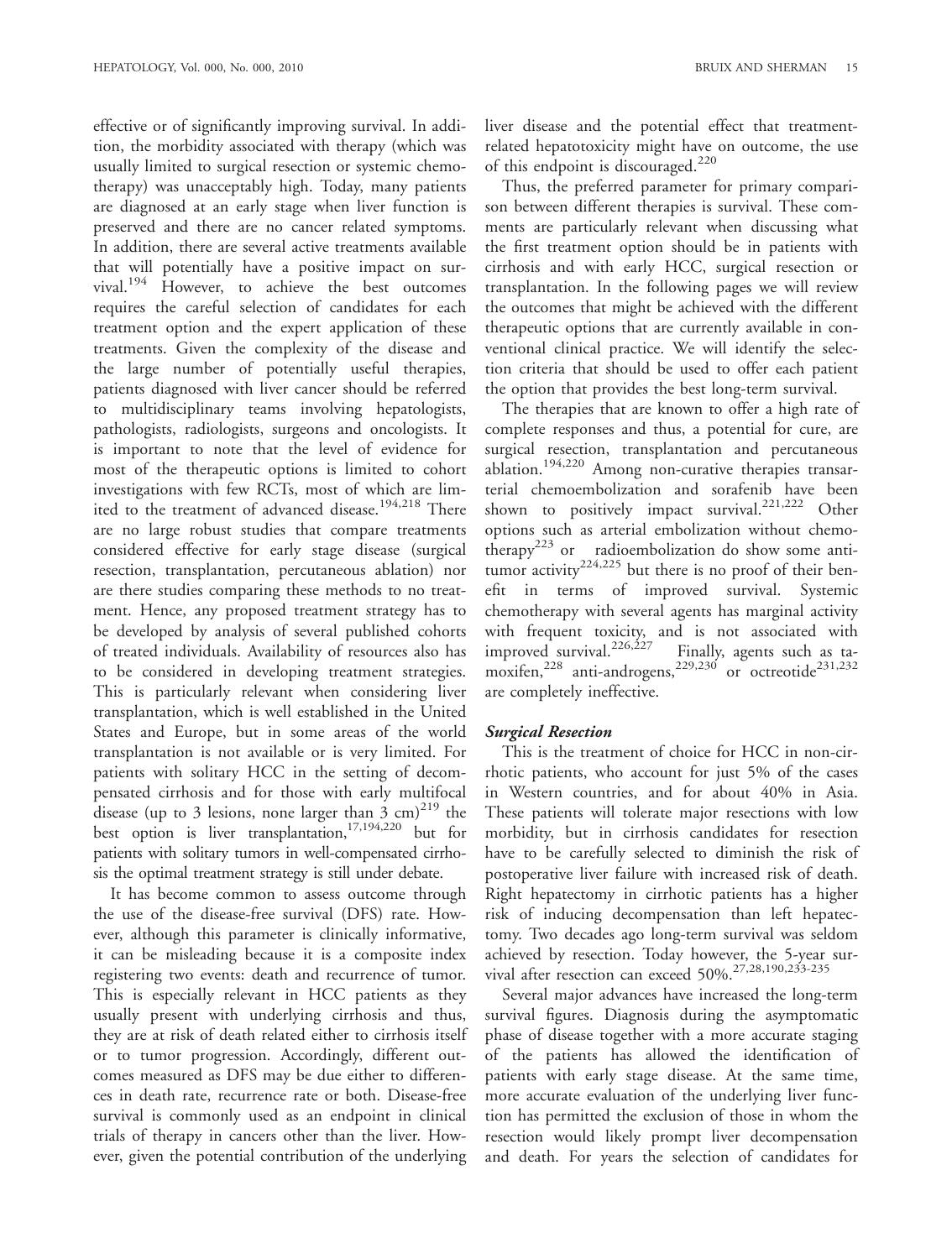16 BRUIX AND SHERMAN **HEPATOLOGY, July 2010** 

resection has been based on the Child–Pugh classifica- $\arctan^{217}$  but this is known to have inconsistent predictive value. Child–Pugh A patients may already have significant liver functional impairment with increased bilirubin, significant portal hypertension or even minor fluid retention requiring diuretic therapy.<sup>217</sup> These features indicate advanced liver disease<sup>236-238</sup> and preclude resection. Many Japanese groups rely on the Indocyanine Green retention test to assess whether surgery is feasible. The decision whether surgery is feasible and the extent of the resection that can be performed is made based on the degree of retention of the dye.<sup>239</sup> In contrast, in Europe and the United States, selection of optimal candidates for resection is usually based on the assessment of the presence of portal hypertension, as assessed clinically or by hepatic vein catheterization. Studies have shown that a normal bilirubin concentration, and the absence of clinically significant portal hypertension measured by hepatic vein catheterization (hepatic vein pressure gradient <10 mmHg) are the best predictors of excellent outcomes after surgery, with almost no risk for postoperative liver failure.<sup>27,240</sup> Such patients will not decompensate after resection and may achieve a 5-year survival of better than  $70\%$ .<sup>27,201</sup> In contrast, the majority of patients with significant portal hypertension will develop postoperative decompensation (mostly ascites), with a 5-year survival of less than 50%. Finally, the survival of those subjects with both adverse predictors (portal hypertension and elevated bilirubin) and/ or multifocal disease is less than 30% at 5 years, regardless of their Child–Pugh stage.<sup>27,235</sup> Therefore, measurement of portal pressure is a key step in the evaluation of candidates for resection. Obviously, if upper endoscopy shows varices or if diuretic treatment is needed to control ascites, portal hypertension is already severe and catheterization is not necessary. Clinically significant portal hypertension may also be suspected when the platelet count is below 100,000/mm3 associated with significant splenomegaly. The usefulness portal pressure measurement to predict the outcome of patients and define optimal candidates for resection has been validated in Japan.<sup>235</sup> This study confirms that resection should remain the first option for patients who have the optimal profile, as defined by the BCLC staging system. Thus, although resection can be performed in some of these patients with advanced liver disease, the mortality is higher and these patients might be better served by liver transplantation or thermal ablation.

In recent years surgeons have refined both selection criteria and surgical techniques. Hence, blood transfusion may be needed in fewer than 10% of the cases and treatment related mortality should be less than  $1\% - 3\%$ .<sup>27,171,241</sup> The use of intra-operative ultrasonography allows precise localization and staging of the tumor, and also permits anatomical resections to be performed. From an oncological perspective anatomic resections that may include satellite lesions are more sound than limited resections without a surrounding margin. Pathological studies in resected tumors provide support for this notion<sup>193</sup> but some authors have challenged the benefits of a safety margin $242$  and robust evidence is lacking.

Most groups restrict the indication for resection to patients with a single tumor in a suitable location for resection (as shown by dynamic CT scan, MRI, or other high resolution imaging techniques). The size of the tumor is not a clear-cut limiting factor. As discussed previously, the risk of vascular invasion and dissemination increases with size,  $242$  but some tumors may grow as a large single mass with no evidence of invasion. In these, surgery may be safely performed and the risk of recurrence is not significantly increased as compared to smaller tumors.  $27,243$ 

Chemoembolization of the tumor prior to resection offers no benefit.<sup>244</sup> The same is true for the general use of portal vein embolization of the hepatic lobe hosting the tumor<sup>245,246</sup> to induce compensatory liver growth and functional capacity in the non-affected lobe prior to a major resection. It has also been suggested that malignant hepatocytes may also respond to the proliferative stimulus and this could result in uncontrolled tumor progression. In addition, portal vein obstruction may induce an acute increase in portal pressure and result in variceal bleeding. Clearly, large RCTs are needed to define the benefits and risks of these procedures.

# Risk of Recurrence

After resection, tumor recurrence rate exceeds 70% at 5 years<sup>27,243,247-250</sup> including recurrence due to dissemination and *de novo* tumors.<sup>251,252</sup> The most powerful predictors of recurrence are the presence of microvascular invasion and/or additional tumor sites besides the primary lesion.<sup>27,243,247-250,253</sup> This suggests that the majority of recurrences are due to dissemination from the primary tumor and not metachronous tumors developing in a liver with cirrhosis.251,254 Furthermore, recurrence due to dissemination is more likely to appear during the first 3 years of follow-up.<sup>254</sup> There is no effective adjuvant therapy that can reduce recurrence rates.<sup>255</sup> Preoperative chemoembolization or adjuvant chemotherapy are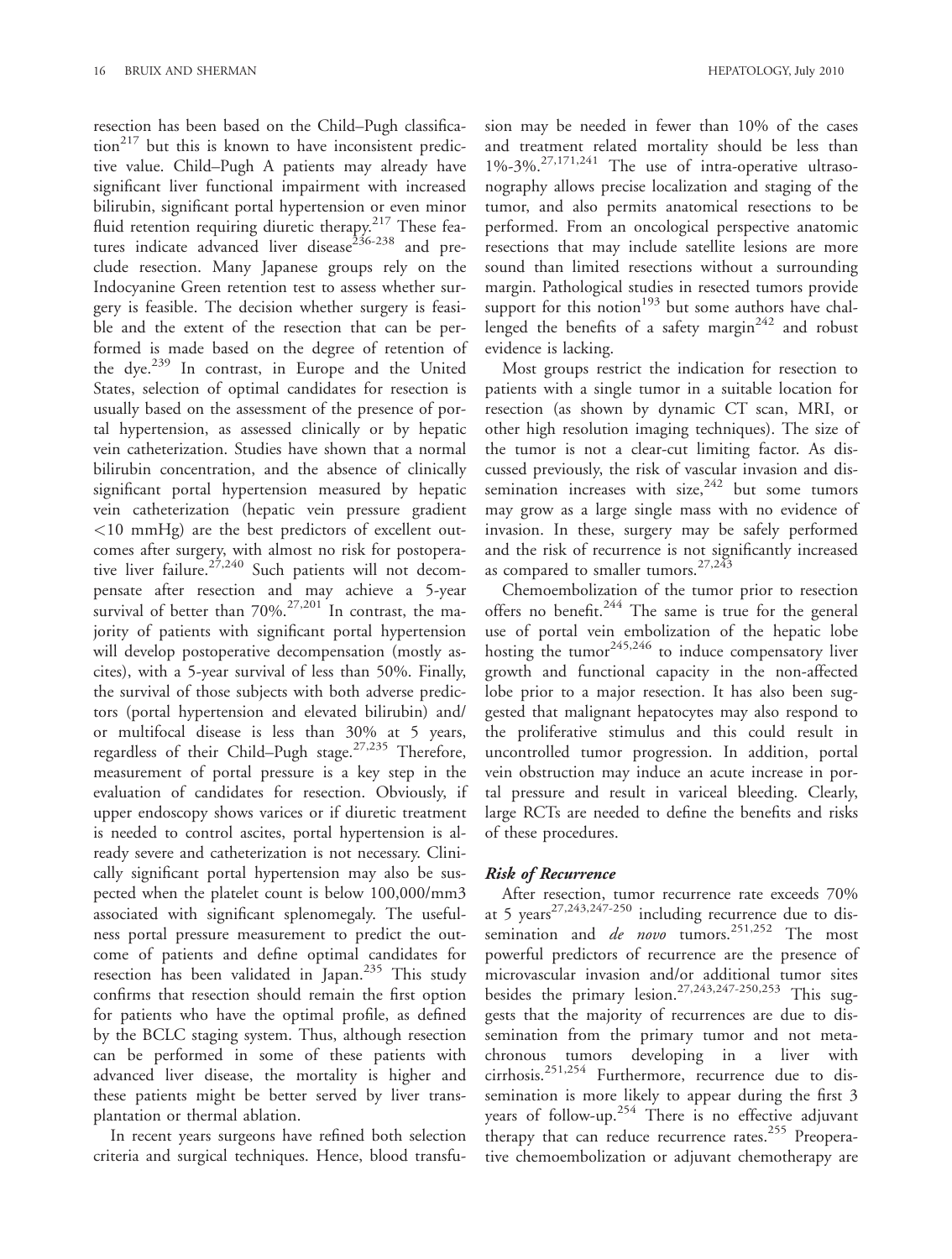not effective and may complicate the intervention. Internal radiation<sup>256</sup> and adoptive immunotherapy by activated lymphocytes<sup>257</sup> may have some anti-tumor efficacy but early promising results still have to be properly validated. This is also the case for retinoid administration<sup>258</sup> and interferon therapy.<sup>259,260</sup> Interferon alpha has been used to try to prevent post resection recurrence. <sup>261</sup> A recent meta-analysis of published studies<sup>262</sup> found that post-resection treatment with interferon did reduce the risk of HCC recurrence. However, it is not clear whether this outcome is independent of the effect of viral suppression or viral eradication. Therefore, interferon cannot yet be recommended as a general form of treatment following HCC resection.

As hoped in all cancers<sup>263-265</sup> molecular profiling of HCC is expected to refine risk assessment and several studies have been published trying to correlate abnormal gene expression with recurrence and outcome.<sup>266-</sup> However, none of the proposed markers have gained wide acceptance or become routine in clinical practice.<sup>269</sup>

Treatment of recurrence is a poorly investigated area. Solitary recurrence might benefit from repeat resection, but in most patients recurrence after primary resection will be multifocal because of intra-hepatic dissemination from the primary tumor.<sup>29,250,270</sup> It has been suggested that patients with recurrence might be candidates for salvage transplantation.<sup>271</sup> Some retrospective analyses have suggested that the majority of patients with recurrence might benefit from this option.<sup>29</sup> However, this optimistic suggestion is not supported by an analysis of clinical outcomes. Most of the recurrences and specially those that appear early during follow-up are due to tumor dissemination and have a more aggressive biological pattern as compared to primary tumors.<sup>250,251</sup> Hence, only those patients in whom recurrence is due to *de novo* oncogenesis can be expected to benefit from salvage transplantation or repeated resection. Since the most accurate predictors of recurrence due to dissemination (vascular invasion, satellites) may be identified on pathology, and since the results of transplantation in these patients is good, some authors have proposed that this category of patients should be listed immediately after resection.<sup>272</sup> This might be more effective than waiting for recurrence to develop with excessive tumor burden possibly excluding liver transplantation. Organ allocation policies might have to be modified to take these findings into account.

#### Recommendations

11. Patients who have a single lesion can be offered surgical resection if they are non-cirrhotic or

have cirrhosis but still have well preserved liver function, normal bilirubin and hepatic vein pressure gradient >10 mmHg (level II).

12. Pre or post-resection adjuvant therapy is not recommended (level II)

#### Liver Transplantation

Patients with HCC were frequently part of the initial experiences with liver transplantation because of the lack of alternative treatment and a dismal life expectancy. This was necessary to establish the feasibility of the intervention. At the same time, the initial results provided the rationale for the application of strict selection criteria to candidates who might benefit from the liver transplantation.273,274 Patients with HCC that was detected only at surgery (incidental) because the lesion was too small to be detected by imaging techniques had an excellent outcome that did not differ from that of patients with non-malignant disease. $274$  These tumors were those that were solitary and smaller than 5 cm. Later experience from France,  $275$  Italy,  $219,276$  Spain<sup>276</sup> and Germany<sup>30</sup> showed that excellent results could be achieved in patients with solitary HCC  $<$  5 cm or with up to 3 nodules smaller than 3 cm, these criteria being known as the Milano criteria after the seminal study by Mazzaferro et al. $219$  The 5-year survival of these early stage patients exceeds 70%. This has confirmed early HCC as a clear indication for liver transplantation in conventional clinical practice.

The need to obtain the optimal benefit from the limited number of organs that are available has prompted the maintenance of strict selection criteria so as to list only those patients with early HCC who have the highest likelihood of survival after transplant. However, this means that some patients with a slightly more advanced HCC in whom transplant would offer an acceptable, but not excellent outcome, are excluded from the procedure.<sup>25,277-279</sup> This has recently fuelled a debate about whether and to what extent the indications for transplantation as therapy for HCC can be expanded.<sup>25,280-285</sup> There are very limited data to support extending the selection criteria.<sup>188</sup> The current more restrictive criteria were developed when imaging techniques were not as accurate as they are today and this has always meant a variable degree of under staging, ranging between 10% and 15%.172,184,276 At the same time, in most programs the waiting time for transplant is long enough that there is a chance that the HCC will grow beyond the listing criteria. However, for patients with disease beyond standard listing criteria, if progression of disease has not been extensive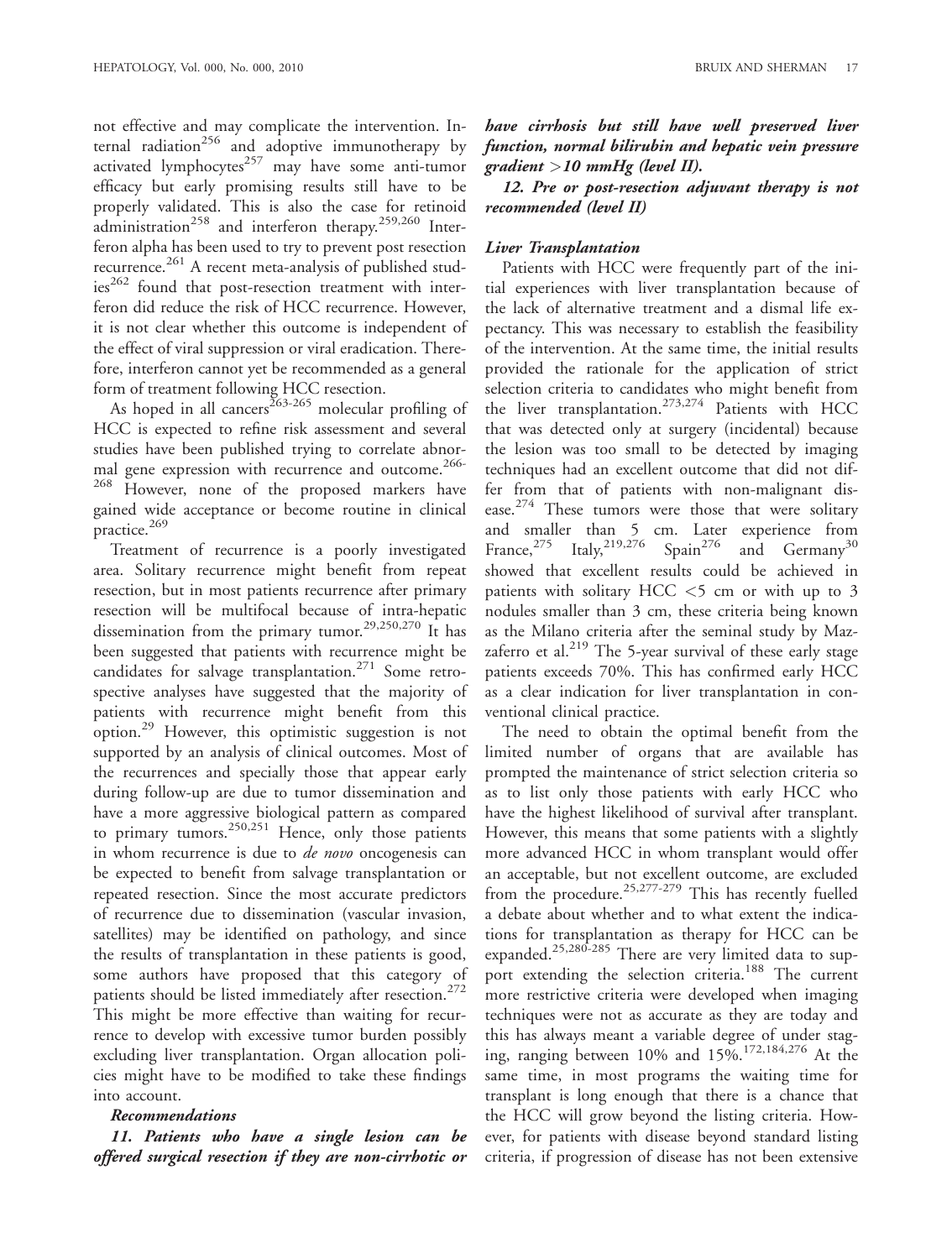and there is no macroscopic vascular invasion or extrahepatic spread, the survival is comparable to patients transplanted for disease within the standard listing criteria. Most groups describe a 5-year survival of around 50% in patients transplanted for extended criteria25,277,286 and this is likely the lowest acceptable survival.287,288Thus, it is clear that there is some room to expand the criteria, but at present there are no data to define the new limits.

Most of the published studies that support an expansion of the limits are based on an analysis of explanted livers, information that is not available prior to surgery. There have been several strategies proposed to allow expansion of these criteria,  $279,289,290$  but methodological flaws mean that a robust assessment of novel criteria cannot be made. In most instances, the correlation with outcome is based on pathology reports; radiologic staging is not available or not uniformly performed. In some studies, the patients in the expanded population are analysed together with patients within the conventional Milan criteria, resulting in a dilution of the potentially poor outcome cohort with those individiuals having a good prognosis. Finally, registry data have shown that any expansion is associated with a reduction in life expectancy.<sup>279,291</sup> Hence, the critical decision is not to what extent listing criteria can be expanded, but by how much can the post-transplant life expectancy of the whole transplant cohort be lowered and still be acceptable, and what effect expanding the donor pool will have on mortality for non-HCC patients.<sup>292</sup> These are ethical issues that have not yet been resolved. At the same time, strong and validated imaging criteria for delisting upon minor progression potentially exceeding Milan definitions have not been defined.

The most powerful predictor of recurrence in the absence of extrahepatic spread is macro- or microscopic vascular invasion. $30,293$  The likelihood of this event runs in parallel to tumor size and number.<sup>193,294</sup> Thus expanding the listing criteria is a very controversial issue, particularly when considering the shortage of donors. Tumor differentiation has been proposed to be a predictor for microscopic vascular invasion<sup>283,295</sup> but its assessment would require biopsy. Since large tumors are known to be heterogeneous, the accuracy of this strategy for clinical decision-making would be suboptimal. The lack of sufficient liver donation is the major limitation for liver transplantation. There is always a waiting period between listing and transplantation. This varies among programs but if long enough, the tumor will grow and develop major contraindications (vascular invasion, extrahepatic spread) to transplanta-

tion.<sup>27,296</sup>The rate of exclusion on the waiting list may be as high as 25% if the waiting list is longer than 12 months.<sup>296,297</sup> Obviously, if patients with more advanced tumors are included as a result of expanded listing criteria the dropout rate will be higher and this will translate into poor survival figures on an intention-to-treat analysis. Studies from Barcelona and San Francisco have shown that if the dropout rate due to advancing disease is 25% at 1 year this will translate into a 60% survival rate for transplantation based on an intention-to-treat analysis of patients listed for transplant (rather than those who actually undergo transplantation).27,296 Data from Mount Sinai describe a 50% dropout rate with an even worse survival if the criteria for transplant are expanded.<sup>298</sup> Furthermore, one of the most important issues is the lack of clearly defined criteria for removing patients from the waiting list because of excessive tumor growth while waiting. If only major events (macroscopic vascular invasion and extrahepatic spread) are used to de-list patients this will mean that some patients will undergo transplantation who have too advanced disease. This will ultimately impair the survival figures for transplantation for HCC and put the whole program at risk. The listing of patients using expanded criteria will further worsen this scenario and thus, prior to any change in listing policy, it is essential to define the exclusion criteria.

# Priority Listing for Transplantation

Following a federal request UNOS developed a priority system to transplant those with the highest shortterm risk of mortality. The MELD score was selected as the most clinically useful tool for this aim as it accurately predicts early mortality in chronic liver disease of viral or alcoholic origin.<sup>299</sup> However, MELD is less powerful in predicting mortality in cholestatic liver disease and cannot predict mortality in HCC. To give patients with HCC equal opportunity for transplantation, HCC patients were initially given additional points aimed at matching the risk of death in endstage cirrhosis: 24 points for solitary HCC < 2cm and 29 for solitary HCC 2 to 5cm or 3 nodules each <3 cm.<sup>300</sup> After implementation it was recognized that too high a priority was given to HCC patients and this was unfair to patients without cancer.<sup>301</sup> In addition, it was recognized that one fifth of the patients listed with an HCC diagnosis and who received priority, did not have HCC in the explanted liver. The points for HCC patients were therefore reduced to 20 and 29, to none and 24, respectively, and finally to none and 22, respectively.<sup>300</sup> In addition, a 10% point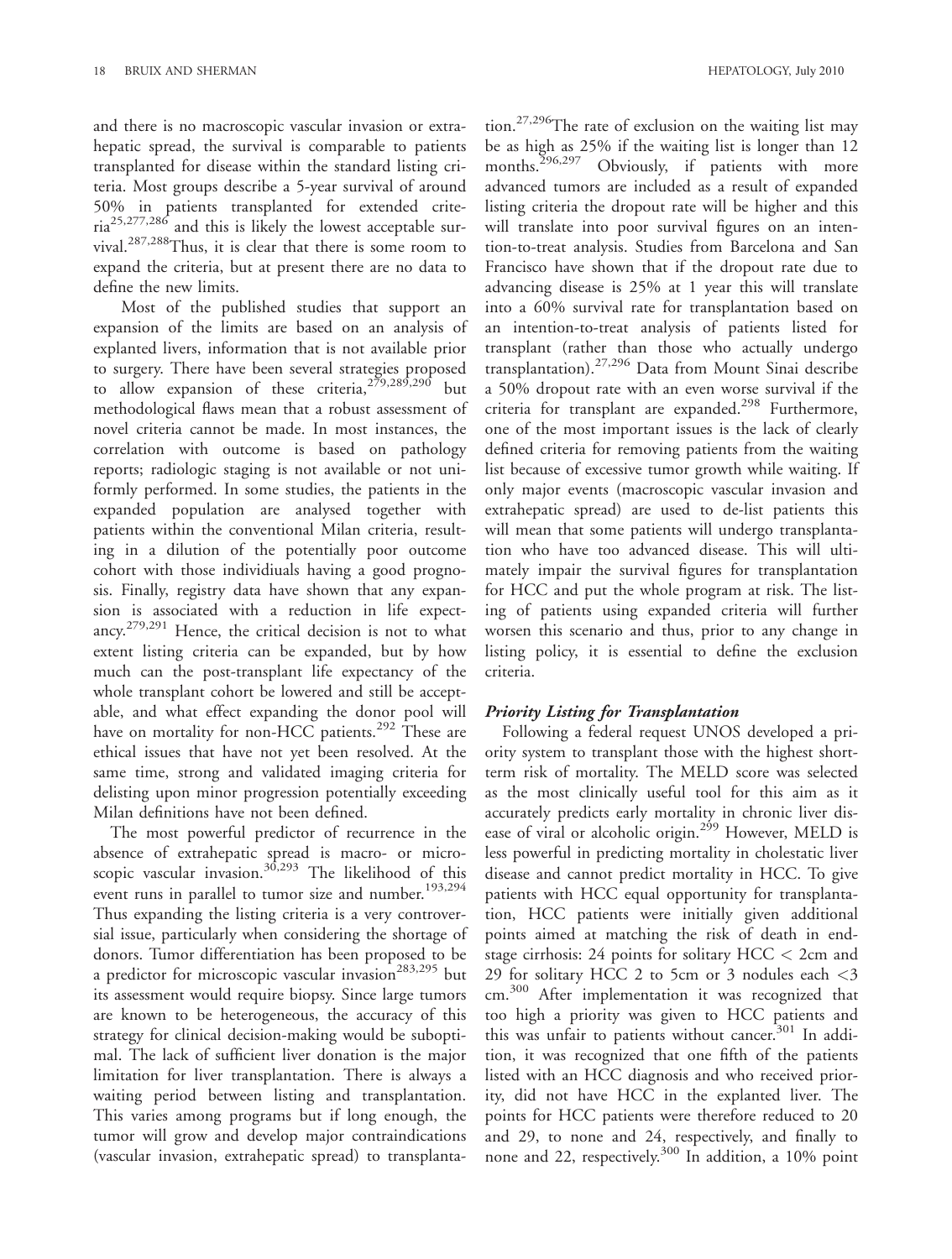increase is given for every three months on the waiting list. Results of the new points allocation are unknown. The MELD exception for HCC has resulted in an increased number of transplants being performed for HCC. In a recent consensus meeting,<sup>188,302,303</sup> new criteria for allocation points have been proposed and the future policy incorporates a 3 month waiting time to allow those fast progressing tumors to be detected and hence, not transplanted. Despite the exception, patients with HCC do not have as good a survival post transplant as compared to patients with equivalent MELD scores without HCC.<sup>188,302,303</sup>

The major difficulty in setting up fair and equitable priority policies is that there are no clear predictive data to identify patients at higher risk of progression and thus, of dropout. Patients with progression while waiting are clearly at higher risk, but some may have more aggressive tumors. Thus, if given excessive priority, the long-term results may be less than optimal because of HCC recurrence in the latter subset. Ongoing research should be able to clarify some of these key issues and in the future it should be possible to use clear clinical and molecular data to make clinical decisions regarding transplantation in patients with known HCC. In addition to the establishment of a priority policy, most groups treat the HCC upon listing, prior to transplantation. Unfortunately, this area also lacks robust RCTs comparing active intervention vs. no therapy or comparing several interventions to each other. All the evidence of benefit currently available comes from cohort assessments, usually using a per protocol rather than an intention-to-treat approach, or from Markov modeling using published clinical outcomes.

Despite some encouraging preliminary data,304 later cohort studies suggest that systemic chemotherapy is ineffective.<sup>305</sup> Most groups perform transarterial chemoembolization upon listing because it reduces tumor burden and delays tumor progression.<sup>306</sup> However, it is known that in patients with decompensated disease this treatment may induce liver failure and death. Hence, it cannot be applied in all candidates. Patients with small tumors can have ablation either by percutaneous ethanol injection, radiofrequency or any other technique and statistical modeling has shown that such intervention is cost-effective if the expected waiting time is longer than 6 months.<sup>130</sup> The main concern with this approach is seeding due to tumor puncture as has been reported for diagnostic biopsy.<sup>198</sup> However, puncture-related seeding is usually restricted to poorly differentiated tumors and to peripheral tumors that cannot be approached through a rim of non-tumoral liver.<sup>307,308</sup>

# Living Donor OLT

The most effective approach to reduce the dropout rate on the OLT waiting list is to expand the number of available livers. Several strategies (domino transplant using livers extracted from patients with amyloidosis, use of viral infected livers with minimal damage, split liver transplantation, non-beating heart donors) have been established for this purpose, but the best opportunity is the development of live donation.<sup>309</sup> After the first successful attempt $310$  several thousand living donor operations have been performed worldwide using the right hepatic lobe. Results from Asia, US and Europe<sup>311-316</sup> that includes all the interventions performed suggest that the outcome after live donor transplantation is the same as with cadaveric donation. Interestingly, the value of the Milan criteria are further reinforced in this study since the survival and disease recurrence rates in patients transplanted with HCC are significantly different according to this stratification. In any case, long-term data are eagerly awaited. This is especially relevant for patients with hepatitis C virus infection in whom the potential severe recurrent liver disease is a matter of controversy.<sup>317-320</sup>Decision analysis taking into account the risk of dropout while waiting (4% per month), the expected survival of the recipient (70% at 5 years) and the risk for the donor (0.3-0.5% mortality) suggest that this is a cost-effective approach if the waiting time exceeds  $7$  months.<sup>321</sup> However, this is a complex intervention that should only be undertaken by expert surgeons to ensure the lowest morbidity and best outcome, not only to the recipient, but also to the donor. Complications may develop in 20% to 40% of the donors and the mortality risk for the donor is still  $0.3\%$  to  $0.5\%$ .<sup>309</sup> Finally, even with liver organ donation the number of donors is restricted because of blood group incompatibility, medical contraindications or psychosocial issues.

The development of living donation has further stimulated the discussion about expansion of the tumor burden limits for HCC patients. Since transplantation can be done with almost no delay and staging would be recent, several programs have proposed that living donation might be a valid option for those patients whose tumor stage does not allow listing for cadaveric liver transplantation. Cadaveric livers would then be allocated to patients with the best potential outcome (70% at 5 years), and living donation livers would benefit patients with a lower expectancy, around 50% at 5 years. There are no data to support utilizing such expanded criteria.<sup>188</sup>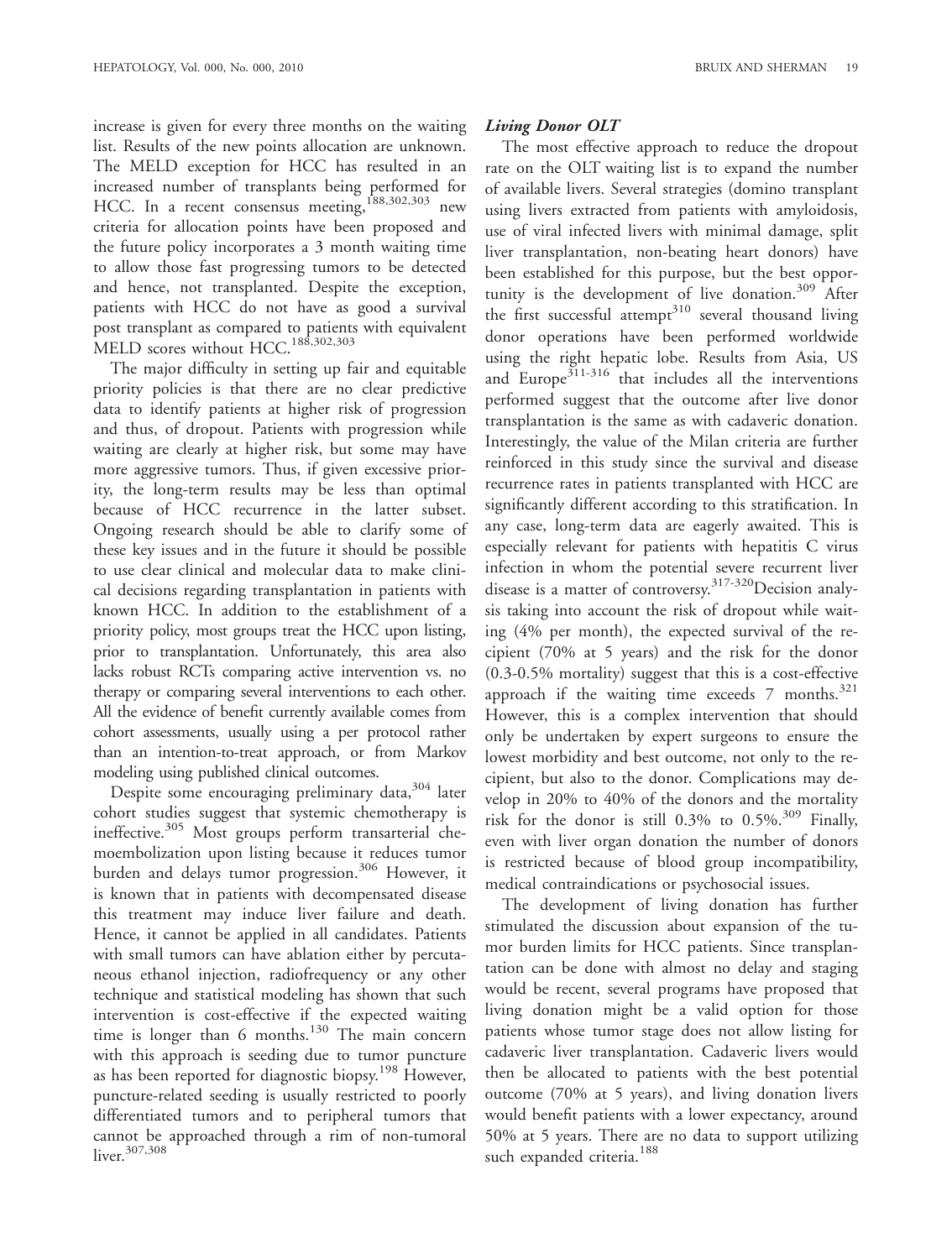# Posttransplant Management

There are insufficient data to support or discourage any specific type of immunosuppression aimed at diminishing the growth of unrecognized tumor nests disseminated prior to the operation. Similarly, even if pathology discloses vascular invasion indicating a high risk for HCC recurrence there is no effective intervention to prevent or diminish this unfortunate event. The sole aspect that might be prevented by treatment is the viral re-infection of the graft. There are several effective strategies for hepatitis  $B^{322}$  but in patients with hepatitis C the situation is less encouraging. The response rate in those patients who can receive combined therapy with pegylated interferon and ribavirin is reduced compared to the pre-transplant situation.<sup>323</sup> If viral replication persists, the new liver will develop infection that will cause significant liver damage leading to cirrhosis in enough patients and will affect both graft and patient survival.<sup>317,324</sup> Thus, the goal that transplantation may cure both the tumor and the underlying liver cannot be achieved, at least in the majority of HCC patients in Japan, the United States, and Europe, where hepatitis C is the major cause of HCC.

#### Recommendations

13. Liver transplantation is an effective option for patients with HCC corresponding to the Milan criteria: solitary tumor = 5 cm or up to three nodules =3 cm (level II). Living donor transplantation can be offered for HCC if the waiting time is expected to be so long that there is a high risk of tumor progression leading to exclusion from the waiting list (level II).

14. No recommendation can be made regarding expanding the listing criteria beyond the standard Milan Criteria (level III).

15. Preoperative therapy can be considered if the waiting list exceeds 6 months (level II).

#### Percutaneous Ablation

This is the best treatment option for patients with early stage HCC who are not suitable for resection or transplantation. In some Japanese centers this is offered as the first therapeutic option.<sup>325</sup> Destruction of tumor cells can be achieved by the injection of chemical substances (ethanol, acetic acid, or boiling saline) or by modifying the temperature (radiofrequency, microwave, laser, cryotherapy). Currently, radiofrequency ablation should be the the first choice for local ablation, but ethanol injection remains an important therapeutic tool. The efficacy of percutaneous ablation is assessed by dynamic CT 1 month after therapy. $326$ 

Although not entirely reliable, the absence of contrast uptake within the tumor reflects tumor necrosis, while the persistence of contrast uptake indicates treatment failure. The recurrence rate after ablation is as high as for resection. Some recurrences will occur in the vicinity of the treated nodule and are due to the presence of microscopic satellites not included in the ablation zone.

Percutaneous ablation is usually performed under ultrasound guidance. Ethanol injection is the best known and best studied approach.<sup>327,328</sup> Ethanol injection achieves necrosis rate of 90-100% of the HCC smaller than 2 cm, but the necrosis rate is reduced to 70% in tumors between 2 and 3 cm and to 50% in HCC between 3 and 5 cm.<sup>329-331</sup> Long term studies indicate that Child–Pugh A patients with successful tumor necrosis may achieve a 50% survival at 5 years.28,195,327 This compares well with the outcome of resection in those candidates who do not fit the optimal surgical profile.<sup>28</sup>

Ethanol injection requires repeated injections on separate days and rarely accomplishes complete necrosis in tumors larger than 3 cm, because the injected ethanol cannot access the entire tumor volume. This may be due to the presence of intra-tumoral septa. To disrupt septae and facilitate ethanol infiltration, some authors have proposed that ethanol injection should be preceded by arterial embolization in large HCC.<sup>332</sup> The rate of initial response is enhanced but development of viable intra-tumoral nests or distant recurrence is the rule during follow-up and the long-term outcome is no different. Thus, there have been major efforts to develop alternative ablative techniques that would be able to necrose larger tumors in fewer treatment sessions.

Radiofrequency ablation (RFA) is the option that has better results in that regard. The insertion of single or multiple cooled tip electrodes or single electrodes with J-hooked needles that deliver heat around the tip induces a wide region of tumor necrosis. The efficacy of RFA in tumors <2 cm is similar to that of ethanol but requires fewer treatment sessions.<sup>333,334</sup> The efficacy in tumors  $>2$  cm is better than with ethanol.<sup>333-</sup> 335RCT have shown that RFA provides better local disease control that could result in an improved survival in RCT.336,337 Large RCT comparing these two options in tumors >2 cm and primarily designed to assess survival are needed. The main drawback of radiofrequency is its higher cost and the higher rate (up to 10%) of adverse events (pleural effusion, peritoneal bleeding.<sup>307,336,338</sup>Procedure-related mortality ranges from  $0\%$  to  $0.3\%$ .<sup>307,336,338</sup> Subcapsular location and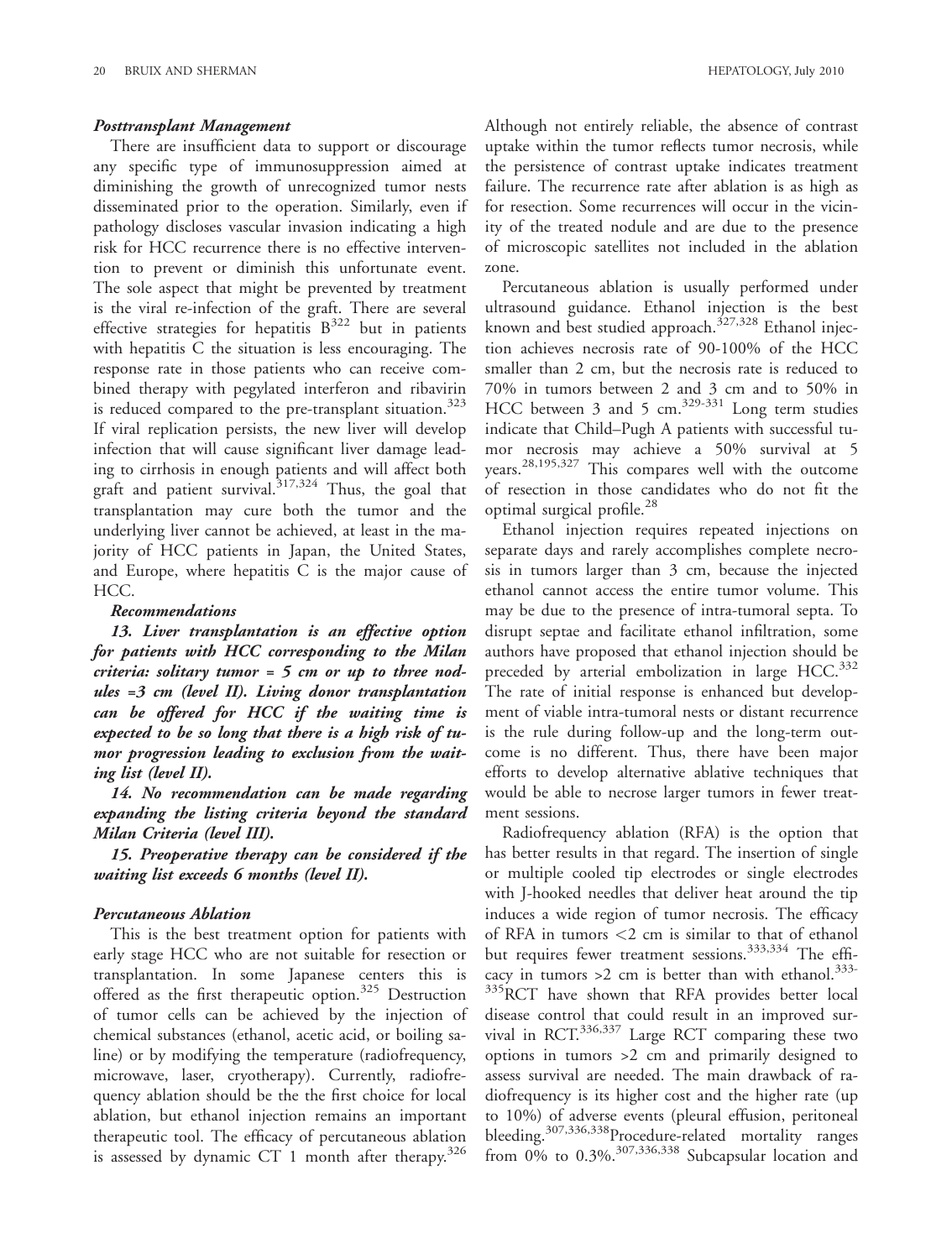poor tumor differentiation have been associated with increased risk of peritoneal seeding $307,308$  and thus, this type of tumor should not be treated with RFA. Since the efficacy of radiofrequency is based on heat delivery and blood circulation inside the tumor may prevent proper heating, some authors have proposed combining radiofrequency with simultaneous vessel obstruction.<sup>339</sup> This maneuver may increase the area of necrosis,but the lack of evidence of a major benefit, together with the more complex process has prevented its wide implementation.

New studies have further confirmed the previous recommendations. A cumulative meta-analysis has suggested that survival is better after RFA than after ethanol injection.<sup>335</sup> As previously mentioned,data from a multicenter study in Italy that included patients with HCC lesions < 2 cm subject to RFA showed a 5-year survival of 70%, comparable to that of surgical resection in optimal candidates. $340$  This provides the basis for a large randomised controlled trial comparing both options that is being developed in Japan. Hopefully, it will provide a definitive answer for the management of these patients.

A recent trial comparing the combination of chemoembolization and radiofrequency suggested that this approach offered an improvement in survival as compared to chemoembolization or ablation alone.<sup>47</sup> However, this article was retracted by the publishing journal.

A small randomized controlled trial comparing resection with radiofrequency ablation has been published. $341$  Because of sample size limitations and the inclusion of a mixture of candidates with different stages of disease, the data suggesting equivalent outcomes with either option does not provide sufficient evidence to favor ablation as the first line option in patients who are also surgical candidates. Indeed, while resection ensures complete tumor removal in all tumor sizes, ablation has a significant proportion of failures in HCC lesions larger than 2-3 cm in size. Hence, the acceptance of ablation as a first-line treatment option is still controversial. The data reported by Livraghi et al.<sup>340</sup> in a cohort study with more than 200 patients meeting the optimal profile for resection should be confirmed by other groups before positioning ablation as the first line approach for very early HCC.

# Recommendations

16. Local ablation is safe and effective therapy for patients who cannot undergo resection, or as a bridge to transplantation (level II).

17. Alcohol injection and radiofrequency are equally effective for tumors  $<$ 2 cm. However, the necrotic effect of radiofrequency ablation is more predictable in all tumor sizes and in addition, its efficacy is clearly superior to that of alcohol injection in larger tumors (level I).

# Monitoring Response to Treatment

Efficacy of treatment is usually monitored radiologically. Effective treatment is indicated by lack of vascular enhancement in the treated lesion. Recurrence of tumour in the treated area or elsewhere is defined as re-appearance of vascular enhancement.<sup>291</sup> Thus, posttreatment monitoring must be performed with contrastenhanced imaging using CTor MRI. There are no data to indicate superiority of one modality over the other. In patients in whom the serum AFP level was elevated prior to treatment, and in whom AFP returned to normal after therapy, a subsequent rise in AFP may signalthe possibility of HCC recurrence. However, this is not reliable, and the monitoring of AFP levels after therapy does not replace imaging. The ideal imaging interval is unknown, but initially a 3-4 month interval is commonly used to monitor HCC lesions after initial treament. After about 2 years of recurrence-free survival, the interval of follow-up imaging examinations can be at less frequent intervals.

# Non-Curative Treatment

As previously discussed, the end-point of therapy is to extend life expectancy. The only way to demonstrate this for any therapeutic option is to perform a properly powered RCT comparing active intervention vs. no treatment. The systematic review of the English literature during the last 25 years showed only a limited number of RCT that properly test the efficacy of palliative therapy<sup>218</sup> and the only options that have been proven to expand life expectancy in adequate trials are transarterial chemoembolization and sorafenib. Systemic chemotherapy with any of the available agents has marginal anti-tumor activity and no impact on survival. $227,232$  Despite this lack of efficacy and the associated morbidity, chemotherapy (usually doxorubicin) is frequently administered in conventional clinical practice. Furthermore, it has also sometimes been used as a control arm in some research studies. This policy must be discouraged, since if a treatment is thought to be inactive and used as a placebo, it should at least be non-toxic and easy to administer. In fact, in the absence of effective therapy, the goal of health care providers should be to avoid unnecessary suffering with impairment of quality of life. Selective intra-arterial administration of any chemotherapy agent, frequently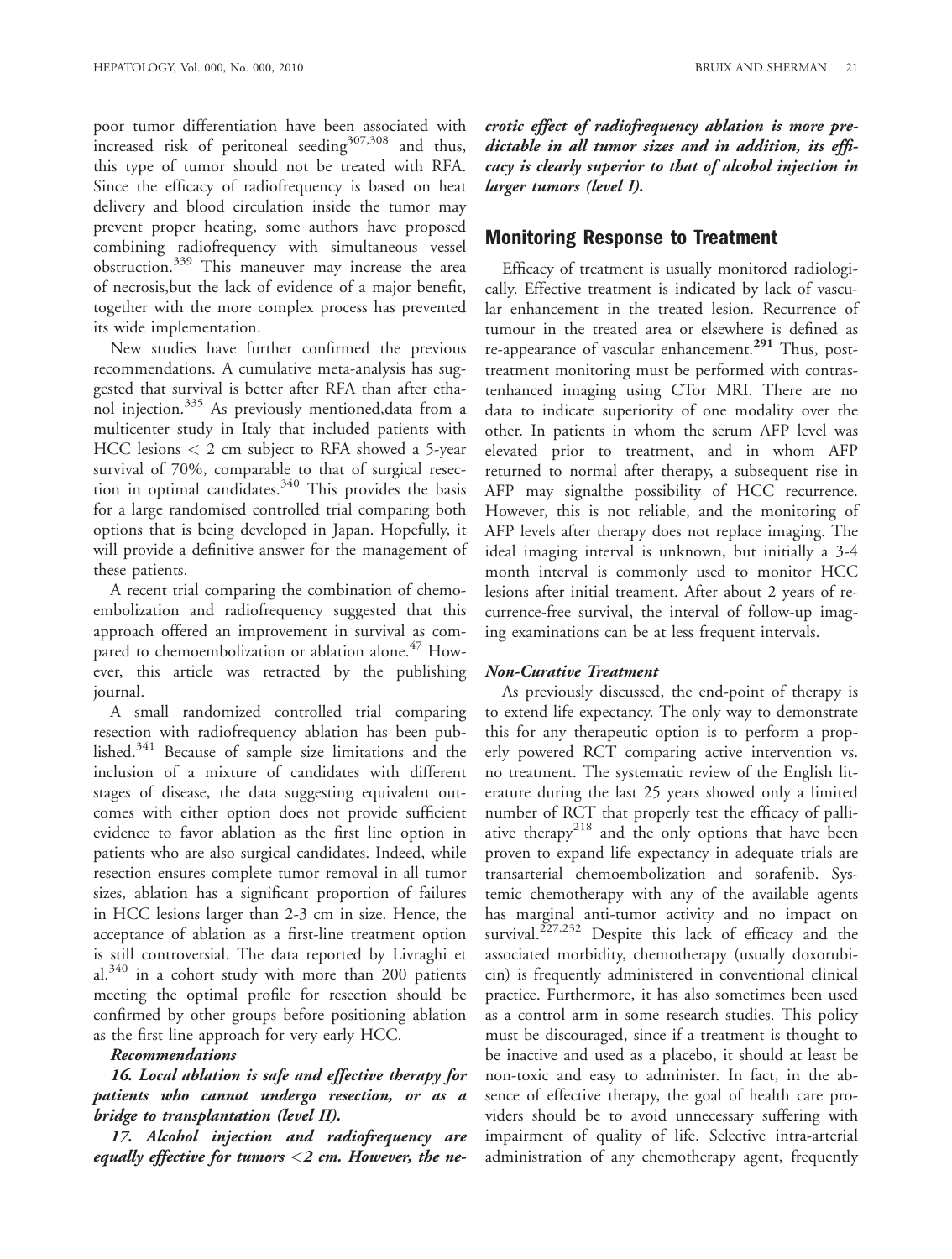suspended in lipiodol, has also negligible antitumor activity and robust data supporting survival benefit are lacking.<sup>218,342</sup> Selective radiation through intra-arterial injection of lipiodol-I-131225,343 or Yttrium-90 labeled microspheres<sup>224,344,345</sup> has some antitumor activity but the impact on survival has not been established.

There are multiple other treatment modalities such as octreotide $342,343,346$  interferon, $347$  external radiation,<sup>348</sup> tamoxifen<sup>228,349-356</sup> or anti-androgenic therapy,229,230,354 but none have been shown to improve survival. The first studies testing tamoxifen reported encouraging results $350,351$  but unfortunately, larger, properly designed RCT, showed unequivocal negative results.<sup>218,355,356</sup> The absence of effect persists even when given at high doses $349$  and thus we conclude that tamoxifen has no activity in patients with HCC. Some authors have suggested that HCC patients may have mutated estrogen receptors that cannot be blocked by tamoxifen<sup>357</sup> but by megestrol.<sup>358</sup> Again, the small number of patients in which this agent has been tested prevents any firm conclusion.

# Transarterial Embolization and Chemoembolization

HCC exhibits intense neo-angiogenic activity during its progression.<sup>166</sup> At very early stages the tumor is not highly vascularised and its blood supply comes from the portal vein. As the tumor grows the blood supply becomes progressively arterialized, so that even well differentiated HCC is mostly dependent on the hepatic artery for blood supply. This characteristic provides the pathologic basis for the radiological characteristics that are used to diagnose the disease. It also provides the rationale to support arterial obstruction as an effective therapeutic option. Acute arterial obstruction induces ischemic tumor necrosis with a high rate of objective responses. Hepatic artery obstruction is performed during an angiographic procedure and is known as transarterial, or transcatheter arterial embolization (TAE). When TAE is combined with the prior injection into the hepatic artery of chemotherapeutic agents, usually mixed with lipiodol, the procedure is known as transarterial chemoembolization (TACE). Hepatic artery obstruction can be achieved by the injection or placement of several agents. Gelfoam carefully prepared as1 mm cubes is the most frequently used agent, but polyvinyl alcohol,<sup>359</sup> alcohol,<sup>355</sup> starch microspheres<sup>360</sup> metallic coils<sup>361</sup> or even autologous blood clots<sup>362</sup> have also been used. Gelfoam powder should be not be used as this may cause biliary damage.<sup>363</sup> The procedure requires the advancement of the catheter into the hepatic artery and then to lobar and

segmental branches aiming to be as selective as possible so as to induce only minimal injury to the surrounding non-tumorous liver. Multifocal HCC involving both hepatic lobes may require the obstruction of the total hepatic artery blood flow.

Chemotherapy has to be injected prior to arterial obstruction. It is usual to suspend chemotherapy in lipiodol, an oily contrast agent used for lymphographic studies. Lipiodol is selectively retained within the tumor and this expands the exposure of the neoplastic cells to chemotherapy. The dose of chemotherapy to be administered has to be distributed among the affected lobes. If the tumor affects only one lobe, it is common policy to inject 25% of the agent into the lobe free of tumor with the objective of treating potentially undetected clones. Several chemotherapeutic agents have been used for TACE, but the most common is to inject adriamycin or cisplatin.<sup>364</sup>

TAE and TACE are considered for patients with nonsurgical HCC that are also ineligible for percutaneous ablation, provided there is no extrahepatic tumor spread. The main contraindication is the lack of portal blood flow (because of portal vein thrombosis, portosystemic anastomoses or hepatofugal flow). Patients with lobar or segmental portal vein thrombosis are poor candidates for TACE. First, TACE has not been adequately tested for safety or efficacy in these patients. Second, prognosis in patients with macroscopic vascular invasion is much worse that without portal vein invasion, so that data from patients without portal vein tumor thrombus cannot be extrapolated to those with tumor thrombus. TACE in these patients increases the risk of ischemic necrosis of viable liver and increase the risk of treatment-related death due to liver failure. Patients with advanced liver disease (Child–Pugh class B or C) and/or clinical symptoms of end-stage cancer should not be considered for these treatments as they have an increased risk of liver failure and death.

The side effects of intra-arterial injection of chemotherapy are the same as for systemic administration: nausea, vomiting, bone marrow depression, alopecia and potentially renal failure The development of polivinyl chloride spheres that release chemotherapy alter being injected have allowed a reduction of the side effects of the passage of chemotherapy into systemic circulation.<sup>365-367</sup> In addition, since the spheres are calibrated the arterial obstruction is predictable and the procedure is homogenised, while the antitumoral efficacy and safety are maintained, if not improved. Hepatic artery obstruction with acute ischemia of the HCC is associated with the so-called post-embolization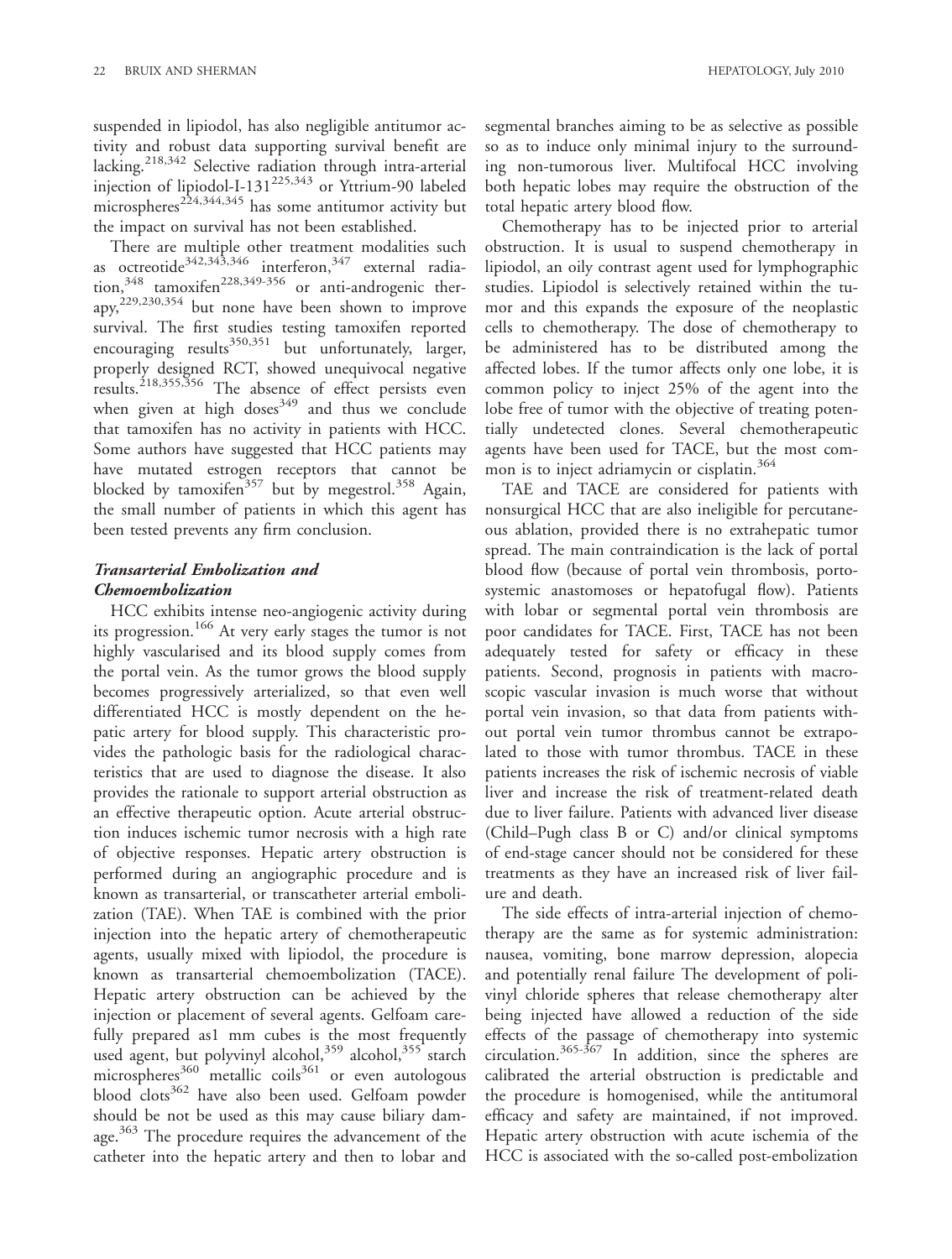syndrome. This appears in more than 50% of the patients and consists of fever, abdominal pain and a moderate degree of ileus. Fasting is required for 24 hours and IV hydration is mandatory. Prophylactic antibiotics are not routinely used.<sup>368</sup> Fever is a reflection of tumor necrosis, but a minority of patients may develop severe infectious complications such as hepatic abscess or cholecystitis. The post-embolization syndrome is usually self-limited in less than 48 hours and the patients can be discharged from the hospital.

Both TAE and TACE induce extensive tumor necrosis in more than 50% of the patients.<sup>218</sup> Treatment response is assessed by the decrease in the concentration of tumor markers and the identification of large intra-tumoral necrotic areas and reduction in tumor burden in dynamic CT or MRI.<sup>326</sup> Immediately after arterial obstruction it is possible to see intra-tumoral bubbles that reflect tissue liquefaction. The evaluation of the treatment response should take into account the induction of intra-tumoral necrotic areas in estimating the decrease in tumor load, and not just a reduction in overall tumor size.<sup>326</sup> The fact that the Response Evaluation Criteria In Solid Tumours (RECIST) do not capture the extent of necrosis prompted the modification of the assessment of the therapeutic efficacy by registring the reduction of the viable tumor.176,220,326 According to criteria that take into account the extent

of necrosis. the reported rate of objective responses ranges between  $16\%$  and  $60\%^{218,364}$  there being no differences between TAE and TACE. Fewer than 2% of treated patients achieve a complete response. During follow-up the residual tumor nests recover their blood supply and the tumor continues to grow. This consideration prompts treatment repetition either at regular intervals or ''a la demande'' as there is no prospective comparison to support one or other strategy.<sup>364</sup>

The tumor progression rate is reduced after treatment and this translates into a lower risk of vascular invasion. Response to treatment is associated with a significant improvement in survival. Cumulative metaanalysis of all published RCT's indicates that patient survival is significantly improved.<sup>218</sup> Until very recently, the gain in survival reported in individual trials was not statistically significant.223,369-371 However, studies performed in Barcelona<sup>372</sup> and Hong Kong<sup>373</sup> reported a significant impact on survival have changed this negative statement. It has to be emphasized that the available trials are heterogeneous both in terms of patients profile, treatment schedule and agent used. Thus, it has still to be determined which are the best obstructing agents, the optimal chemotherapeutics and the most effective re-treatment schedule. The improvement in survival in treated patients ranges from 20% to  $60\%$  at 2 years<sup>364</sup> but it is clear that the relevance of the improvement as compared to their outcome if untreated, is largely dependent on the patients baseline characteristics regarding tumor stage, liver function and general health status.

For patients who have either failed TACE, or who present with more advanced HCC new data indicates the efficacy of sorafenib in prolonging life. Sorafenib is a multikinase inhibitor with reported activity against Raf-1, B-Raf, VEGFR2, PDGFR, c-Kit receptors, among others receptor tyrosine kinases and serine threonine kinases.  $374,375$  A phase II trial involving 137 patients with advanced HCC showed that sorafenib induced partial responses in less than 5% of patients,  $376$  but the observed median survival of 9.2 months and median time to progression of 5.5 months provided the basis to develop a large randomized placebo controlled trial (SHARP). $^{221}$  This trial included 602 patients with advanced HCC, and was stopped at the interim analysis because of survival advantages favouring sorafenib (n = 299) vs. placebo (n = 303). Based on 321 deaths, the hazard ratio sorafenib/placebo was 0.69 (95% CI: 0.55, 0.86;  $P = 0.0005$ ), representing a 31% decrease in the risk of death with a median survival for sorafenib arm of 10.6 months vs. 7.9 months for placebo. In addition, sorafenib showed a significant benefit in terms of time to progression (TTP) with a median TTP of 5.5 months for sorafenib and 2.8 months for placebo. The most frequent adverse events were diarrhea, fatigue, weight loss and hand-foot skin reaction. Grade 3/4 adverse events such as diarrhoea (sorafenib vs. placebo: 11% vs. 2%) and hand-foot skin reaction (8% vs. 1%) were more frequent with sorafenib. Drug discontinuation due to sorafenib adverse events occurred in 15%, but drugrelated adverse events were considered manageable and no toxicity-related death occurred. The magnitude of the improvement of survival compares with other established molecular targeted therapies for advanced lung, colon, breast or pancreatic cancer.<sup>175,377</sup>

The efficacy of sorafenib in HCC has been reproduced in a randomized placebo controlled trial that included mostly patients with HBV-related HCC.<sup>222</sup> As a result, sorafenib is now established as first line treatment in patients with HCC who can no longer be treated with potentially more effective therapies. The SHARP trial included only patients with preserved liver (Child-Pugh A). Data in Child-Pugh B are scarce. The pharmacokinetic profile of sorafenib is similar in Child-Pugh A and B subjects. Cohort studies have suggested that the antitumour effect (tumour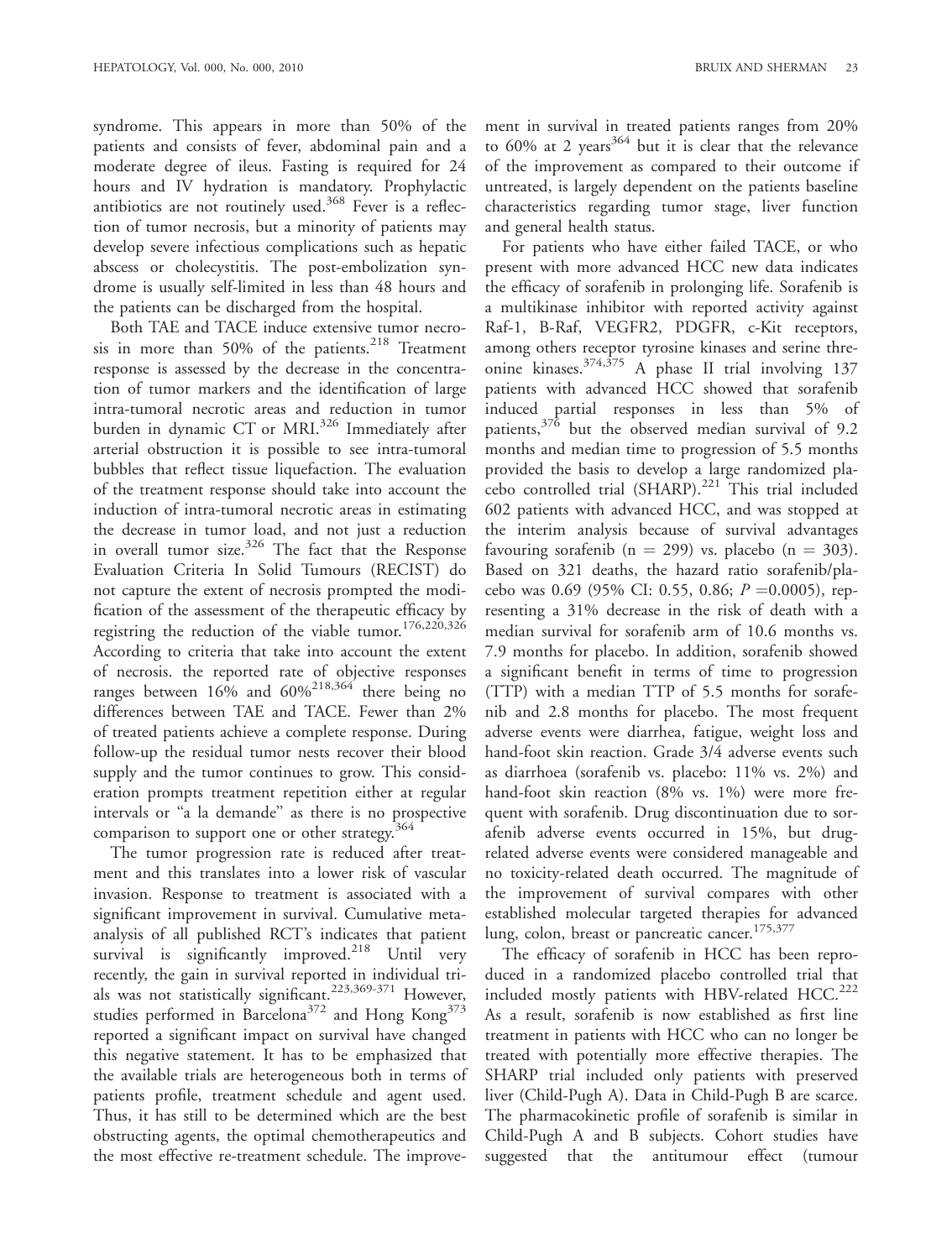progression) and safety profile are also similar. However, in the absence of robust evidence, the possibility for improved survival in Child-Pugh B patients should be carefully evaluated before initiating treatment. Clearly, patients who would be candidates for liver transplantation because of poor liver function and who have a poor short-term prognosis will not have a significant gain in life expectancy from sorafenib treatment.

#### Recommendations

18. TACE is recommended as first line non-curative therapy for non-surgical patients with large/ multifocal HCC who do not have vascular invasion or extrahepatic spread (level I).

19. Sorafenib is recommended as first line option in patients who can not benefit from resection, transplantation, ablation or transarterial chemoembolization, and still have preserved liver function (level I).

20.Tamoxifen, anti-androgens, octreotide or hepatic artery ligation/embolization are not recommended (level I).

21. Radioembolization with Yttrium90-labeled glass beads has been shown to induce extensive tumour necrosis with acceptable safety profile. However, there no studies demonstrating an impact on survival and hence, its value in the clinical setting has not been established and cannot be recommended as standard therapy for advanced HCC outside clinic al trials (level II).

22. Systemic or selective intra-arterial chemotherapy is not recommended and should not be used as standard of care (level II).

# Treatment Algorithm

As previously stated, the establishment of an evidence based treatment strategy for HCC patients relies on fewer than one hundred RCT, assessing all of the possible treatment strategies. Almost all the treatment recommendations, therefore, are based on a critical reading of observational studies. In the clinical setting patients should be stratified by disease stage. For each stage there should be an indicated treatment. This is the basis for the BCLC scheme as depicted in Fig. 2.17,19,194,200 The strategy combines in a single proposal staging, indicated treatment and estimation of prognosis, and it can be applied to the majority of patients evaluated for HCC.

Patients diagnosed at an early HCC stage are optimal candidates for resection, liver transplantation or percutaneous ablation. Resection is considered for patients with single tumors, absence of clinically relevant portal hypertension and normal bilirubin. Tumor size is not a limiting factor, but it is uncommon to resect patients with tumors >5cm. Transplantation is considered in patients with 3 nodules <3 cm or with single tumors  $<$  5 cm with liver function impairment precluding resection. If a long waiting time  $(>6$ months) is expected resection or percutaneous treatments are recommended prior to OLT. Living donor transplantation should also be considered. Percutaneous ablation is indicated in patients with small nonsurgical HCC. If these options are not feasible, patients have to be considered for palliation.

Transarterial chemoembolization is indicated in asymptomatic patients with multinodular tumors that have not invaded vessels nor been disseminated outside the liver. This type of patient is the best candidate for this approach, particularly if they still meet the criteria for Child–Pugh A stage. Treated patients who respond to therapy have an improved survival. Patients who present with a more advanced stage or who fail TACE are candidates for sorafenib provided they remain in Child-Pugh class A status with a good performance status. Patients with liver failure or physical impairment reflected by a markedly impaired performance status  $(>2)^{214,215,378}$  will not benefit from any treatment option, even one with known efficacy in earlier disease. Finally, patients at a terminal stage with deeply impaired physical status (performance status  $>2$ ) and/ or massive tumor burden with heavily impaired liver function should receive symptomatic treatment to avoid unnecessary suffering.

# Future Perspectives

This practice guideline has depicted the current status regarding the diagnosis, staging and treatment of HCC. As discussed, there are several areas where active research is needed, ranging from molecular pathogenesis to detection, diagnosis and treatment. The elucidation of the molecular steps that determine the transition from nonmalignant to malignant should allow the stratification of patients according to the distinct pathways that led to cancer and also provide for new preventive and therapeutic strategies. Identification of new biomarkers to establish the risk of cancer and/or detect its appearance at a preclinical stage is urgently needed. The current therapeutic approach also needs significant improvement. Treatments able to provide initial cure are hampered by a significant rate of disease recurrence and there is also a need for effective adjuvant therapies. Finally, the therapeutic options for patients with advanced HCC have limited impact and thus,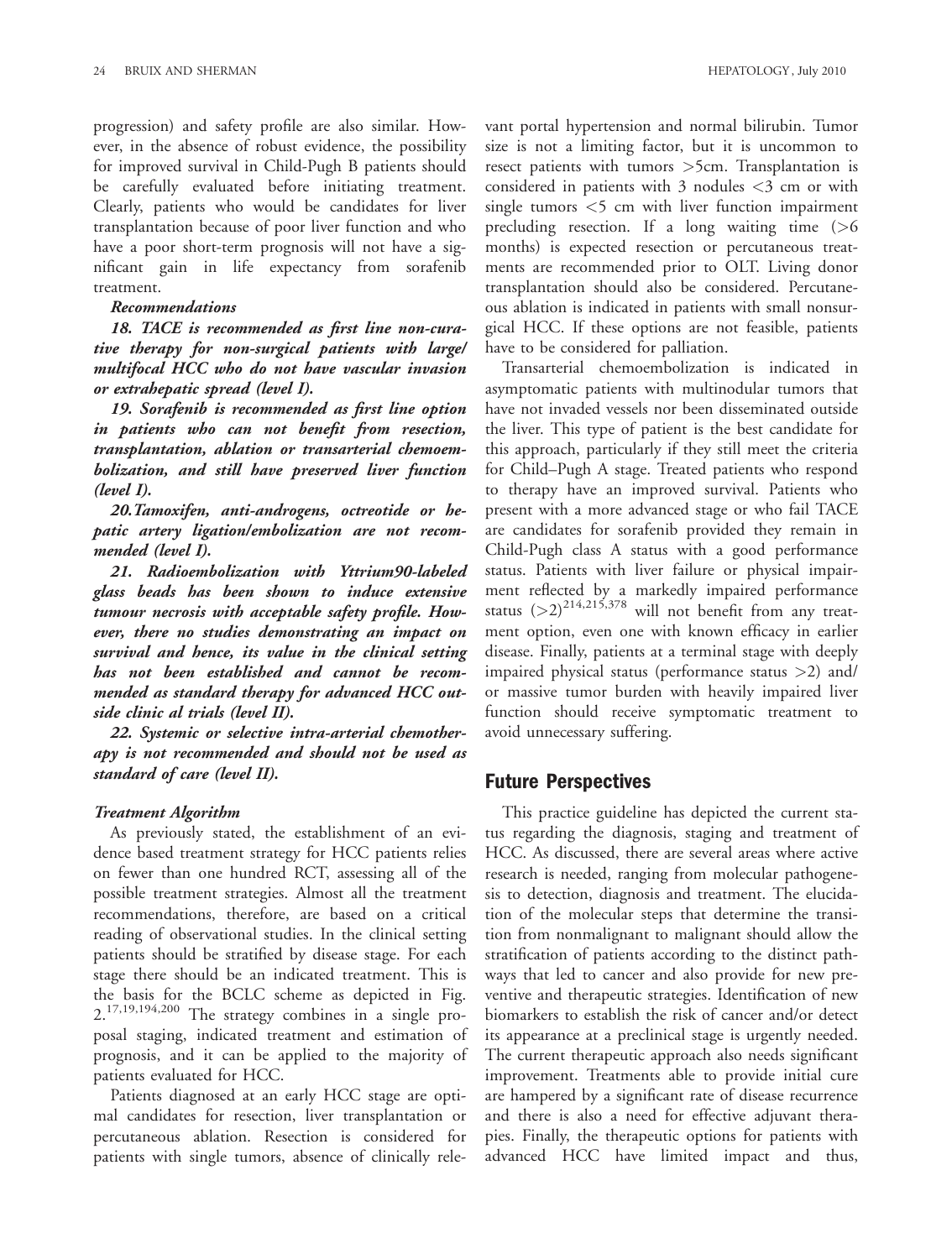development of new agents and strategies for this group of patients is of major relevance. Fortunately, the awareness of these needs by official agencies such as the National Institutes of Health has increased the resources allocated for sponsoring research in this area. Hence, the action plan of the liver disease section (www.niddk.nih.gov/fund/divisions/ddn/ldrb/ldrb\_action-\_plan.htm) includes specific goals in the field of liver cancer. Hopefully, in the years to come the management of patients with HCC will offer a completely different perspective in which both prevention and treatment will have significantly decreased the number of HCC related deaths.

In the past decades HCC has gone from being an almost universal death sentence to a cancer that can be prevented, can be detected early, and can be cured with appreciable frequency given early detection. Since the incidence of HCC is increasing in most countries it is incumbent on physicians caring for patients at risk to be cognizant of the steps necessary to minimize the impact of this disease. This includes topics not covered in this guideline, such as vaccination against hepatitis B, effective treatment of chronic hepatitis B and C and other liver diseases, as well as topics that were discussed, such as providing high quality screening, proper management of screen detected lesions, and provision of therapy most appropriate for the stage of disease, that will provide the best long term survival.

Acknowledgment: This practice guideline was produced in collaboration with the Practice Guidelines Committee of the American Association for the Study of Liver Diseases. This committee provided extensive peer review of the manuscript. Members of the Practice Guidelines Committee include Jayant A. Talwalkar, MD, MPH (Chair), Anna Mae Diehl, MD (Board Liaison), Jeffrey H. Albrecht, MD, Gaurav Arora, MD, Amanda DeVoss, MMS, PA-C, Hashem B El-Serag, MD, MPH, José Franco, MD, Stephen A. Harrison, MD, Kevin Korenblat, MD, Simon C. Ling, MBChB, Lawrence U. Liu, MD, Paul Martin, MD, Kim M. Olthoff, MD, Robert S. O'Shea, MD, Raphael B Merriman, MD, MRCPI, Michael K Porayko, MD, Nancy Reau, MD, Adnan Said, MD, Margaret C. Shuhart, MD, MS, and Kerry N. Whitt, MD.

# References

- 1. DM E. Manual for Assessing Heath Practices and Designing Practice Guidelines. Philadelphia, PA: American College of Physicians 1996.
- 2. American Gastroenterological Association Medical Position Statement: guidelines for the use of enteral nutrition. Gastroenterology 1995;108:1280-1281.
- 3. Bosch FX, Ribes J, Diaz M, Cleries R. Primary liver cancer: worldwide incidence and trends. Gastroenterology 2004;127:S5–S16.
- 4. Stroffolini T, Andreone P, Andriulli A, Ascione A, Craxi A, Chiaramonte M, Galante D, et al. Characteristics of hepatocellular carcinoma in Italy. J Hepatol 1998;29:944–952.
- 5. El-Serag HB, Mason AC. Rising incidence of hepatocellular carcinoma in the United States. N Engl J Med 1999;340:745–750.
- 6. Deuffic S, Poynard T, Buffat L, Valleron AJ. Trends in primary liver cancer. Lancet 1998;351:214–215.
- 7. Taylor-Robinson SD, Foster GR, Arora S, Hargreaves S, Thomas HC. Increase in primary liver cancer in the UK, 1979-94. Lancet 1997; 350:1142–1143
- 8. International Agency for Cancer Reseach. GLOBOCAN 2002:http:// www-dep.iarc.fr(accessed January 20,2010).
- 9. Umemura T, Ichijo T, Yoshizawa K, Tanaka E, Kiyosawa K. Epidemiology of hepatocellular carcinoma in Japan. J Gastroenterol 2009;44 Suppl 19:102–107.
- 10. Bosetti C, Levi F, Boffetta P, Lucchini F, Negri E, La Vecchia C. Trends in mortality from hepatocellular carcinoma in Europe, 1980- 2004. Hepatology 2008;48:137–145.
- 11. Zhang BH, Yang BH, Tang ZY. Randomized controlled trial of screening for hepatocellular carcinoma. J Cancer Res Clin Oncol 2004;130:417–422.
- 12. Welch HG, Schwartz LM, Woloshin S. Are increasing 5-year survival rates evidence of success against cancer? Jama 2000;283:2975–2978.
- 13. McMahon BJ, Bulkow L, Harpster A, Snowball M, Lanier A, Sacco F, Dunaway E, et al. Screening for hepatocellular carcinoma in Alaska natives infected with chronic hepatitis B: a 16-year population-based study. Hepatology 2000;32:842–846.
- 14. Wong LL, Limm WM, Severino R, Wong LM. Improved survival with screening for hepatocellular carcinoma. Liver Transpl 2000;6: 320–325.
- 15. Oka H, Kurioka N, Kim K, Kanno T, Kuroki T, Mizoguchi Y, Kobayashi K. Prospective study of early detection of hepatocellular carcinoma in patients with cirrhosis. Hepatology 1990;12:680–687.
- 16. Bolondi L, Sofia S, Siringo S, Gaiani S, Casali A, Zironi G, Piscaglia F, et al. Surveillance programme of cirrhotic patients for early diagnosis and treatment of hepatocellular carcinoma: a cost effectiveness analysis. Gut 2001;48:251–259.
- 17. Llovet JM, Burroughs A, Bruix J. Hepatocellular carcinoma. Lancet 2003;362:1907–1917.
- 18. Liu JH, Chen PW, Asch SM, Busuttil RW, Ko CY. Surgery for hepatocellular carcinoma: does it improve survival? Ann Surg Oncol 2004; 11:298–303.
- 19. Llovet JM, Bru C, Bruix J. Prognosis of hepatocellular carcinoma: the BCLC staging classification. Semin Liver Dis 1999;19:329–338.
- 20. Yamamoto J, Iwatsuki S, Kosuge T, Dvorchik I, Shimada K, Marsh JW, Yamasaki S, et al. Should hepatomas be treated with hepatic resection or transplantation? Cancer 1999;86:1151–1158.
- 21. Molmenti EP, Marsh JW, Dvorchik I, Oliver JH, 3rd, Madariaga J, Iwatsuki S. Hepatobiliary malignancies. Primary hepatic malignant neoplasms. Surg Clin North Am 1999;79:43–57-, viii.
- 22. Bismuth H, Majno PE, Adam R. Liver transplantation for hepatocellular carcinoma. Semin Liver Dis 1999;19:311–322.
- 23. Michel J, Suc B, Montpeyroux F, Hachemanne S, Blanc P, Domergue J, Mouiel J, et al. Liver resection or transplantation for hepatocellular carcinoma? Retrospective analysis of 215 patients with cirrhosis. J Hepatol 1997;26:1274-1280.
- 24. Llovet JM, Bruix J, Gores GJ. Surgical resection versus transplantation for early hepatocellular carcinoma: clues for the best strategy. Hepatology 2000;31:1019–1021
- 25. Yao FY, Ferrell L, Bass NM, Watson JJ, Bacchetti P, Venook A, Ascher NL, et al. Liver transplantation for hepatocellular carcinoma: expansion of the tumor size limits does not adversely impact survival. Hepatology 2001;33:1394-1403.
- 26. Otto G, Heuschen U, Hofmann WJ, Krumm G, Hinz U, Herfarth C. Survival and recurrence after liver transplantation versus liver resection for hepatocellular carcinoma: a retrospective analysis. Ann Surg 1998;227:424–432.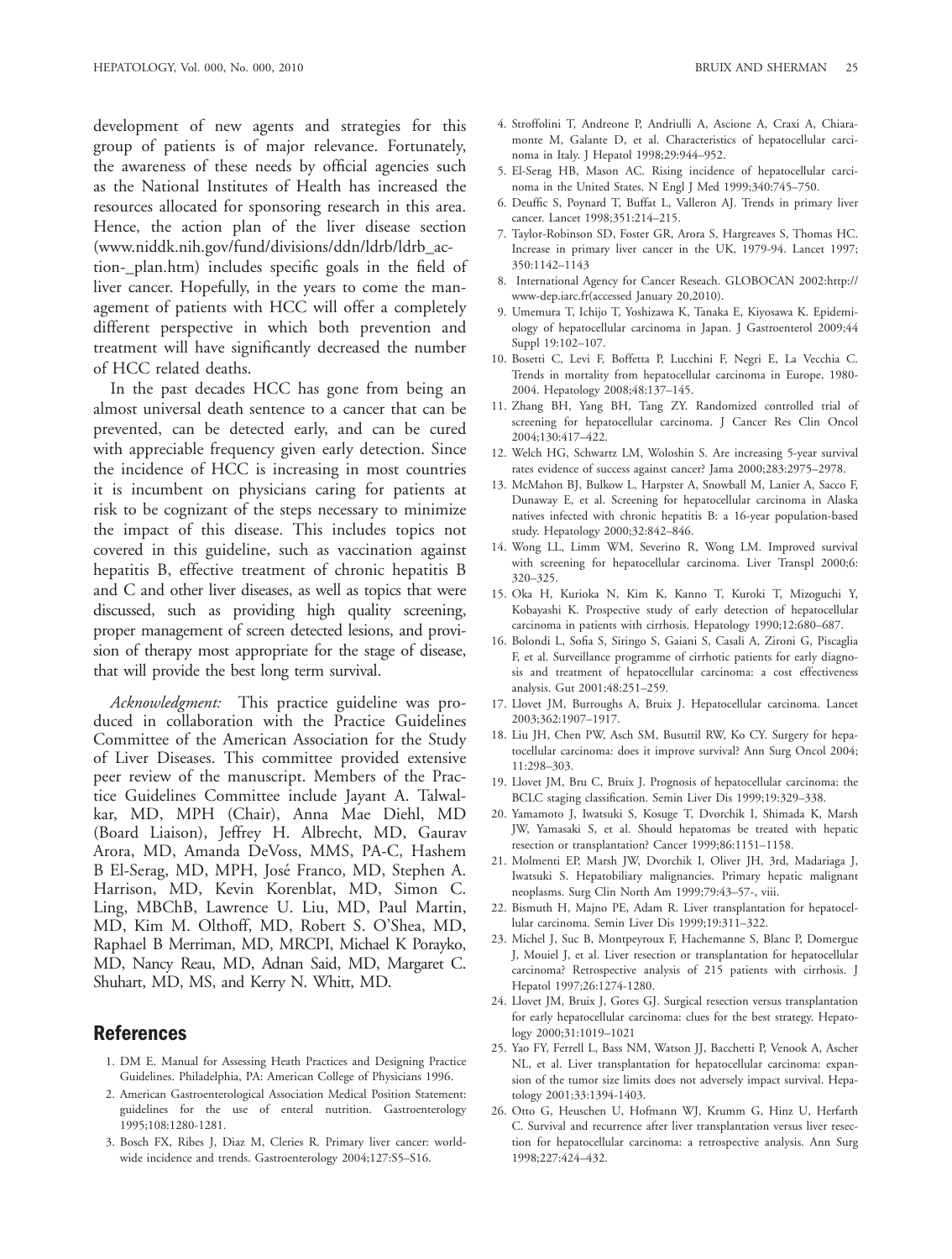- 27. Llovet JM, Fuster J, Bruix J. Intention-to-treat analysis of surgical treatment for early hepatocellular carcinoma: resection versus transplantation. Hepatology 1999;30:1434–1440.
- 28. Arii S, Yamaoka Y, Futagawa S, Inoue K, Kobayashi K, Kojiro M, Makuuchi M, et al. Results of surgical and nonsurgical treatment for small-sized hepatocellular carcinomas: a retrospective and nationwide survey in Japan. The Liver Cancer Study Group of Japan. Hepatology 2000;32:1224–1229.
- 29. Poon RT, Fan ST, Lo CM, Liu CL, Wong J. Long-term survival and pattern of recurrence after resection of small hepatocellular carcinoma in patients with preserved liver function: implications for a strategy of salvage transplantation. Ann Surg 2002;235:373–382.
- 30. Jonas S, Bechstein WO, Steinmuller T, Herrmann M, Radke C, Berg T, Settmacher U, et al. Vascular invasion and histopathologic grading determine outcome after liver transplantation for hepatocellular carcinoma in cirrhosis. Hepatology 2001;33:1080–1086.
- 31. Naimark D, Naglie G, Detsky AS. The meaning of life expectancy: what is a clinically significant gain? J Gen Intern Med 1994;9:702–707.
- 32. Laupacis A, Feeny D, Detsky AS, Tugwell PX. How attractive does a new technology have to be to warrant adoption and utilization? Tentative guidelines for using clinical and economic evaluations. Cmaj 1992;146:473–481.
- 33. Sarasin FP, Giostra E, Hadengue A. Cost-effectiveness of screening for detection of small hepatocellular carcinoma in western patients with Child-Pugh class A cirrhosis. Am J Med 1996;101:422–434.
- 34. Arguedas MR, Chen VK, Eloubeidi MA, Fallon MB. Screening for hepatocellular carcinoma in patients with hepatitis C cirrhosis: a costutility analysis. Am J Gastroenterol 2003;98:679–690.
- 35. Lin OS, Keeffe EB, Sanders GD, Owens DK. Cost-effectiveness of screening for hepatocellular carcinoma in patients with cirrhosis due to chronic hepatitis C. Aliment Pharmacol Ther 2004;19:1159–1172.
- 36. Thompson Coon J, Rogers G, Hewson P, Wright D, Anderson R, Jackson S, Ryder S, et al. Surveillance of cirrhosis for hepatocellular carcinoma: a cost-utility analysis. Br J Cancer 2008;98:1166–1175.
- 37. Marrero JA, Fontana RJ, Barrat A, Askari F, Conjeevaram HS, Su GL, Lok AS. Prognosis of hepatocellular carcinoma: comparison of 7 staging systems in an American cohort. Hepatology 2005;41:707–716.
- 38. Trevisani F, D'Intino PE, Morselli-Labate AM, Mazzella G, Accogli E, Caraceni P, Domenicali M, et al. Serum alpha-fetoprotein for diagnosis of hepatocellular carcinoma in patients with chronic liver disease: influence of HBsAg and anti-HCV status. J Hepatol 2001;34: 570–575.
- 39. Beasley RP, Hwang LY, Lin CC, Chien CS. Hepatocellular carcinoma and hepatitis B virus. A prospective study of 22 707 men in Taiwan. Lancet 1981;2:1129–1133.
- 40. Beasley R. Hepatitis B virus as the etiologic agent in hepatocellular carcinoma.. Hepatology 1982;2:21S–26S.
- 41. Sakuma K, Saitoh N, Kasai M, Jitsukawa H, Yoshino I, Yamaguchi M, Nobutomo K, et al. Relative risks of death due to liver disease among Japanese male adults having various statuses for hepatitis B s and e antigen/antibody in serum: a prospective study. Hepatology 1988;8:1642–1646.
- 42. Villeneuve JP, Desrochers M, Infante-Rivard C, Willems B, Raymond G, Bourcier M, Cote J, et al. A long-term follow-up study of asymptomatic hepatitis B surface antigen-positive carriers in Montreal. Gastroenterology 1994;106:1000–1005.
- 43. McMahon BJ, Alberts SR, Wainwright RB, Bulkow L, Lanier AP. Hepatitis B-related sequelae. Prospective study in 1400 hepatitis B surface antigen-positive Alaska native carriers. Arch Intern Med 1990; 150:1051–1054.
- 44. Sherman M, Peltekian KM, Lee C. Screening for hepatocellular carcinoma in chronic carriers of hepatitis B virus: incidence and prevalence of hepatocellular carcinoma in a North American urban population. Hepatology 1995;22:432–438.
- 45. Fattovich G, Brollo L, Giustina G, Noventa F, Pontisso P, Alberti A, Realdi G, et al. Natural history and prognostic factors for chronic hepatitis type B. Gut 1991;32:294–298.
- 46. Manno M, Camma C, Schepis F, Bassi F, Gelmini R, Giannini F, Miselli F, et al. Natural history of chronic HBV carriers in northern Italy: morbidity and mortality after 30 years. Gastroenterology 2004; 127:756–763.
- 47. Hsu YS, Chien RN, Yeh CT, Sheen IS, Chiou HY, Chu CM, Liaw YF. Long-term outcome after spontaneous HBeAg seroconversion in patients with chronic hepatitis B. Hepatology 2002;35:1522–1527.
- 48. de Franchis R, Meucci G, Vecchi M, Tatarella M, Colombo M, Del Ninno E, Rumi MG, et al. The natural history of asymptomatic hepatitis B surface antigen carriers. Ann Intern Med 1993;118:191–194.
- 49. Sanchez-Tapias JM, Costa J, Mas A, Bruguera M, Rodes J. Influence of hepatitis B virus genotype on the long-term outcome of chronic hepatitis B in western patients. Gastroenterology 2002;123:1848–1856.
- 50. Fattovich G. Natural history of hepatitis B. J Hepatol 2003;39 Suppl 1:S50–58.
- 51. Yang HI, Lu SN, Liaw YF, You SL, Sun CA, Wang LY, Hsiao CK, et al. Hepatitis B e antigen and the risk of hepatocellular carcinoma. N Engl J Med 2002;347:168–174.
- 52. Evans AA, Chen G, Ross EA, Shen FM, Lin WY, London WT. Eight-year follow-up of the 90,000-person Haimen City cohort: I. Hepatocellular carcinoma mortality, risk factors, and gender differences. Cancer Epidemiol Biomarkers Prev 2002;11:369–376.
- 53. Huo TI, Wu JC, Lee PC, Chau GY, Lui WY, Tsay SH, Ting LT, et al. Sero-clearance of hepatitis B surface antigen in chronic carriers does not necessarily imply a good prognosis. Hepatology 1998;28: 231–236.
- 54. Yuen MF, Wong DK, Sablon E, Tse E, Ng IO, Yuan HJ, Siu CW, et al. HBsAg seroclearance in chronic hepatitis B in the Chinese: virological, histological, and clinical aspects. Hepatology 2004;39: 1694–1701.
- 55. Fattovich G, Giustina G, Realdi G, Corrocher R, Schalm SW. Longterm outcome of hepatitis B e antigen-positive patients with compensated cirrhosis treated with interferon alfa. European Concerted Action on Viral Hepatitis (EUROHEP). Hepatology 1997;26: 1338–1342.
- 56. Fattovich G, Giustina G, Sanchez-Tapias J, Quero C, Mas A, Olivotto PG, Solinas A, et al. Delayed clearance of serum HBsAg in compensated cirrhosis B: relation to interferon alpha therapy and disease prognosis. European Concerted Action on Viral Hepatitis (EURO-HEP). Am J Gastroenterol 1998;93:896–900.
- 57. Yu MW, Chang HC, Liaw YF, Lin SM, Lee SD, Liu CJ, Chen PJ, et al. Familial risk of hepatocellular carcinoma among chronic hepatitis B carriers and their relatives. J Natl Cancer Inst 2000;92: 1159–1164.
- 58. Kew MC, Marcus R, Geddes EW. Some characteristics of Mozambican Shangaans with primary hepatocellular cancer. S Afr Med J 1977; 51:306–309.
- 59. Kew MC, Macerollo P. Effect of age on the etiologic role of the hepatitis B virus in hepatocellular carcinoma in blacks. Gastroenterology 1988;94:439–442.
- 60. Bellentani S DMG, Miglioli L, Croce L, Masutti F, Castiglione A. Natural history of HBV infection: a nine years follow-up of the Dionysius cohort J Hepatol 2002;36:228S.
- 61. Yuen MF, Tanaka Y, Fong DY, Fung J, Wong DK, Yuen JC, But DY, et al. Independent risk factors and predictive score for the development of hepatocellular carcinoma in chronic hepatitis B. J Hepatol 2009;50:80–88.
- 62. Yang HI, Yeh SH, Chen PJ, Iloeje UH, Jen CL, Su J, Wang LY, et al. Associations between hepatitis B virus genotype and mutants and the risk of hepatocellular carcinoma. J Natl Cancer Inst 2008;100: 1134–1143.
- 63. Yang HI, Sherman M, Su J, Chen PJ, Liaw YF, Iloeje UH, Chen CJ. Nomograms for Risk of Hepatocellular Carcinoma in Patients With Chronic Hepatitis B Virus Infection. J Clin Oncol. 2010;28: 2437–2444.
- 64. Chen JD, Yang HI, Iloeje UH, You SL, Lu SN, Wang LY, Su J, et al. Carriers of Inactive Hepatitis B Virus Are Still at Risk for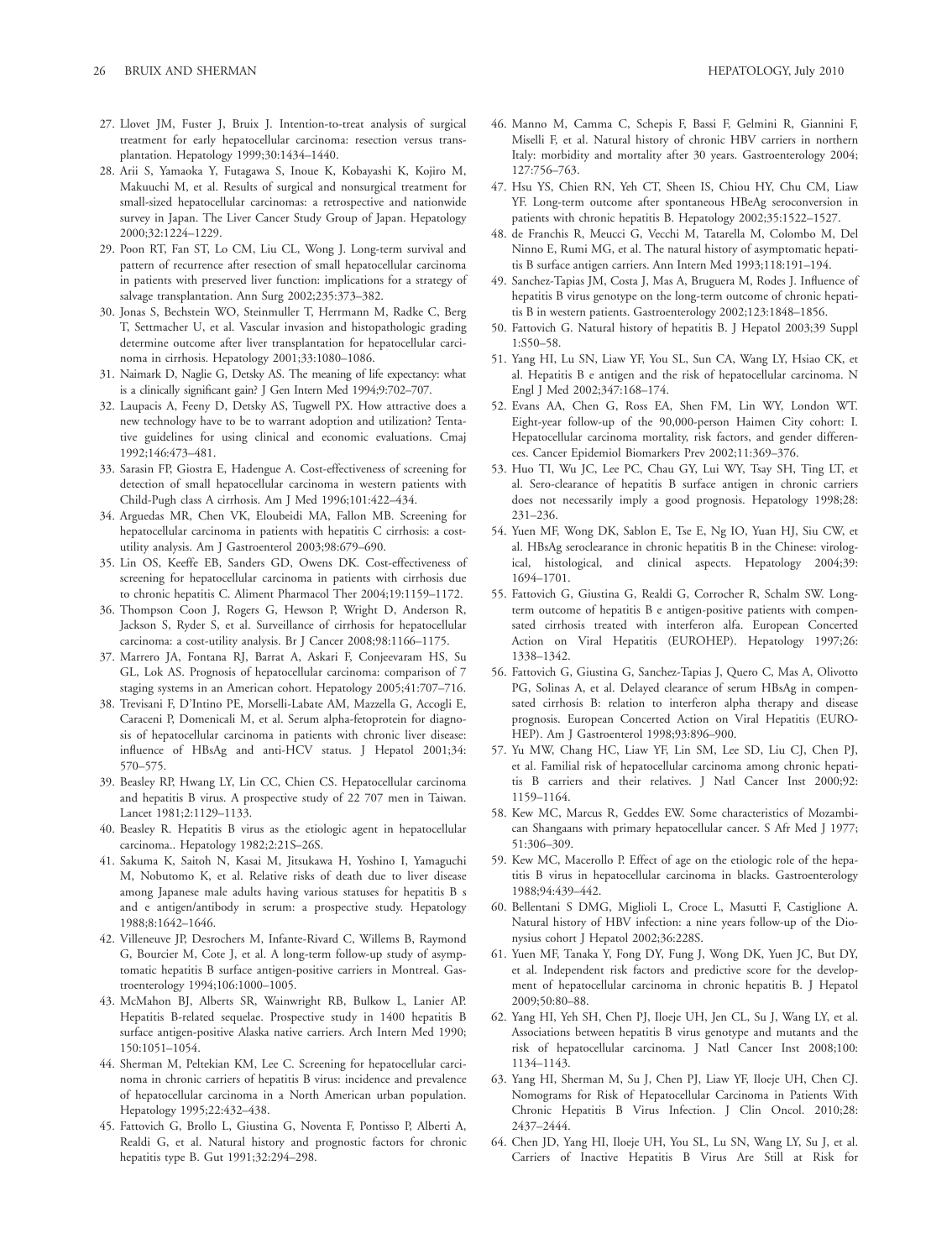Hepatocellular Carcinoma and Liver-Related Death. Gastroenterology 2010;135:1747–1754.

- 65. Fattovich G, Giustina G, Degos F, Tremolada F, Diodati G, Almasio P, Nevens F, et al. Morbidity and mortality in compensated cirrhosis type C: a retrospective follow-up study of 384 patients. Gastroenterology 1997;112:463–472.
- 66. Niederau C, Lange S, Heintges T, Erhardt A, Buschkamp M, Hurter D, Nawrocki M, et al. Prognosis of chronic hepatitis C: results of a large, prospective cohort study. Hepatology 1998;28:1687–1695.
- 67. Degos F, Christidis C, Ganne-Carrie N, Farmachidi JP, Degott C, Guettier C, Trinchet JC, et al. Hepatitis C virus related cirrhosis: time to occurrence of hepatocellular carcinoma and death. Gut 2000;47: 131–136.
- 68. Sun CA, Wu DM, Lin CC, Lu SN, You SL, Wang LY, Wu MH, et al. Incidence and cofactors of hepatitis C virus-related hepatocellular carcinoma: a prospective study of 12,008 men in Taiwan. Am J Epidemiol 2003;157:674–682.
- 69. Yoshida H, Shiratori Y, Moriyama M, Arakawa Y, Ide T, Sata M, Inoue O, et al. Interferon therapy reduces the risk for hepatocellular carcinoma: national surveillance program of cirrhotic and noncirrhotic patients with chronic hepatitis C in Japan. IHIT Study Group. Inhibition of Hepatocarcinogenesis by Interferon Therapy. Ann Intern Med 1999;131:174–181.
- 70. Lok AS, Seeff LB, Morgan TR, di Bisceglie AM, Sterling RK, Curto TM, Everson GT, et al. Incidence of hepatocellular carcinoma and associated risk factors in hepatitis C-related advanced liver disease. Gastroenterology 2009;136:138–148.
- 71. Imbert-Bismut F, Ratziu V, Pieroni L, Charlotte F, Benhamou Y, Poynard T. Biochemical markers of liver fibrosis in patients with hepatitis C virus infection: a prospective study. Lancet 2001;357:1069–1075.
- 72. Forns X, Ampurdanes S, Llovet JM, Aponte J, Quinto L, Martinez-Bauer E, Bruguera M, et al. Identification of chronic hepatitis C patients without hepatic fibrosis by a simple predictive model. Hepatology 2002;36:986–992.
- 73. Callewaert N, Van Vlierberghe H, Van Hecke A, Laroy W, Delanghe J, Contreras R. Noninvasive diagnosis of liver cirrhosis using DNA sequencer-based total serum protein glycomics. Nat Med 2004;10: 429–434.
- 74. Moriyama M, Matsumura H, Aoki H, Shimizu T, Nakai K, Saito T, Yamagami H, et al. Long-term outcome, with monitoring of platelet counts, in patients with chronic hepatitis C and liver cirrhosis after interferon therapy. Intervirology 2003;46:296–307.
- 75. Velazquez RF, Rodriguez M, Navascues CA, Linares A, Perez R, Sotorrios NG, Martinez I, et al. Prospective analysis of risk factors for hepatocellular carcinoma in patients with liver cirrhosis. Hepatology 2003;37:520–527.
- 76. Giannini E, Risso D, Botta F, Chiarbonello B, Fasoli A, Malfatti F, Romagnoli P, et al. Validity and clinical utility of the aspartate aminotransferase-alanine aminotransferase ratio in assessing disease severity and prognosis in patients with hepatitis C virus-related chronic liver disease. Arch Intern Med 2003;163:218–224.
- 77. Bruno S, Stroffolini T, Colombo M, Bollani S, Benvegnu L, Mazzella G, Ascione A, et al. Sustained virological response to interferon-alpha is associated with improved outcome in HCV-related cirrhosis: a retrospective study. Hepatology 2007;45:579–587
- 78. Masuzaki R, Tateishi R, Yoshida H, Goto E, Sato T, Ohki T, Imamura J, et al. Prospective risk assessment for hepatocellular carcinoma development in patients with chronic hepatitis C by transient elastography. Hepatology 2009;49:1954-1961.
- 79. Pineda JA, Romero-Gomez M, Diaz-Garcia F, Giron-Gonzalez JA, Montero JL, Torre-Cisneros J, Andrade RJ, et al. HIV coinfection shortens the survival of patients with hepatitis C virus-related decompensated cirrhosis. Hepatology 2005;41:779–789.
- 80. Giordano TP, Kramer JR, Souchek J, Richardson P, El-Serag HB. Cirrhosis and hepatocellular carcinoma in HIV-infected veterans with and without the hepatitis C virus: a cohort study, 1992-2001. Arch Intern Med 2004;164:2349–2354.
- 81. Puoti M, Bruno R, Soriano V, Donato F, Gaeta GB, Quinzan GP, Precone D, et al. Hepatocellular carcinoma in HIV-infected patients: epidemiological features, clinical presentation and outcome. Aids 2004;18:2285–2293.
- 82. Rosenthal E, Poiree M, Pradier C, Perronne C, Salmon-Ceron D, Geffray L, Myers RP, et al. Mortality due to hepatitis C-related liver disease in HIV-infected patients in France (Mortavic 2001 study). Aids 2003;17:1803–1809.
- 83. Brau N, Fox RK, Xiao P, Marks K, Naqvi Z, Taylor LE, Trikha A, et al. Presentation and outcome of hepatocellular carcinoma in HIVinfected patients: a U.S.-Canadian multicenter study. J Hepatol 2007; 47:527–537.
- 84. Garcia-Samaniego J, Rodriguez M, Berenguer J, Rodriguez-Rosado R, Carbo J, Asensi V, Soriano V. Hepatocellular carcinoma in HIVinfected patients with chronic hepatitis C. Am J Gastroenterol 2001; 96:179–183.
- 85. Coelho-Little ME, Jeffers LJ, Bernstein DE, Goodman JJ, Reddy KR, de Medina M, Li X, et al. Hepatitis C virus in alcoholic patients with and without clinically apparent liver disease. Alcohol Clin Exp Res 1995;19:1173–1176.
- 86. Befrits R, Hedman M, Blomquist L, Allander T, Grillner L, Kinnman N, Rubio C, et al. Chronic hepatitis C in alcoholic patients: prevalence, genotypes, and correlation to liver disease. Scand J Gastroenterol 1995;30:1113–1118.
- 87. Hassan MM, Hwang LY, Hatten CJ, Swaim M, Li D, Abbruzzese JL, Beasley P, et al. Risk factors for hepatocellular carcinoma: synergism of alcohol with viral hepatitis and diabetes mellitus. Hepatology 2002; 36:1206–1213.
- 88. Schoniger-Hekele M, Muller C, Kutilek M, Oesterreicher C, Ferenci P, Gangl A. Hepatocellular carcinoma in Austria: aetiological and clinical characteristics at presentation. Eur J Gastroenterol Hepatol 2000; 12:941–948.
- 89. El-Serag HB, Mason AC. Risk factors for the rising rates of primary liver cancer in the United States. Arch Intern Med 2000;160: 3227–3230.
- 90. Adami HO, Chow WH, Nyren O, Berne C, Linet MS, Ekbom A, Wolk A, et al. Excess risk of primary liver cancer in patients with diabetes mellitus. J Natl Cancer Inst 1996;88:1472–1477.
- 91. Shimada M, Hashimoto E, Taniai M, Hasegawa K, Okuda H, Hayashi N, Takasaki K, et al. Hepatocellular carcinoma in patients with non-alcoholic steatohepatitis. J Hepatol 2002;37:154–160.
- 92. Bugianesi E, Leone N, Vanni E, Marchesini G, Brunello F, Carucci P, Musso A, et al. Expanding the natural history of nonalcoholic steatohepatitis: from cryptogenic cirrhosis to hepatocellular carcinoma. Gastroenterology 2002;123:134–140.
- 93. Hsing AW, McLaughlin JK, Olsen JH, Mellemkjar L, Wacholder S, Fraumeni JF, Jr. Cancer risk following primary hemochromatosis: a population-based cohort study in Denmark. Int J Cancer 1995;60: 160–162.
- 94. Elmberg M, Hultcrantz R, Ekbom A, Brandt L, Olsson S, Olsson R, Lindgren S, et al. Cancer risk in patients with hereditary hemochromatosis and in their first-degree relatives. Gastroenterology 2003;125: 1733–1741.
- 95. Fracanzani AL, Conte D, Fraquelli M, Taioli E, Mattioli M, Losco A, Fargion S. Increased cancer risk in a cohort of 230 patients with hereditary hemochromatosis in comparison to matched control patients with non-iron-related chronic liver disease. Hepatology 2001;33: 647–651.
- 96. Caballeria L, Pares A, Castells A, Gines A, Bru C, Rodes J. Hepatocellular carcinoma in primary biliary cirrhosis: similar incidence to that in hepatitis C virus-related cirrhosis. Am J Gastroenterol 2001; 96:1160–1163.
- 97. Eriksson S, Carlson J, Velez R. Risk of cirrhosis and primary liver cancer in alpha 1-antitrypsin deficiency. N Engl J Med 1986;314: 736–739.
- 98. Elzouki AN, Eriksson S. Risk of hepatobiliary disease in adults with severe alpha 1-antitrypsin deficiency (PiZZ): is chronic viral hepatitis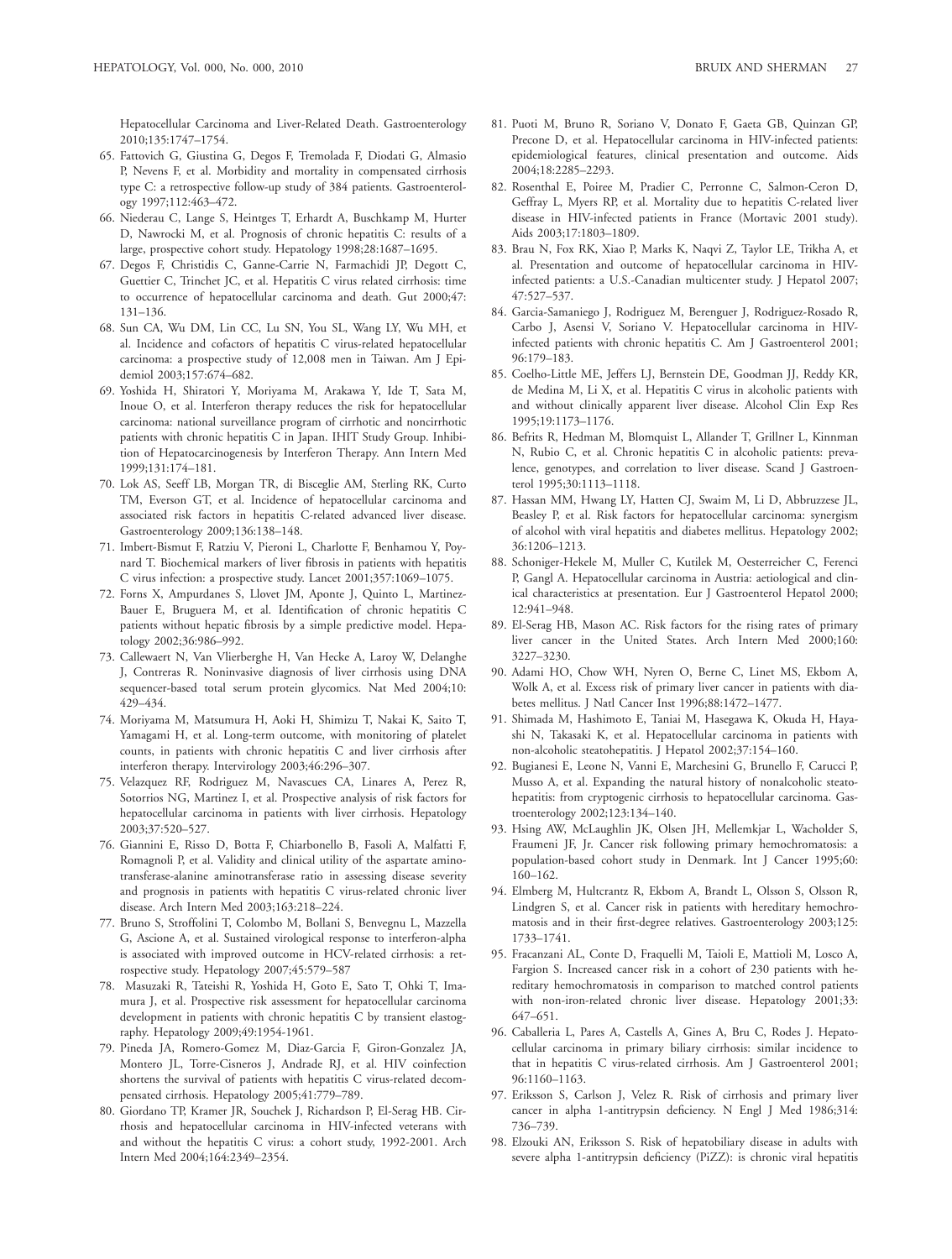B or C an additional risk factor for cirrhosis and hepatocellular carcinoma? Eur J Gastroenterol Hepatol 1996;8:989–994.

- 99. Yeoman AD, Al-Chalabi T, Karani JB, Quaglia A, Devlin J, Mieli-Vergani G, Bomford A, et al. Evaluation of risk factors in the development of hepatocellular carcinoma in autoimmune hepatitis: Implications for follow-up and screening. Hepatology 2008;48:863–870.
- 100. Lin SM, Sheen IS, Chien RN, Chu CM, Liaw YF. Long-term beneficial effect of interferon therapy in patients with chronic hepatitis B virus infection. Hepatology 1999;29:971–975.
- 101. Niederau C, Heintges T, Lange S, Goldmann G, Niederau CM, Mohr L, Haussinger D. Long-term follow-up of HBeAg-positive patients treated with interferon alfa for chronic hepatitis B. N Engl J Med 1996;334:1422–1427.
- 102. Yuen MF, Hui CK, Cheng CC, Wu CH, Lai YP, Lai CL. Long-term follow-up of interferon alfa treatment in Chinese patients with chronic hepatitis B infection: The effect on hepatitis B e antigen seroconversion and the development of cirrhosis-related complications. Hepatology 2001;34:139–145.
- 103. Liaw YF, Sung JJ, Chow WC, Farrell G, Lee CZ, Yuen H, Tanwandee T, et al. Lamivudine for patients with chronic hepatitis B and advanced liver disease. N Engl J Med 2004;351:1521–1531.
- 104. Nishiguchi S, Shiomi S, Nakatani S, Takeda T, Fukuda K, Tamori A, Habu D, et al. Prevention of hepatocellular carcinoma in patients with chronic active hepatitis C and cirrhosis. Lancet 2001;357: 196–197.
- 105. Valla DC, Chevallier M, Marcellin P, Payen JL, Trepo C, Fonck M, Bourliere M, et al. Treatment of hepatitis C virus-related cirrhosis: a randomized, controlled trial of interferon alfa-2b versus no treatment. Hepatology 1999;29:1870–1875.
- 106. Camma C, Giunta M, Andreone P, Craxi A. Interferon and prevention of hepatocellular carcinoma in viral cirrhosis: an evidence-based approach. J Hepatol 2001;34:593–602.
- 107. Effect of interferon-alpha on progression of cirrhosis to hepatocellular carcinoma: a retrospective cohort study. International Interferon-alpha Hepatocellular Carcinoma Study Group. Lancet 1998;351:1535-1539.
- 108. Fattovich G, Giustina G, Degos F, Diodati G, Tremolada F, Nevens F, Almasio P, et al. Effectiveness of interferon alfa on incidence of hepatocellular carcinoma and decompensation in cirrhosis type C. European Concerted Action on Viral Hepatitis (EUROHEP). J Hepatol 1997;27:201–205.
- 109. Benvegnu L, Chemello L, Noventa F, Fattovich G, Pontisso P, Alberti A. Retrospective analysis of the effect of interferon therapy on the clinical outcome of patients with viral cirrhosis. Cancer 1998;83:901–909.
- 110. Hayashi K, Kumada T, Nakano S, Takeda I, Kiriyama S, Sone Y, Toyoda H, et al. Incidence of hepatocellular carcinoma in chronic hepatitis C after interferon therapy. Hepatogastroenterology 2002;49: 508–512.
- 111. Ikeda K, Saitoh S, Kobayashi M, Suzuki Y, Suzuki F, Tsubota A, Arase Y, et al. Long-term interferon therapy for 1 year or longer reduces the hepatocellular carcinogenesis rate in patients with liver cirrhosis caused by hepatitis C virus: a pilot study. J Gastroenterol Hepatol 2001;16:406–415.
- 112. Tanaka H, Tsukuma H, Kasahara A, Hayashi N, Yoshihara H, Masuzawa M, Kanda T, et al. Effect of interferon therapy on the incidence of hepatocellular carcinoma and mortality of patients with chronic hepatitis C: a retrospective cohort study of 738 patients. Int J Cancer 2000;87:741–749.
- 113. Okanoue T, Itoh Y, Minami M, Sakamoto S, Yasui K, Sakamoto M, Nishioji K, et al. Interferon therapy lowers the rate of progression to hepatocellular carcinoma in chronic hepatitis C but not significantly in an advanced stage: a retrospective study in 1148 patients. Viral Hepatitis Therapy Study Group. J Hepatol 1999;30:653–659.
- 114. Toyoda H, Kumada T, Nakano S, Takeda I, Sugiyama K, Kiriyama S, Sone Y, et al. Effect of the dose and duration of interferon-alpha therapy on the incidence of hepatocellular carcinoma in noncirrhotic patients with a nonsustained response to interferon for chronic hepatitis C. Oncology 2001;61:134–142.
- 115. Colombo M, de Franchis R, Del Ninno E, Sangiovanni A, De Fazio C, Tommasini M, Donato MF, et al. Hepatocellular carcinoma in Italian patients with cirrhosis. N Engl J Med 1991;325: 675–680.
- 116. Zhang JY, Wang X, Han SG, Zhuang H. A case-control study of risk factors for hepatocellular carcinoma in Henan, China. Am J Trop Med Hyg 1998;59:947–951.
- 117. Oka H, Tamori A, Kuroki T, Kobayashi K, Yamamoto S. Prospective study of alpha-fetoprotein in cirrhotic patients monitored for development of hepatocellular carcinoma. Hepatology 1994;19:61–66.
- 118. Hytiroglou P, Theise ND, Schwartz M, Mor E, Miller C, Thung SN. Macroregenerative nodules in a series of adult cirrhotic liver explants: issues of classification and nomenclature. Hepatology 1995;21: 703–708.
- 119. Lee RG, Tsamandas AC, Demetris AJ. Large cell change (liver cell dysplasia) and hepatocellular carcinoma in cirrhosis: matched casecontrol study, pathological analysis, and pathogenetic hypothesis. Hepatology 1997;26:1415–1422.
- 120. Ganne-Carrie N, Chastang C, Chapel F, Munz C, Pateron D, Sibony M, Deny P, et al. Predictive score for the development of hepatocellular carcinoma and additional value of liver large cell dysplasia in Western patients with cirrhosis. Hepatology 1996;23:1112–1118.
- 121. Shibata M, Morizane T, Uchida T, Yamagami T, Onozuka Y, Nakano M, Mitamura K, et al. Irregular regeneration of hepatocytes and risk of hepatocellular carcinoma in chronic hepatitis and cirrhosis with hepatitis-C-virus infection. Lancet 1998;351:1773–1777.
- 122. Donato MF, Arosio E, Del Ninno E, Ronchi G, Lampertico P, Morabito A, Balestrieri MR, et al. High rates of hepatocellular carcinoma in cirrhotic patients with high liver cell proliferative activity. Hepatology 2001;34:523–528.
- 123. Borzio M, Trere D, Borzio F, Ferrari AR, Bruno S, Roncalli M, Colloredo G, et al. Hepatocyte proliferation rate is a powerful parameter for predicting hepatocellular carcinoma development in liver cirrhosis. Mol Pathol 1998;51:96–101.
- 124. Dutta U, Kench J, Byth K, Khan MH, Lin R, Liddle C, Farrell GC. Hepatocellular proliferation and development of hepatocellular carcinoma: a case-control study in chronic hepatitis C. Hum Pathol 1998; 29:1279–1284.
- 125. Ballardini G, Groff P, Zoli M, Bianchi G, Giostra F, Francesconi R, Lenzi M, et al. Increased risk of hepatocellular carcinoma development in patients with cirrhosis and with high hepatocellular proliferation. J Hepatol 1994;20:218–222.
- 126. Tiniakos DG, Brunt EM. Proliferating cell nuclear antigen and Ki-67 labeling in hepatocellular nodules: a comparative study. Liver 1999; 19:58–68.
- 127. Chen CJ, Yang HI, Su J, Jen CL, You SL, Lu SN, Huang GT, et al. Risk of hepatocellular carcinoma across a biological gradient of serum hepatitis B virus DNA level. Jama 2006;295:65–73.
- 128. Chen G, Lin W, Shen F, Iloeje UH, London WT, Evans AA. Past HBV viral load as predictor of mortality and morbidity from HCC and chronic liver disease in a prospective study. Am J Gastroenterol 2006;101:1797–1803.
- 129. Saab S, Ly D, Nieto J, Kanwal F, Lu D, Raman S, Amado R, et al. Hepatocellular carcinoma screening in patients waiting for liver transplantation: a decision analytic model. Liver Transpl 2003;9: 672–681.
- 130. Llovet JM, Mas X, Aponte JJ, Fuster J, Navasa M, Christensen E, Rodes J, et al. Cost effectiveness of adjuvant therapy for hepatocellular carcinoma during the waiting list for liver transplantation. Gut 2002; 50:123–128
- 131. Izuno K, Fujiyama S, Yamasaki K, Sato M, Sato T. Early detection of hepatocellular carcinoma associated with cirrhosis by combined assay of des-gamma-carboxy prothrombin and alpha-fetoprotein: a prospective study. Hepatogastroenterology 1995; 42:387-393.
- 132. Zoli M, Magalotti D, Bianchi G, Gueli C, Marchesini G, Pisi E. Efficacy of a surveillance program for early detection of hepatocellular carcinoma. Cancer 1996;78:977–985.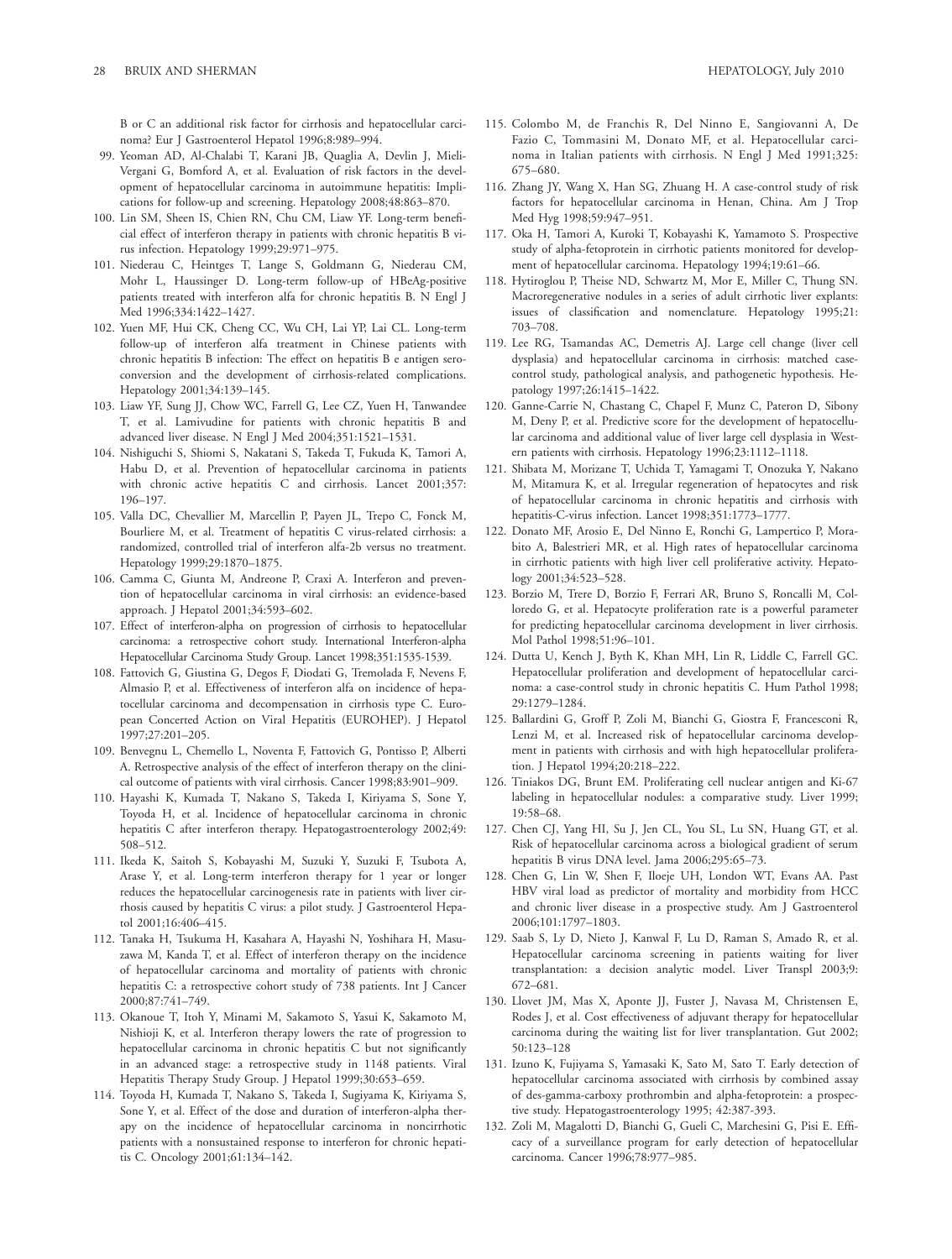- 133. Pateron D, Ganne N, Trinchet JC, Aurousseau MH, Mal F, Meicler C, Coderc E, et al. Prospective study of screening for hepatocellular carcinoma in Caucasian patients with cirrhosis. J Hepatol 1994;20: 65–71.
- 134. Lok AS, Sterling RK, Everhart JE, Wright EC, Hoefs JC, Di Bisceglie AM, Morgan TR, et al. Des-gamma-Carboxy Prothrombin and alpha-Fetoprotein as Biomarkers for the Early Detection of Hepatocellular Carcinoma. Gastroenterology 2010;138:493–502.
- 135. Marrero JA, Feng Z, Wang Y, Nguyen MH, Befeler AS, Roberts LR, Reddy KR, et al. Alpha-fetoprotein, des-gamma carboxyprothrombin, and lectin-bound alpha-fetoprotein in early hepatocellular carcinoma. Gastroenterology 2009;137:110–118.
- 136. Sherman M. Alphafetoprotein: an obituary. J Hepatol 2001;34:603- 605.
- 137. Forner A, Reig M, Bruix J. Alpha-fetoprotein for hepatocellular carcinoma diagnosis: the demise of a brilliant star. Gastroenterology 2009; 137:26–29.
- 138. Marrero JA, Su GL, Wei W, Emick D, Conjeevaram HS, Fontana RJ, Lok AS. Des-gamma carboxyprothrombin can differentiate hepatocellular carcinoma from nonmalignant chronic liver disease in american patients. Hepatology 2003;37:1114–1121.
- 139. Suehiro T, Sugimachi K, Matsumata T, Itasaka H, Taketomi A, Maeda T. Protein induced by vitamin K absence or antagonist II as a prognostic marker in hepatocellular carcinoma. Comparison with alpha-fetoprotein. Cancer 1994;73:2464–2471.
- 140. Tsai SL, Huang GT, Yang PM, Sheu JC, Sung JL, Chen DS. Plasma des-gamma-carboxyprothrombin in the early stage of hepatocellular carcinoma. Hepatology 1990;11:481–488.
- 141. Grazi GL, Mazziotti A, Legnani C, Jovine E, Miniero R, Gallucci A, Palareti G, et al. The role of tumor markers in the diagnosis of hepatocellular carcinoma, with special reference to the des-gamma-carboxy prothrombin. Liver Transpl Surg 1995;1:249–255.
- 142. Koike Y, Shiratori Y, Sato S, Obi S, Teratani T, Imamura M, Yoshida H, et al. Des-gamma-carboxy prothrombin as a useful predisposing factor for the development of portal venous invasion in patients with hepatocellular carcinoma: a prospective analysis of 227 patients. Cancer 2001;91:561–569.
- 143. Taketa K, Endo Y, Sekiya C, Tanikawa K, Koji T, Taga H, Satomura S, et al. A collaborative study for the evaluation of lectin-reactive alpha-fetoproteins in early detection of hepatocellular carcinoma. Cancer Res 1993;53:5419–5423.
- 144. Shiraki K, Takase K, Tameda Y, Hamada M, Kosaka Y, Nakano T. A clinical study of lectin-reactive alpha-fetoprotein as an early indicator of hepatocellular carcinoma in the follow-up of cirrhotic patients. Hepatology 1995;22:802–807.
- 145. Sato Y, Nakata K, Kato Y, Shima M, Ishii N, Koji T, Taketa K, et al. Early recognition of hepatocellular carcinoma based on altered profiles of alpha-fetoprotein. N Engl J Med 1993;328: 1802–1806.
- 146. Kumada T, Nakano S, Takeda I, Kiriyama S, Sone Y, Hayashi K, Katoh H, et al. Clinical utility of Lens culinaris agglutinin-reactive alpha-fetoprotein in small hepatocellular carcinoma: special reference to imaging diagnosis. J Hepatol 1999;30:125–130.
- 147. Okuda K, Tanaka M, Kanazawa N, Nagashima J, Satomura S, Kinoshita H, Eriguchi N, et al. Evaluation of curability and prediction of prognosis after surgical treatment for hepatocellular carcinoma by lens culinaris agglutinin-reactive alpha-fetoprotein. Int J Oncol 1999;14:265–271.
- 148. Hayashi K, Kumada T, Nakano S, Takeda I, Sugiyama K, Kiriyama S, Sone Y, et al. Usefulness of measurement of Lens culinaris agglutininreactive fraction of alpha-fetoprotein as a marker of prognosis and recurrence of small hepatocellular carcinoma. Am J Gastroenterol 1999; 94:3028–3033.
- 149. Yamashita F, Tanaka M, Satomura S, Tanikawa K. Monitoring of lectin-reactive alpha-fetoproteins in patients with hepatocellular carcinoma treated using transcatheter arterial embolization. Eur J Gastroenterol Hepatol 1995;7:627–633.
- 150. Giardina MG, Matarazzo M, Morante R, Lucariello A, Varriale A, Guardasole V, De Marco G. Serum alpha-L-fucosidase activity and early detection of hepatocellular carcinoma: a prospective study of patients with cirrhosis. Cancer 1998;83:2468–2474.
- 151. Ishizuka H, Nakayama T, Matsuoka S, Gotoh I, Ogawa M, Suzuki K, Tanaka N, et al. Prediction of the development of hepato-cellular-carcinoma in patients with liver cirrhosis by the serial determinations of serum alpha-L-fucosidase activity. Intern Med 1999;38:927–931.
- 152. Nakatsura T, Yoshitake Y, Senju S, Monji M, Komori H, Motomura Y, Hosaka S, et al. Glypican-3, overexpressed specifically in human hepatocellular carcinoma, is a novel tumor marker. Biochem Biophys Res Commun 2003;306:16–25.
- 153. Capurro M, Wanless IR, Sherman M, Deboer G, Shi W, Miyoshi E, Filmus J. Glypican-3: a novel serum and histochemical marker for hepatocellular carcinoma. Gastroenterology 2003;125:89–97.
- 154. Di Tommaso L, Destro A, Seok JY, Balladore E, Terracciano L, Sangiovanni A, Iavarone M, et al. The application of markers (HSP70 GPC3 and GS) in liver biopsies is useful for detection of hepatocellular carcinoma. J Hepatol 2009;50:746–754.
- 155. Di Tommaso L, Franchi G, Park YN, Fiamengo B, Destro A, Morenghi E, Montorsi M, et al. Diagnostic value of HSP70, glypican 3, and glutamine synthetase in hepatocellular nodules in cirrhosis. Hepatology 2007;45:725–734.
- 156. Paradis V, Degos F, Dargere D, Pham N, Belghiti J, Degott C, Janeau JL, et al. Identification of a new marker of hepatocellular carcinoma by serum protein profiling of patients with chronic liver diseases. Hepatology 2005;41:40–47.
- 157. Sherman M. Screening for hepatocellular carcinoma. Baillieres Best Pract Res Clin Gastroenterol 1999;13:623–635.
- 158. Bartolozzi CL, R;. Liver Malignances. Diagnostic and Interventional Radiology. 1999.
- 159. Chen TH, Chen CJ, Yen MF, Lu SN, Sun CA, Huang GT, Yang PM, et al. Ultrasound screening and risk factors for death from hepatocellular carcinoma in a high risk group in Taiwan. Int J Cancer 2002;98:257–261.
- 160. Larcos G, Sorokopud H, Berry G, Farrell GC. Sonographic screening for hepatocellular carcinoma in patients with chronic hepatitis or cirrhosis: an evaluation. AJR Am J Roentgenol 1998;171:433–435.
- 161. Brenner DJ, Hall EJ. Computed tomography--an increasing source of radiation exposure. N Engl J Med 2007;357:2277–2284.
- 162. Zhang B, Yang B. Combined alpha fetoprotein testing and ultrasonography as a screening test for primary liver cancer. J Med Screen 1999;6:108–110.
- 163. Trevisani F, De NS, Rapaccini G, Farinati F, Benvegnu L, Zoli M, Grazi GL, et al. Semiannual and annual surveillance of cirrhotic patients for hepatocellular carcinoma: effects on cancer stage and patient survival (Italian experience). Am J Gastroenterol 2002;97:734–744.
- 164. Santagostino E, Colombo M, Rivi M, Rumi MG, Rocino A, Linari S, Mannucci PM. A 6-month versus a 12-month surveillance for hepatocellular carcinoma in 559 hemophiliacs infected with the hepatitis C virus. Blood 2003;102:78–82.
- 165. Kim DK HK, Ahn SH, Palk YH, Lee KS, Chom CY, Moon YM. Semiannual survillance for hepatocellular carcinoma improved patient survival compared to annual survillance (korean experience). Hepatology 2007;46:403A.
- 166. Nakashima T KM. Hepatocellular carcinoma. 1987.
- 167. Sato Y, Sekine T, Ohwada S. Alpha-fetoprotein-producing rectal cancer: calculated tumor marker doubling time. J Surg Oncol 1994;55: 265–268.
- 168. Adachi Y, Tsuchihashi J, Shiraishi N, Yasuda K, Etoh T, Kitano S. AFP-producing gastric carcinoma: multivariate analysis of prognostic factors in 270 patients. Oncology 2003;65:95–101.
- 169. Kojiro M. Focus on dysplastic nodules and early hepatocellular carcinoma: an Eastern point of view. Liver Transpl 2004;10:S3–8.
- 170. Levy I, Greig PD, Gallinger S, Langer B, Sherman M. Resection of hepatocellular carcinoma without preoperative tumor biopsy. Ann Surg 2001;234:206–209.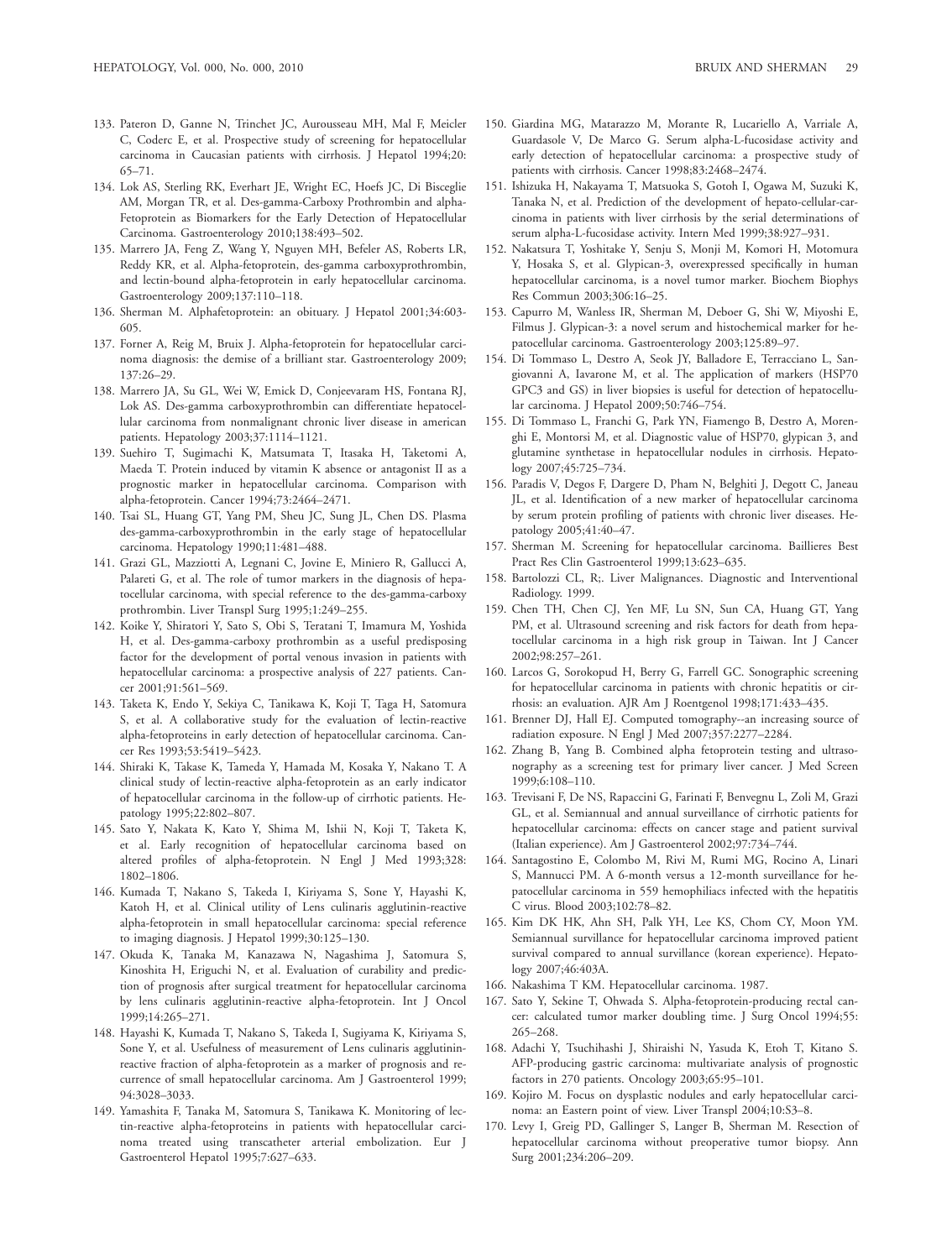- 171. Torzilli G, Makuuchi M, Inoue K, Takayama T, Sakamoto Y, Sugawara Y, Kubota K, et al. No-mortality liver resection for hepatocellular carcinoma in cirrhotic and noncirrhotic patients: is there a way? A prospective analysis of our approach. Arch Surg 1999;134: 984–992.
- 172. Burrel M, Llovet JM, Ayuso C, Iglesias C, Sala M, Miquel R, Caralt T, et al. MRI angiography is superior to helical CT for detection of HCC prior to liver transplantation: an explant correlation. Hepatology 2003;38:1034–1042.
- 173. Yu JS, Kim KW, Kim EK, Lee JT, Yoo HS. Contrast enhancement of small hepatocellular carcinoma: usefulness of three successive early image acquisitions during multiphase dynamic MR imaging. AJR Am J Roentgenol 1999;173:597–604.
- 174. Mueller GC, Hussain HK, Carlos RC, Nghiem HV, Francis IR. Effectiveness of MR imaging in characterizing small hepatic lesions: routine versus expert interpretation. AJR Am J Roentgenol 2003;180:673–680.
- 175. Forner A, Vilana R, Ayuso C, Bianchi L, Sole M, Ayuso JR, Boix L, et al. Diagnosis of hepatic nodules 20 mm or smaller in cirrhosis: Prospective validation of the noninvasive diagnostic criteria for hepatocellular carcinoma. Hepatology 2008;47:97–104.
- 176. Bruix J, Sherman M. Management of hepatocellular carcinoma. Hepatology 2005;42:1208–1236.
- 177. Leoni S, Piscaglia F, Golfieri R, Camaggi V, Vidili G, Pini P, Bolondi L. The Impact of Vascular and Nonvascular Findings on the Noninvasive Diagnosis of Small Hepatocellular Carcinoma Based on the EASL and AASLD Criteria. Am J Gastroenterol 2010;105:599–609.
- 178. Khalili K KT, Jang HJ, Haider MA, Guindi M, Sherman M. Implementation of AASLD hepatocellular carcinoma practice guideline in noth america: two years of experience. Hepatology 2008;48:362A.
- 179. Sangiovanni A, Manini MA, Iavarone M, Romeo R, Forzenigo LV, Fraquelli M, Massironi S, et al. The diagnostic and economic impact of contrast imaging technique in the diagnosis of small hepatocellular carcinoma in cirrhosis. Gut 2010;59:570–571.
- 180. Rimola J, Forner A, Reig M, Vilana R, de Lope CR, Ayuso C, Bruix J. Cholangiocarcinoma in cirrhosis: absence of contrast washout in delayed phases by magnetic resonance imaging avoids misdiagnosis of hepatocellular carcinoma. Hepatology 2009;50:791–798.
- 181. Vilana R, Forner A, Bianchi L, Garcia-Criado A, Rimola J, Rodríguez de Lope C, et al. Intrahepatic peripheral cholangiocarcinoma in cirrhosis patients may display a vascular pattern similar to hepatocellular carcinoma on contrast-enhanced ultrasound. Hepatology 2010;51: 2020–2029.
- 182. Nakashima Y, Nakashima O, Hsia CC, Kojiro M, Tabor E. Vascularization of small hepatocellular carcinomas: correlation with differentiation. Liver 1999;19:12–18.
- 183. Kandil D, Leiman G, Allegretta M, Trotman W, Pantanowitz L, Goulart R, Evans M. Glypican-3 immunocytochemistry in liver fine-needle aspirates: a novel stain to assist in the differentiation of benign and malignant liver lesions. Cancer 2007;111:316–322.
- 184. Libbrecht L, Bielen D, Verslype C, Vanbeckevoort D, Pirenne J, Nevens F, Desmet V, et al. Focal lesions in cirrhotic explant livers: pathological evaluation and accuracy of pretransplantation imaging examinations. Liver Transpl 2002;8:749–761.
- 185. Wang XY, Degos F, Dubois S, Tessiore S, Allegretta M, Guttmann RD, Jothy S, et al. Glypican-3 expression in hepatocellular tumors: diagnostic value for preneoplastic lesions and hepatocellular carcinomas. Hum Pathol 2006;37:1435–1441.
- 186. Park YN, Kojiro M, Di Tommaso L, Dhillon AP, Kondo F, Nakano M, Sakamoto M, et al. Ductular reaction is helpful in defining early stromal invasion, small hepatocellular carcinomas, and dysplastic nodules. Cancer 2007;109:915–923.
- 187. Lencioni RLJ. Modified Recist (mRECIST) Assessment for Hepatocellular Carcinoma. Semin Liver Dis 2010;30:52–60.
- 188. Pomfret E, Washburn K, Wald C, Nalesnik M, Douglas D, Russo M, Roberts JP, et al. Report of a National Conference on Liver Allocation in Patients with Hepatocellular Carcinoma in the United States. Liver Transpl 2010;16:262–278.
- 189. Sakamoto M, Hirohashi S. Natural history and prognosis of adenomatous hyperplasia and early hepatocellular carcinoma: multi-institutional analysis of 53 nodules followed up for more than 6 months and 141 patients with single early hepatocellular carcinoma treated by surgical resection or percutaneous ethanol injection. Jpn J Clin Oncol 1998;28:604–608.
- 190. Takayama T, Makuuchi M, Hirohashi S, Sakamoto M, Yamamoto J, Shimada K, Kosuge T, et al. Early hepatocellular carcinoma as an entity with a high rate of surgical cure. Hepatology 1998;28:1241–1246.
- 191. Pathologic diagnosis of early hepatocellular carcinoma: a report of the international consensus group for hepatocellular neoplasia. Hepatology 2009;49:658-664.
- 192. Takayama T, Makuuchi M, Hirohashi S, Sakamoto M, Okazaki N, Takayasu K, Kosuge T, et al. Malignant transformation of adenomatous hyperplasia to hepatocellular carcinoma. Lancet 1990;336: 1150–1153.
- 193. Nakashima Y, Nakashima O, Tanaka M, Okuda K, Nakashima M, Kojiro M. Portal vein invasion and intrahepatic micrometastasis in small hepatocellular carcinoma by gross type. Hepatol Res 2003;26: 142–147.
- 194. Forner A RM, Rodrigruez de Lope C, Bruix J. Current Strategy for Staging and Treatment: the BCLC Update and Future Prospects Semin Liver Dis 2010;30:61–74.
- 195. Sala M, Llovet JM, Vilana R, Bianchi L, Sole M, Ayuso C, Bru C, et al. Initial response to percutaneous ablation predicts survival in patients with hepatocellular carcinoma. Hepatology 2004;40: 1352–1360.
- 196. Vilana R, Bruix J, Bru C, Ayuso C, Sole M, Rodes J. Tumor size determines the efficacy of percutaneous ethanol injection for the treatment of small hepatocellular carcinoma. Hepatology 1992;16: 353–357.
- 197. Bremner KE, Bayoumi AM, Sherman M, Krahn MD. Management of solitary 1 cm to 2 cm liver nodules in patients with compensated cirrhosis: a decision analysis. Can J Gastroenterol 2007;21: 491–500.
- 198. Silva MA, Hegab B, Hyde C, Guo B, Buckels JA, Mirza DF. Needle track seeding following biopsy of liver lesions in the diagnosis of hepatocellular cancer: a systematic review and meta-analysis. Gut 2008; 57:1592–1596.
- 199. Stigliano R, Marelli L, Yu D, Davies N, Patch D, Burroughs AK. Seeding following percutaneous diagnostic and therapeutic approaches for hepatocellular carcinoma. What is the risk and the outcome? Seeding risk for percutaneous approach of HCC. Cancer Treat Rev 2007; 33:437–447.
- 200. Bruix J, Llovet JM. Prognostic prediction and treatment strategy in hepatocellular carcinoma. Hepatology 2002;35:519–524.
- 201. Huo TI, Lin HC, Hsia CY, Wu JC, Lee PC, Chi CW, Lee SD. The model for end-stage liver disease based cancer staging systems are better prognostic models for hepatocellular carcinoma: a prospective sequential survey. Am J Gastroenterol 2007;102:1920–1930.
- 202. Kamath PS, Wiesner RH, Malinchoc M, Kremers W, Therneau TM, Kosberg CL, D'Amico G, et al. A model to predict survival in patients with end-stage liver disease. Hepatology 2001;33:464–470.
- 203. Vauthey JN, Lauwers GY, Esnaola NF, Do KA, Belghiti J, Mirza N, Curley SA, et al. Simplified staging for hepatocellular carcinoma. J Clin Oncol 2002;20:1527–1536.
- 204. Fleming ID. AJCC/TNM cancer staging, present and future. J Surg Oncol 2001;77:233–236.
- 205. Greene FL PD, Fleming ID, Fritz AG, Blavk CM, Haller DG, Morrow M,. AJCC. Cancer Staging Handbook. 2002.
- 206. Ikai I, Takayasu K, Omata M, Okita K, Nakanuma Y, Matsuyama Y, Makuuchi M, et al. A modified Japan Integrated Stage score for prognostic assessment in patients with hepatocellular carcinoma. J Gastroenterol 2006;41:884–892.
- 207. Okuda K, Ohtsuki T, Obata H, Tomimatsu M, Okazaki N, Hasegawa H, Nakajima Y, et al. Natural history of hepatocellular carcinoma and prognosis in relation to treatment. Study of 850 patients. Cancer 1985;56:918–928.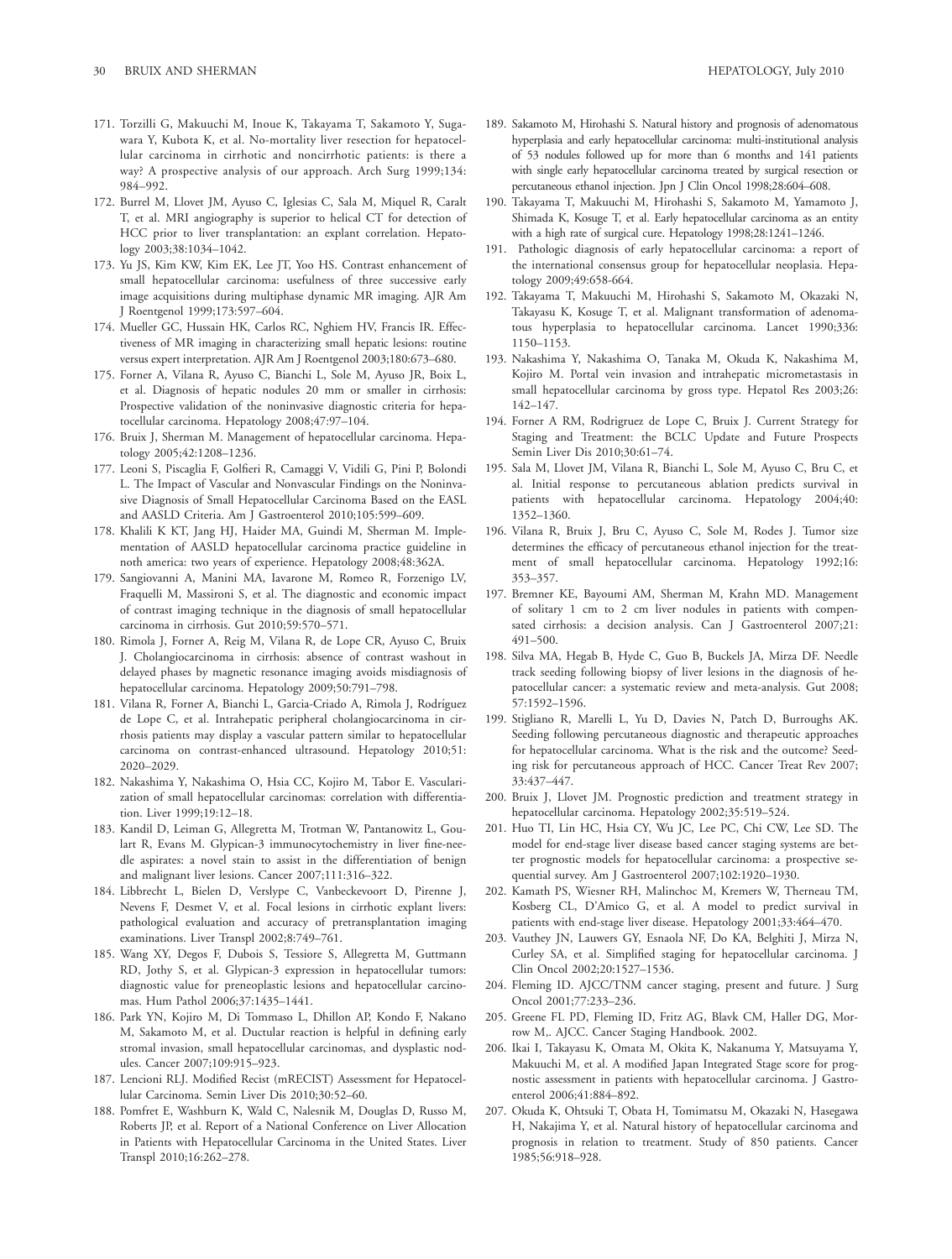- 208. Omagari K, Honda S, Kadokawa Y, Isomoto H, Takeshima F, Hayashida K, Mizuta Y, et al. Preliminary analysis of a newly proposed prognostic scoring system (SLiDe score) for hepatocellular carcinoma. J Gastroenterol Hepatol 2004;19:805–811.
- 209. Kudo M, Chung H, Osaki Y. Prognostic staging system for hepatocellular carcinoma (CLIP score): its value and limitations, and a proposal for a new staging system, the Japan Integrated Staging Score (JIS score). J Gastroenterol 2003;38:207–215.
- 210. Leung TW, Tang AM, Zee B, Lau WY, Lai PB, Leung KL, Lau JT, et al. Construction of the Chinese University Prognostic Index for hepatocellular carcinoma and comparison with the TNM staging system, the Okuda staging system, and the Cancer of the Liver Italian Program staging system: a study based on 926 patients. Cancer 2002;94: 1760–1769.
- 211. A new prognostic system for hepatocellular carcinoma: a retrospective study of 435 patients: the Cancer of the Liver Italian Program (CLIP) investigators. Hepatology 1998;28:751–755.
- 212. Chevret S, Trinchet JC, Mathieu D, Rached AA, Beaugrand M, Chastang C. A new prognostic classification for predicting survival in patients with hepatocellular carcinoma. Groupe d'Etude et de Traitement du Carcinome Hepatocellulaire. J Hepatol 1999;31:133–141.
- 213. Grieco A, Pompili M, Caminiti G, Miele L, Covino M, Alfei B, Rapaccini GL, et al. Prognostic factors for survival in patients with early-intermediate hepatocellular carcinoma undergoing non-surgical therapy: comparison of Okuda, CLIP, and BCLC staging systems in a single Italian centre. Gut 2005;54:411–418.
- 214. Sorensen JB, Klee M, Palshof T, Hansen HH. Performance status assessment in cancer patients. An inter-observer variability study. Br J Cancer 1993;67:773–775.
- 215. Verger E, Salamero M, Conill C. Can Karnofsky performance status be transformed to the Eastern Cooperative Oncology Group scoring scale and vice versa? Eur J Cancer 1992;28A:1328–1330.
- 216. Calvet X, Bruix J, Gines P, Bru C, Sole M, Vilana R, Rodes J. Prognostic factors of hepatocellular carcinoma in the west: a multivariate analysis in 206 patients. Hepatology 1990;12:753–760.
- 217. Pugh RN, Murray-Lyon IM, Dawson JL, Pietroni MC, Williams R. Transection of the oesophagus for bleeding oesophageal varices. Br J Surg 1973;60:646–649.
- 218. Llovet JM, Bruix J. Systematic review of randomized trials for unresectable hepatocellular carcinoma: Chemoembolization improves survival. Hepatology 2003;37:429–442.
- 219. Mazzaferro V, Regalia E, Doci R, Andreola S, Pulvirenti A, Bozzetti F, Montalto F, et al. Liver transplantation for the treatment of small hepatocellular carcinomas in patients with cirrhosis. N Engl J Med 1996;334:693–699.
- 220. Llovet JM, Di Bisceglie AM, Bruix J, Kramer BS, Lencioni R, Zhu AX, Sherman M, et al. Design and endpoints of clinical trials in hepatocellular carcinoma. J Natl Cancer Inst 2008;100:698–711.
- 221. Llovet JM, Ricci S, Mazzaferro V, Hilgard P, Gane E, Blanc JF, de Oliveira AC, et al. Sorafenib in advanced hepatocellular carcinoma. N Engl J Med 2008;359:378–390.
- 222. Cheng AL, Kang YK, Chen Z, Tsao CJ, Qin S, Kim JS, Luo R, et al. Efficacy and safety of sorafenib in patients in the Asia-Pacific region with advanced hepatocellular carcinoma: a phase III randomised, double-blind, placebo-controlled trial. Lancet Oncol 2009;10:25–34.
- 223. Bruix J, Llovet JM, Castells A, Montana X, Bru C, Ayuso MC, Vilana R, et al. Transarterial embolization versus symptomatic treatment in patients with advanced hepatocellular carcinoma: results of a randomized, controlled trial in a single institution. Hepatology 1998;27:1578–1583.
- 224. Kulik LM, Carr BI, Mulcahy MF, Lewandowski RJ, Atassi B, Ryu RK, Sato KT, et al. Safety and efficacy of 90Y radiotherapy for hepatocellular carcinoma with and without portal vein thrombosis. Hepatology 2008;47:71–81.
- 225. Raoul JL, Guyader D, Bretagne JF, Heautot JF, Duvauferrier R, Bourguet P, Bekhechi D, et al. Prospective randomized trial of chemoembolization versus intra-arterial injection of 131I-labeled-iodized oil in the treatment of hepatocellular carcinoma. Hepatology 1997;26:1156–1161.
- 226. Okada S, Okazaki N, Nose H, Yoshimori M, Aoki K. Prognostic factors in patients with hepatocellular carcinoma receiving systemic chemotherapy. Hepatology 1992;16:112–117.
- 227. Nerenstone SR, Ihde DC, Friedman MA. Clinical trials in primary hepatocellular carcinoma: current status and future directions. Cancer Treat Rev 1988;15:1–31.
- 228. Castells A, Bruix J, Bru C, Ayuso C, Roca M, Boix L, Vilana R, et al. Treatment of hepatocellular carcinoma with tamoxifen: a doubleblind placebo-controlled trial in 120 patients. Gastroenterology 1995; 109:917–922.
- 229. Randomized trial of leuprorelin and flutamide in male patients with hepatocellular carcinoma treated with tamoxifen. Hepatology 2004;40:1361-1369.
- 230. Grimaldi C, Bleiberg H, Gay F, Messner M, Rougier P, Kok TC, Cirera L, et al. Evaluation of antiandrogen therapy in unresectable hepatocellular carcinoma: results of a European Organization for Research and Treatment of Cancer multicentric double-blind trial. J Clin Oncol 1998;16:411–417.
- 231. Barbare JC, Bouche O, Bonnetain F, Dahan L, Lombard-Bohas C, Faroux R, Raoul JL, et al. Treatment of advanced hepatocellular carcinoma with long-acting octreotide: a phase III multicentre, randomised, double blind placebo-controlled study. Eur J Cancer 2009;45:1788–1797.
- 232. Yuen MF, Poon RT, Lai CL, Fan ST, Lo CM, Wong KW, Wong WM, et al. A randomized placebo-controlled study of long-acting octreotide for the treatment of advanced hepatocellular carcinoma. Hepatology 2002;36:687–691.
- 233. Fong Y, Sun RL, Jarnagin W, Blumgart LH. An analysis of 412 cases of hepatocellular carcinoma at a Western center. Ann Surg 1999;229: 790–799-; discussion 799-800.
- 234. Grazi GL, Ercolani G, Pierangeli F, Del Gaudio M, Cescon M, Cavallari A, Mazziotti A. Improved results of liver resection for hepatocellular carcinoma on cirrhosis give the procedure added value. Ann Surg 2001;234:71–78.
- 235. Ishizawa T, Hasegawa K, Aoki T, Takahashi M, Inoue Y, Sano K, Imamura H, et al. Neither multiple tumors nor portal hypertension are surgical contraindications for hepatocellular carcinoma. Gastroenterology 2008;134:1908–1916.
- 236. Gines P, Quintero E, Arroyo V, Teres J, Bruguera M, Rimola A, Caballeria J, et al. Compensated cirrhosis: natural history and prognostic factors. Hepatology 1987;7:122–128.
- 237. D'Amico G, Garcia-Tsao G, Pagliaro L. Natural history and prognostic indicators of survival in cirrhosis: a systematic review of 118 studies. J Hepatol 2006;44:217–231.
- 238. D'Amico G, Morabito A, Pagliaro L, Marubini E. Survival and prognostic indicators in compensated and decompensated cirrhosis. Dig Dis Sci 1986;31:468–475.
- 239. Torzilli G, Minagawa M, Takayama T, Inoue K, Hui AM, Kubota K, Ohtomo K, et al. Accurate preoperative evaluation of liver mass lesions without fine-needle biopsy. Hepatology 1999;30:889–893.
- 240. Bruix J, Castells A, Bosch J, Feu F, Fuster J, Garcia-Pagan JC, Visa J, et al. Surgical resection of hepatocellular carcinoma in cirrhotic patients: prognostic value of preoperative portal pressure. Gastroenterology 1996;111:1018-1022.
- 241. Rees M, Plant G, Wells J, Bygrave S. One hundred and fifty hepatic resections: evolution of technique towards bloodless surgery. Br J Surg 1996;83:1526–1529.
- 242. Poon RT, Fan ST, Ng IO, Wong J. Significance of resection margin in hepatectomy for hepatocellular carcinoma: A critical reappraisal. Ann Surg 2000;231:544–551.
- 243. Okada S, Shimada K, Yamamoto J, Takayama T, Kosuge T, Yamasaki S, Sakamoto M, et al. Predictive factors for postoperative recurrence of hepatocellular carcinoma. Gastroenterology 1994;106:1618–1624.
- 244. Yamasaki S, Hasegawa H, Kinoshita H, Furukawa M, Imaoka S, Takasaki K, Kakumoto Y, et al. A prospective randomized trial of the preventive effect of pre-operative transcatheter arterial embolization against recurrence of hepatocellular carcinoma. Jpn J Cancer Res 1996;87:206–211.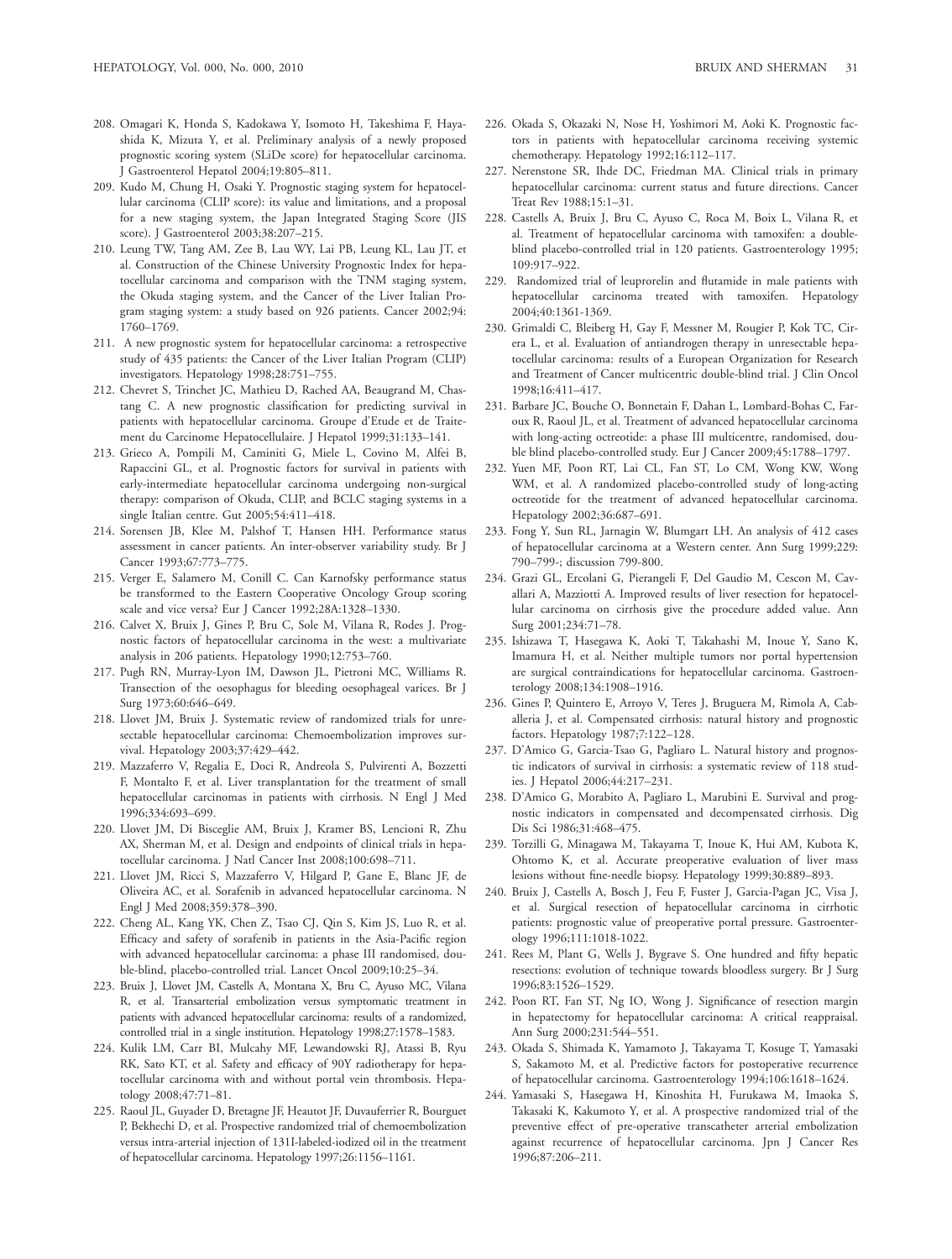- 245. Farges O, Belghiti J, Kianmanesh R, Regimbeau JM, Santoro R, Vilgrain V, Denys A, et al. Portal vein embolization before right hepatectomy: prospective clinical trial. Ann Surg 2003;237:208–217.
- 246. Tanaka H, Hirohashi K, Kubo S, Shuto T, Higaki I, Kinoshita H. Preoperative portal vein embolization improves prognosis after right hepatectomy for hepatocellular carcinoma in patients with impaired hepatic function. Br J Surg 2000;87:879–882.
- 247. Shirabe K, Kanematsu T, Matsumata T, Adachi E, Akazawa K, Sugimachi K. Factors linked to early recurrence of small hepatocellular carcinoma after hepatectomy: univariate and multivariate analyses. Hepatology 1991;14:802–805.
- 248. Adachi E, Maeda T, Matsumata T, Shirabe K, Kinukawa N, Sugimachi K, Tsuneyoshi M. Risk factors for intrahepatic recurrence in human small hepatocellular carcinoma. Gastroenterology 1995;108:768–775.
- 249. Poon RT, Fan ST, Lo CM, Liu CL, Wong J. Intrahepatic recurrence after curative resection of hepatocellular carcinoma: long-term results of treatment and prognostic factors. Ann Surg 1999;229:216–222.
- 250. Minagawa M, Makuuchi M, Takayama T, Kokudo N. Selection criteria for repeat hepatectomy in patients with recurrent hepatocellular carcinoma. Ann Surg 2003;238:703–710.
- 251. Chen YJ, Yeh SH, Chen JT, Wu CC, Hsu MT, Tsai SF, Chen PJ, et al. Chromosomal changes and clonality relationship between primary and recurrent hepatocellular carcinoma. Gastroenterology 2000;119:431–440.
- 252. Imamura H, Matsuyama Y, Tanaka E, Ohkubo T, Hasegawa K, Miyagawa S, Sugawara Y, et al. Risk factors contributing to early and late phase intrahepatic recurrence of hepatocellular carcinoma after hepatectomy. J Hepatol 2003;38:200–207.
- 253. Nagasue N, Uchida M, Makino Y, Takemoto Y, Yamanoi A, Hayashi T, Chang YC, et al. Incidence and factors associated with intrahepatic recurrence following resection of hepatocellular carcinoma. Gastroenterology 1993;105:488–494.
- 254. Morimoto O, Nagano H, Sakon M, Fujiwara Y, Yamada T, Nakagawa H, Miyamoto A, et al. Diagnosis of intrahepatic metastasis and multicentric carcinogenesis by microsatellite loss of heterozygosity in patients with multiple and recurrent hepatocellular carcinomas. J Hepatol 2003;39:215–221.
- 255. Schwartz JD, Schwartz M, Mandeli J, Sung M. Neoadjuvant and adjuvant therapy for resectable hepatocellular carcinoma: review of the randomised clinical trials. Lancet Oncol 2002;3:593–603.
- 256. Lau WY, Leung TW, Ho SK, Chan M, Machin D, Lau J, Chan AT, et al. Adjuvant intra-arterial iodine-131-labelled lipiodol for resectable hepatocellular carcinoma: a prospective randomised trial. Lancet 1999; 353:797–801.
- 257. Takayama T, Sekine T, Makuuchi M, Yamasaki S, Kosuge T, Yamamoto J, Shimada K, et al. Adoptive immunotherapy to lower postsurgical recurrence rates of hepatocellular carcinoma: a randomised trial. Lancet 2000;356:802–807.
- 258. Muto Y, Moriwaki H, Ninomiya M, Adachi S, Saito A, Takasaki KT, Tanaka T, et al. Prevention of second primary tumors by an acyclic retinoid, polyprenoic acid, in patients with hepatocellular carcinoma. Hepatoma Prevention Study Group. N Engl J Med 1996;334: 1561–1567.
- 259. Ikeda K, Arase Y, Saitoh S, Kobayashi M, Suzuki Y, Suzuki F, Tsubota A, et al. Interferon beta prevents recurrence of hepatocellular carcinoma after complete resection or ablation of the primary tumor-A prospective randomized study of hepatitis C virus-related liver cancer. Hepatology 2000;32:228–232.
- 260. Kubo S, Nishiguchi S, Hirohashi K, Tanaka H, Shuto T, Kinoshita H. Randomized clinical trial of long-term outcome after resection of hepatitis C virus-related hepatocellular carcinoma by postoperative interferon therapy. Br J Surg 2002;89:418–422.
- 261. Mazzaferro V, Romito R, Schiavo M, Mariani L, Camerini T, Bhoori S, Capussotti L, et al. Prevention of hepatocellular carcinoma recurrence with alpha-interferon after liver resection in HCV cirrhosis. Hepatology 2006;44:1543–1554.
- 262. Breitenstein S, Dimitroulis D, Petrowsky H, Puhan MA, Mullhaupt B, Clavien PA. Systematic review and meta-analysis of interferon after

curative treatment of hepatocellular carcinoma in patients with viral hepatitis. Br J Surg 2009;96:975–981.

- 263. Golub TR, Slonim DK, Tamayo P, Huard C, Gaasenbeek M, Mesirov JP, Coller H, et al. Molecular classification of cancer: class discovery and class prediction by gene expression monitoring. Science 1999;286:531–537.
- 264. Khan J, Wei JS, Ringner M, Saal LH, Ladanyi M, Westermann F, Berthold F, et al. Classification and diagnostic prediction of cancers using gene expression profiling and artificial neural networks. Nat Med 2001;7:673–679.
- 265. Rosenblatt KP, Bryant-Greenwood P, Killian JK, Mehta A, Geho D, Espina V, Petricoin EF, 3rd, et al. Serum proteomics in cancer diagnosis and management. Annu Rev Med 2004;55:97–112.
- 266. Iizuka N, Oka M, Yamada-Okabe H, Nishida M, Maeda Y, Mori N, Takao T, et al. Oligonucleotide microarray for prediction of early intrahepatic recurrence of hepatocellular carcinoma after curative resection. Lancet 2003;361:923–929.
- 267. Ye QH, Qin LX, Forgues M, He P, Kim JW, Peng AC, Simon R, et al. Predicting hepatitis B virus-positive metastatic hepatocellular carcinomas using gene expression profiling and supervised machine learning. Nat Med 2003;9:416–423.
- 268. Smith MW, Yue ZN, Geiss GK, Sadovnikova NY, Carter VS, Boix L, Lazaro CA, et al. Identification of novel tumor markers in hepatitis C virus-associated hepatocellular carcinoma. Cancer Res 2003;63: 859–864.
- 269. Hoshida Y TS, Lachenmayer A, Villanueva A, Minguez B, LLovet JM. Molecular classification and Novel Targets in Hepatocellular Carcinoma: Recent Advancements. Semin Liver Dis 2010;30:35–51.
- 270. Takayasu K, Muramatsu Y, Moriyama N, Hasegawa H, Makuuchi M, Okazaki N, Hirohashi S, et al. Clinical and radiologic assessments of the results of hepatectomy for small hepatocellular carcinoma and therapeutic arterial embolization for postoperative recurrence. Cancer 1989;64:1848–1852.
- 271. Majno PE, Sarasin FP, Mentha G, Hadengue A. Primary liver resection and salvage transplantation or primary liver transplantation in patients with single, small hepatocellular carcinoma and preserved liver function: an outcome-oriented decision analysis. Hepatology 2000;31:899–906.
- 272. Sala M, Fuster J, Llovet JM, Navasa M, Sole M, Varela M, Pons F, et al. High pathological risk of recurrence after surgical resection for hepatocellular carcinoma: an indication for salvage liver transplantation. Liver Transpl 2004;10:1294–1300.
- 273. Ringe B, Pichlmayr R, Wittekind C, Tusch G. Surgical treatment of hepatocellular carcinoma: experience with liver resection and transplantation in 198 patients. World J Surg 1991;15:270–285.
- 274. Iwatsuki S, Gordon RD, Shaw BW, Jr., Starzl TE. Role of liver transplantation in cancer therapy. Ann Surg 1985;202:401–407.
- 275. Bismuth H, Chiche L, Adam R, Castaing D. Surgical treatment of hepatocellular carcinoma in cirrhosis: liver resection or transplantation? Transplant Proc 1993;25:1066–1067.
- 276. Llovet JM, Bruix J, Fuster J, Castells A, Garcia-Valdecasas JC, Grande L, Franca A, et al. Liver transplantation for small hepatocellular carcinoma: the tumor-node-metastasis classification does not have prognostic power. Hepatology 1998;27:1572–1577.
- 277. Marsh JW, Dvorchik I, Bonham CA, Iwatsuki S. Is the pathologic TNM staging system for patients with hepatoma predictive of outcome? Cancer 2000;88:538–543.
- 278. Marsh JW, Dvorchik I. Liver organ allocation for hepatocellular carcinoma: are we sure? Liver Transpl 2003;9:693–696.
- 279. Mazzaferro V, Llovet JM, Miceli R, Bhoori S, Schiavo M, Mariani L, Camerini T, et al. Predicting survival after liver transplantation in patients with hepatocellular carcinoma beyond the Milan criteria: a retrospective, exploratory analysis. Lancet Oncol 2009;10:35–43.
- 280. Volk ML, Vijan S, Marrero JA. A novel model measuring the harm of transplanting hepatocellular carcinoma exceeding Milan criteria. Am J Transplant 2008;8:839–846.
- 280. Onaca N, Davis GL, Goldstein RM, Jennings LW, Klintmalm GB. Expanded criteria for liver transplantation in patients with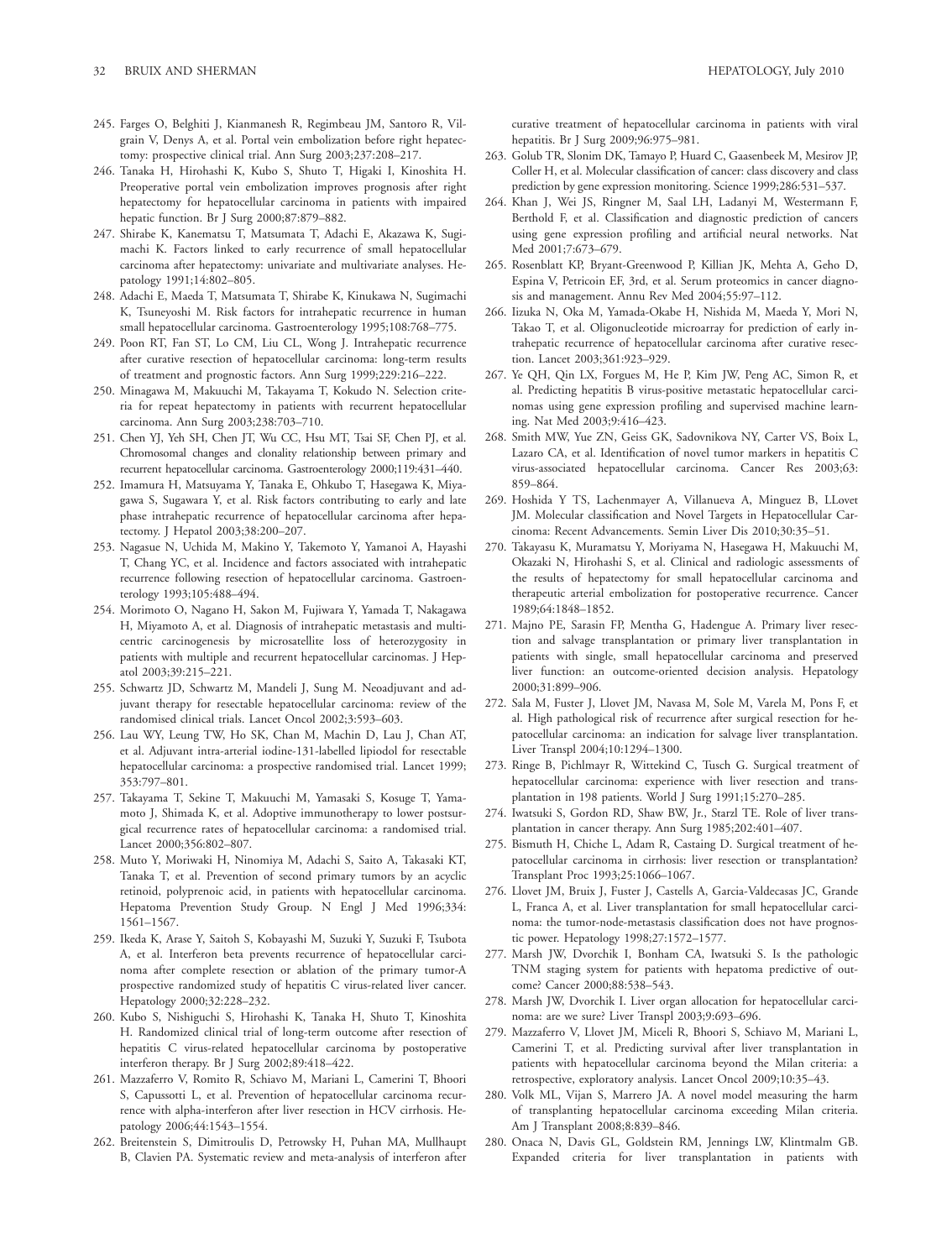hepatocellular carcinoma: a report from the International Registry of Hepatic Tumors in Liver Transplantation. Liver Transpl 2007;13: 391–399.

- 282. Herrero JI, Sangro B, Pardo F, Quiroga J, Inarrairaegui M, Rotellar F, Montiel C, et al. Liver transplantation in patients with hepatocellular carcinoma across Milan criteria. Liver Transpl 2008;14:272–278.
- 283. Cillo U, Vitale A, Bassanello M, Boccagni P, Brolese A, Zanus G, Burra P, et al. Liver transplantation for the treatment of moderately or welldifferentiated hepatocellular carcinoma. Ann Surg 2004;239:150–159.
- 284. Decaens T, Roudot-Thoraval F, Hadni-Bresson S, Meyer C, Gugenheim J, Durand F, Bernard PH, et al. Impact of UCSF criteria according to pre- and post-OLT tumor features: analysis of 479 patients listed for HCC with a short waiting time. Liver Transpl 2006;12:1761–1769.
- 285. Llovet JM, Schwartz M, Fuster J, Bruix J. Expanded criteria for hepatocellular carcinoma through down-staging prior to liver transplantation: not yet there. Semin Liver Dis 2006;26:248–253.
- 286. Roayaie S, Frischer JS, Emre SH, Fishbein TM, Sheiner PA, Sung M, Miller CM, et al. Long-term results with multimodal adjuvant therapy and liver transplantation for the treatment of hepatocellular carcinomas larger than 5 centimeters. Ann Surg 2002;235:533–539.
- 287. Neuberger J. Developments in liver transplantation. Gut 2004;53: 759–768.
- 288. Bruix J, Fuster J, Llovet JM. Liver transplantation for hepatocellular carcinoma: Foucault pendulum versus evidence-based decision. Liver Transpl 2003;9:700–702.
- 289. Yao FY, Xiao L, Bass NM, Kerlan R, Ascher NL, Roberts JP. Liver transplantation for hepatocellular carcinoma: validation of the UCSFexpanded criteria based on preoperative imaging. Am J Transplant 2007;7:2587–2596.
- 290. Toso C, Trotter J, Wei A, Bigam DL, Shah S, Lancaster J, Grant DR, et al. Total tumor volume predicts risk of recurrence following liver transplantation in patients with hepatocellular carcinoma. Liver Transpl 2008;14:1107–1115.
- 291. Pelletier SJ, Fu S, Thyagarajan V, Romero-Marrero C, Batheja MJ, Punch JD, Magee JC, et al. An intention-to-treat analysis of liver transplantation for hepatocellular carcinoma using organ procurement transplant network data. Liver Transpl 2009;15:859-868.
- 292. Navasa M, Bruix J. Multifaceted perspective of the waiting list for liver transplantation: the value of pharmacokinetic models. Hepatology;51:12-15.
- 293. Plessier A, Codes L, Consigny Y, Sommacale D, Dondero F, Cortes A, Degos F, et al. Underestimation of the influence of satellite nodules as a risk factor for post-transplantation recurrence in patients with small hepatocellular carcinoma. Liver Transpl 2004;10:S86–90.
- 294. Hsu HC, Wu TT, Wu MZ, Sheu JC, Lee CS, Chen DS. Tumor invasiveness and prognosis in resected hepatocellular carcinoma. Clinical and pathogenetic implications. Cancer 1988;61:2095–2099.
- 295. Wayne JD, Lauwers GY, Ikai I, Doherty DA, Belghiti J, Yamaoka Y, Regimbeau JM, et al. Preoperative predictors of survival after resection of small hepatocellular carcinomas. Ann Surg 2002;235:722–730-; discussion 730-721.
- 296. Yao FY, Bass NM, Nikolai B, Davern TJ, Kerlan R, Wu V, Ascher NL, et al. Liver transplantation for hepatocellular carcinoma: analysis of survival according to the intention-to-treat principle and dropout from the waiting list. Liver Transpl 2002;8:873–883.
- 297. Freeman RB, Mithoefer A, Ruthazer R, Nguyen K, Schore A, Harper A, Edwards E. Optimizing staging for hepatocellular carcinoma before liver transplantation: A retrospective analysis of the UNOS/OPTN database. Liver Transpl 2006;12:1504–1511.
- 298. Roayaie S, Haim MB, Emre S, Fishbein TM, Sheiner PA, Miller CM, Schwartz ME. Comparison of surgical outcomes for hepatocellular carcinoma in patients with hepatitis B versus hepatitis C: a western experience. Ann Surg Oncol 2000;7:764–770.
- 299. Freeman RB, Jr., Wiesner RH, Harper A, McDiarmid SV, Lake J, Edwards E, Merion R, et al. The new liver allocation system: moving toward evidence-based transplantation policy. Liver Transpl 2002;8: 851–858.
- 300. Freeman RB, Wiesner RH, Edwards E, Harper A, Merion R, Wolfe R. Results of the first year of the new liver allocation plan. Liver Transpl 2004;10:7–15.
- 301. Sharma P, Balan V, Hernandez JL, Harper AM, Edwards EB, Rodriguez-Luna H, Byrne T, et al. Liver transplantation for hepatocellular carcinoma: the MELD impact. Liver Transpl 2004;10:36–41.
- 302. Holman M, Harrison D, Stewart A, Stone M, Goldstein R, Husberg B, Klintmalm G. Neoadjuvant chemotherapy and orthotopic liver transplantation for hepatocellular carcinoma. N J Med 1995;92:519–522.
- 303. Ioannou GN, Perkins JD, Carithers RL, Jr. Liver transplantation for hepatocellular carcinoma: impact of the MELD allocation system and predictors of survival. Gastroenterology 2008;134:1342–1351.
- 304. Stone MJ, Klintmalm GB, Polter D, Husberg BS, Mennel RG, Ramsay MA, Flemens ER, et al. Neoadjuvant chemotherapy and liver transplantation for hepatocellular carcinoma: a pilot study in 20 patients. Gastroenterology 1993;104:196–202.
- 305. Pokorny H, Gnant M, Rasoul-Rockenschaub S, Gollackner B, Steiner B, Steger G, Steininger R, et al. Does additional doxorubicin chemotherapy improve outcome in patients with hepatocellular carcinoma treated by liver transplantation? Am J Transplant 2005;5:788–794.
- 306. Majno PE, Adam R, Bismuth H, Castaing D, Ariche A, Krissat J, Perrin H, et al. Influence of preoperative transarterial lipiodol chemoembolization on resection and transplantation for hepatocellular carcinoma in patients with cirrhosis. Ann Surg 1997;226:688–701-; discussion 701-683.
- 307. Livraghi T, Solbiati L, Meloni MF, Gazelle GS, Halpern EF, Goldberg SN. Treatment of focal liver tumors with percutaneous radio-frequency ablation: complications encountered in a multicenter study. Radiology 2003;226:441–451.
- 308. Llovet JM, Vilana R, Bru C, Bianchi L, Salmeron JM, Boix L, Ganau S, et al. Increased risk of tumor seeding after percutaneous radiofrequency ablation for single hepatocellular carcinoma. Hepatology 2001;33:1124–1129.
- 309. Trotter JF, Wachs M, Everson GT, Kam I. Adult-to-adult transplantation of the right hepatic lobe from a living donor. N Engl J Med 2002;346:1074–1082.
- 310. Strong RW, Lynch SV, Ong TH, Matsunami H, Koido Y, Balderson GA. Successful liver transplantation from a living donor to her son. N Engl J Med 1990;322:1505–1507.
- 311. Steinmuller T, Pascher A, Sauer I, Theruvath T, Muller A, Settmacher U, Neuhaus P. Living-donation liver transplantation for hepatocellular carcinoma: time to drop the limitations? Transplant Proc 2002;34: 2263–2264.
- 312. Kawasaki S. Living-donor liver transplantation for hepatocellular carcinoma. Hepatogastroenterology 2002;49:53–55.
- 313. Gondolesi GE, Roayaie S, Munoz L, Kim-Schluger L, Schiano T, Fishbein TM, Emre S, et al. Adult living donor liver transplantation for patients with hepatocellular carcinoma: extending UNOS priority criteria. Ann Surg 2004;239:142–149.
- 314. Todo S, Furukawa H. Living donor liver transplantation for adult patients with hepatocellular carcinoma: experience in Japan. Ann Surg 2004;240:451–459-; discussion 459-461.
- 315. Lee SG, Hwang S, Moon DB, Ahn CS, Kim KH, Sung KB, Ko GY, et al. Expanded indication criteria of living donor liver transplantation for hepatocellular carcinoma at one large-volume center. Liver Transpl 2008;14:935–945.
- 316. Sugawara Y, Tamura S, Makuuchi M. Living donor liver transplantation for hepatocellular carcinoma: Tokyo University series. Dig Dis 2007;25:310–312.
- 317. Forman LM, Lewis JD, Berlin JA, Feldman HI, Lucey MR. The association between hepatitis C infection and survival after orthotopic liver transplantation. Gastroenterology 2002;122:889–896.
- 318. Garcia-Retortillo M, Forns X, Llovet JM, Navasa M, Feliu A, Massaguer A, Bruguera M, et al. Hepatitis C recurrence is more severe after living donor compared to cadaveric liver transplantation. Hepatology 2004;40:699–707.
- 319. Forman LM, Trotter JF, Emond J. Living donor liver transplantation and hepatitis C. Liver Transpl 2004;10:347–348.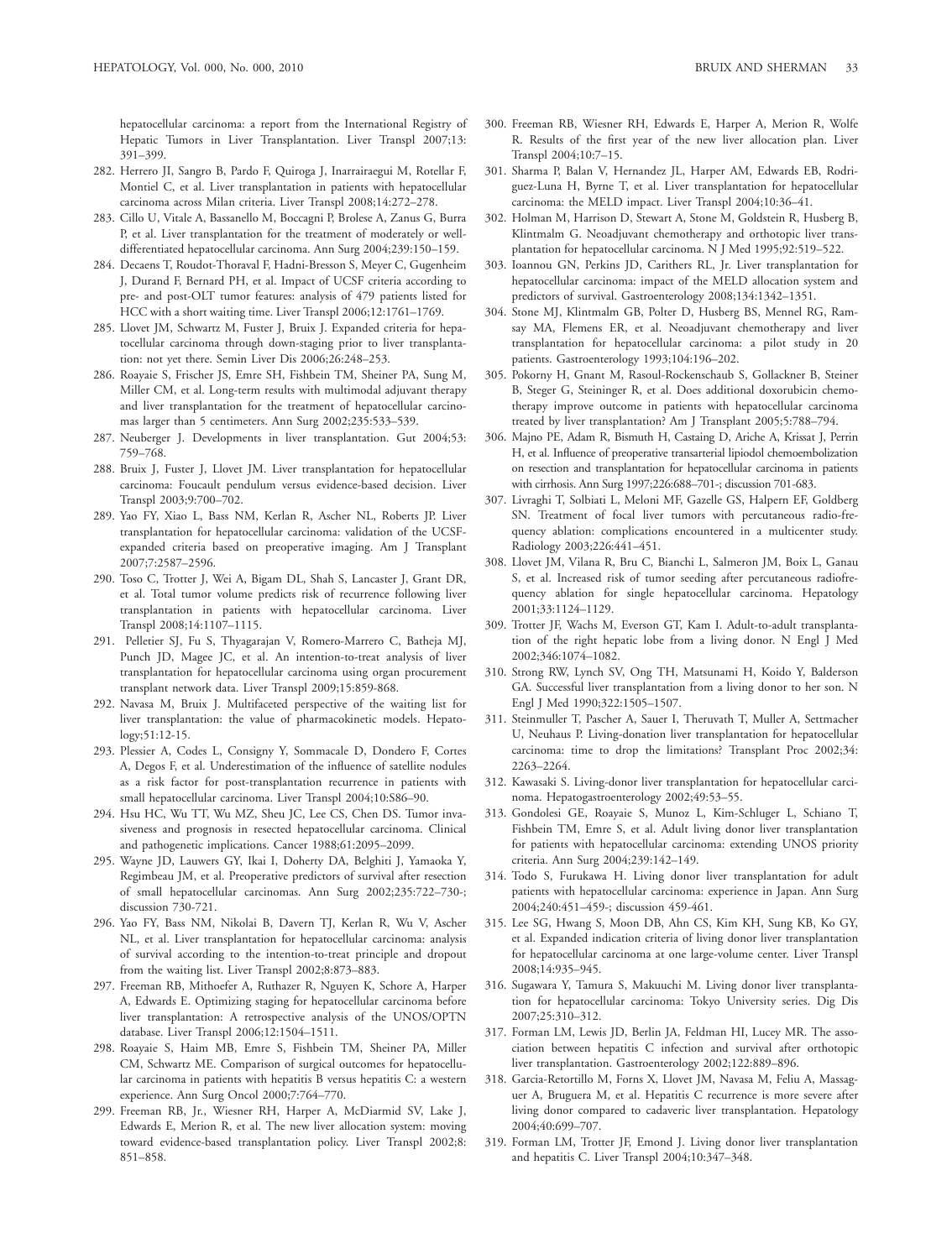- 320. Gaglio PJ, Malireddy S, Levitt BS, Lapointe-Rudow D, Lefkowitch J, Kinkhabwala M, Russo MW, et al. Increased risk of cholestatic hepatitis C in recipients of grafts from living versus cadaveric liver donors. Liver Transpl 2003;9:1028–1035.
- 321. Sarasin FP, Majno PE, Llovet JM, Bruix J, Mentha G, Hadengue A. Living donor liver transplantation for early hepatocellular carcinoma: A life-expectancy and cost-effectiveness perspective. Hepatology 2001; 33:1073–1079.
- 322. Roche B, Samuel D. Liver transplantation for hepatitis B virus-related liver disease: indications, prevention of recurrence and results. J Hepatol 2003;39 Suppl 1:S181–189.
- 323. Forns X, Garcia-Retortillo M, Serrano T, Feliu A, Suarez F, de la Mata M, Garcia-Valdecasas JC, et al. Antiviral therapy of patients with decompensated cirrhosis to prevent recurrence of hepatitis C after liver transplantation. J Hepatol 2003;39:389–396.
- 324. Berenguer M, Lopez-Labrador FX, Wright TL. Hepatitis C and liver transplantation. J Hepatol 2001;35:666–678.
- 325. Sato S, Shiratori Y, Imamura M, Teratani T, Obi S, Koike Y, Imai Y, et al. Power Doppler signals after percutaneous ethanol injection therapy for hepatocellular carcinoma predict local recurrence of tumors: a prospective study using 199 consecutive patients. J Hepatol 2001;35: 225–234.
- 326. Bruix J, Sherman M, Llovet JM, Beaugrand M, Lencioni R, Burroughs AK, Christensen E, et al. Clinical management of hepatocellular carcinoma. Conclusions of the Barcelona-2000 EASL conference. European Association for the Study of the Liver. J Hepatol 2001;35:421-430.
- 327. Livraghi T, Giorgio A, Marin G, Salmi A, de Sio I, Bolondi L, Pompili M, et al. Hepatocellular carcinoma and cirrhosis in 746 patients: long-term results of percutaneous ethanol injection. Radiology 1995; 197:101–108.
- 328. Shiina S, Tagawa K, Unuma T, Terano A. Percutaneous ethanol injection therapy for the treatment of hepatocellular carcinoma. AJR Am J Roentgenol 1990;154:947–951.
- 329. Okada S. Local ablation therapy for hepatocellular carcinoma. Semin Liver Dis 1999;19:323–328.
- 330. Ishii H, Okada S, Nose H, Okusaka T, Yoshimori M, Takayama T, Kosuge T, et al. Local recurrence of hepatocellular carcinoma after percutaneous ethanol injection. Cancer 1996;77:1792–1796.
- 331. Livraghi T, Bolondi L, Lazzaroni S, Marin G, Morabito A, Rapaccini GL, Salmi A, et al. Percutaneous ethanol injection in the treatment of hepatocellular carcinoma in cirrhosis. A study on 207 patients. Cancer 1992;69:925–929.
- 332. Lencioni R, Vignali C, Caramella D, Cioni R, Mazzeo S, Bartolozzi C. Transcatheter arterial embolization followed by percutaneous ethanol injection in the treatment of hepatocellular carcinoma. Cardiovasc Intervent Radiol 1994;17:70–75.
- 333. Lencioni RA, Allgaier HP, Cioni D, Olschewski M, Deibert P, Crocetti L, Frings H, et al. Small hepatocellular carcinoma in cirrhosis: randomized comparison of radio-frequency thermal ablation versus percutaneous ethanol injection. Radiology 2003;228:235–240.
- 334. Livraghi T, Goldberg SN, Lazzaroni S, Meloni F, Solbiati L, Gazelle GS. Small hepatocellular carcinoma: treatment with radio-frequency ablation versus ethanol injection. Radiology 1999;210:655–661.
- 335. Cho YK, Kim JK, Kim MY, Rhim H, Han JK. Systematic review of randomized trials for hepatocellular carcinoma treated with percutaneous ablation therapies. Hepatology 2009;49:453–459.
- 336. Shiina S, Teratani T, Obi S, Sato S, Tateishi R, Fujishima T, Ishikawa T, et al. A randomized controlled trial of radiofrequency ablation with ethanol injection for small hepatocellular carcinoma. Gastroenterology 2005;129:122–130.
- 337. Lin SM, Lin CJ, Lin CC, Hsu CW, Chen YC. Radiofrequency ablation improves prognosis compared with ethanol injection for hepatocellular carcinoma  $\langle$  or  $=4$  cm. Gastroenterology 2004;127: 1714–1723.
- 338. Giorgio A, Tarantino L, de Stefano G, Coppola C, Ferraioli G. Complications after percutaneous saline-enhanced radiofrequency ablation

of liver tumors: 3-year experience with 336 patients at a single center. AJR Am J Roentgenol 2005;184:207–211.

- 339. Yamasaki T, Kurokawa F, Shirahashi H, Kusano N, Hironaka K, Okita K. Percutaneous radiofrequency ablation therapy for patients with hepatocellular carcinoma during occlusion of hepatic blood flow. Comparison with standard percutaneous radiofrequency ablation therapy. Cancer 2002;95:2353-2360.
- 340. Livraghi T, Meloni F, Di Stasi M, Rolle E, Solbiati L, Tinelli C, Rossi S. Sustained complete response and complications rates after radiofrequency ablation of very early hepatocellular carcinoma in cirrhosis: Is resection still the treatment of choice? Hepatology 2008;47:82–89.
- 341. Chen MS, Li JQ, Zheng Y, Guo RP, Liang HH, Zhang YQ, Lin XJ, et al. A prospective randomized trial comparing percutaneous local ablative therapy and partial hepatectomy for small hepatocellular carcinoma. Ann Surg 2006;243:321–328.
- 342. Okada S. Chemotherapy in hepatocellular carcinoma. Hepatogastroenterology 1998;45 Suppl 3:1259–1263.
- 343. Raoul JL, Guyader D, Bretagne JF, Duvauferrier R, Bourguet P, Bekhechi D, Deugnier YM, et al. Randomized controlled trial for hepatocellular carcinoma with portal vein thrombosis: intra-arterial iodine-131-iodized oil versus medical support. J Nucl Med 1994;35: 1782–1787.
- 344. Salem R, Lewandowski RJ, Atassi B, Gordon SC, Gates VL, Barakat O, Sergie Z, et al. Treatment of unresectable hepatocellular carcinoma with use of 90Y microspheres (TheraSphere): safety, tumor response, and survival. J Vasc Interv Radiol 2005;16:1627–1639.
- 345. Sangro B, Bilbao JI, Boan J, Martinez-Cuesta A, Benito A, Rodriguez J, Panizo A, et al. Radioembolization using 90Y-resin microspheres for patients with advanced hepatocellular carcinoma. Int J Radiat Oncol Biol Phys 2006;66:792–800.
- 346. Kouroumalis E, Skordilis P, Thermos K, Vasilaki A, Moschandrea J, Manousos ON. Treatment of hepatocellular carcinoma with octreotide: a randomised controlled study. Gut 1998;42:442–447.
- 347. Llovet JM, Sala M, Castells L, Suarez Y, Vilana R, Bianchi L, Ayuso C, et al. Randomized controlled trial of interferon treatment for advanced hepatocellular carcinoma. Hepatology 2000;31:54–58.
- 348. Seong J, Park HC, Han KH, Chon CY. Clinical results and prognostic factors in radiotherapy for unresectable hepatocellular carcinoma: a retrospective study of 158 patients. Int J Radiat Oncol Biol Phys 2003;55:329–336.
- 349. Chow PK, Tai BC, Tan CK, Machin D, Win KM, Johnson PJ, Soo KC. High-dose tamoxifen in the treatment of inoperable hepatocellular carcinoma: A multicenter randomized controlled trial. Hepatology 2002;36:1221–1226.
- 350. Martinez Cerezo FJ, Tomas A, Donoso L, Enriquez J, Guarner C, Balanzo J, Martinez Nogueras A, et al. Controlled trial of tamoxifen in patients with advanced hepatocellular carcinoma. J Hepatol 1994; 20:702–706.
- 351. Farinati F, Salvagnini M, de Maria N, Fornasiero A, Chiaramonte M, Rossaro L, Naccarato R. Unresectable hepatocellular carcinoma: a prospective controlled trial with tamoxifen. J Hepatol 1990;11:297–301.
- 352. Boix L, Bruix J, Castells A, Fuster J, Bru C, Visa J, Rivera F, et al. Sex hormone receptors in hepatocellular carcinoma. Is there a rationale for hormonal treatment? J Hepatol 1993;17:187–191.
- 353. Nagasue N, Ito A, Yukaya H, Ogawa Y. Estrogen receptors in hepatocellular carcinoma. Cancer 1986;57:87–91.
- 354. Manesis EK, Giannoulis G, Zoumboulis P, Vafiadou I, Hadziyannis SJ. Treatment of hepatocellular carcinoma with combined suppression and inhibition of sex hormones: a randomized, controlled trial. Hepatology 1995;21:1535–1542.
- 355. Riestra S, Rodriguez M, Delgado M, Suarez A, Gonzalez N, de la Mata M, Diaz G, et al. Tamoxifen does not improve survival of patients with advanced hepatocellular carcinoma. J Clin Gastroenterol 1998;26:200–203.
- 356. Tamoxifen in treatment of hepatocellular carcinoma: a randomised controlled trial. CLIP Group (Cancer of the Liver Italian Programme). Lancet 1998;352:17-20.